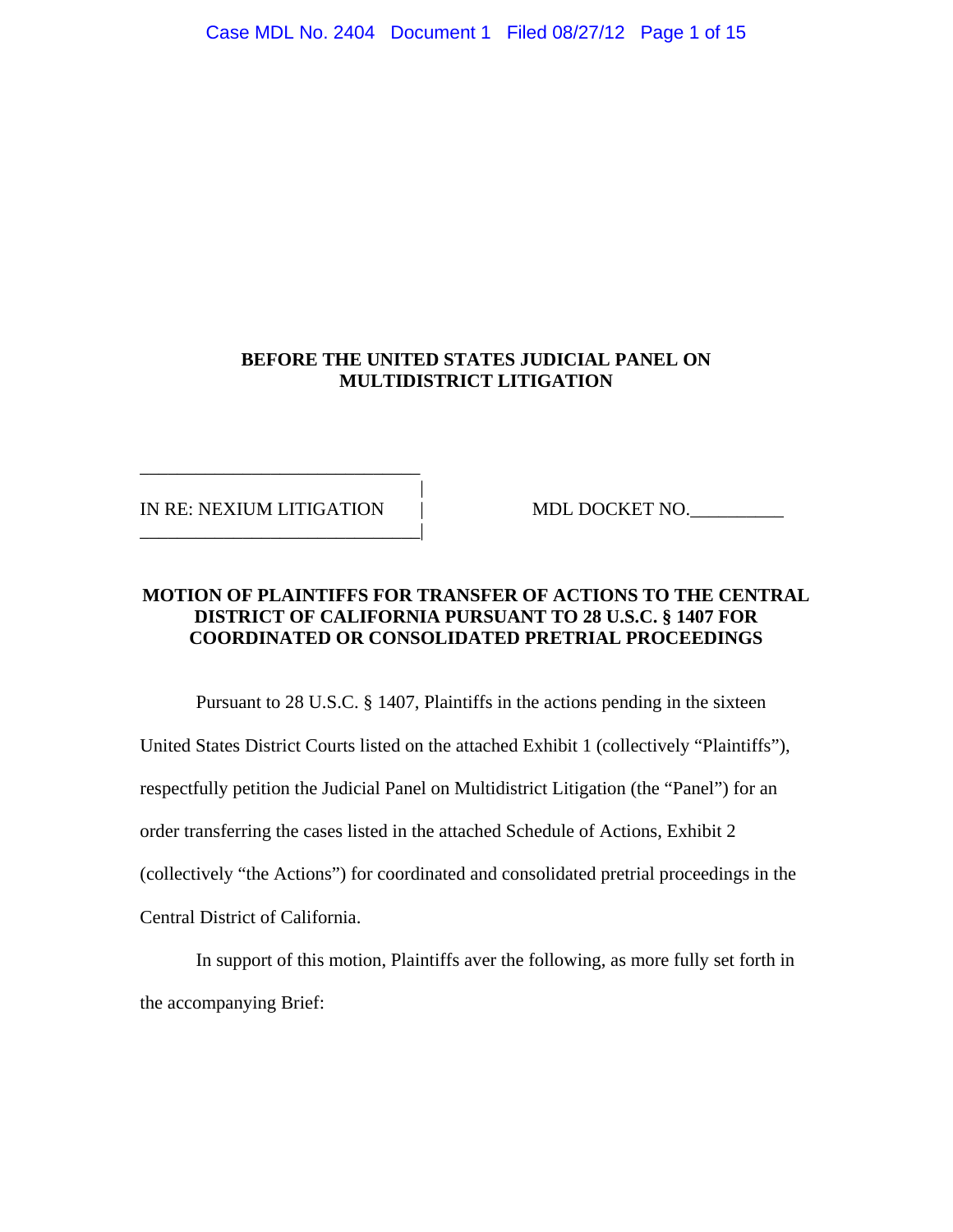- 1. The Actions are listed on the Schedule of Actions in accordance with the Panel's Rule 6.1(b)(ii); all complaints and federal district docket sheets in the Actions are attacheded hereto as Exhibits 3 through 41.
- 2. Nexium, a trade name for the generic drug esomeprazole, is manufactured by defendant AstraZeneca Pharmaceuticals LP ("AstraZeneca") and developed, marketed and distributed by AstraZeneca and the other defendants named in the attached complaints. Nexium is used in adults to treat acid reflux. Nexium has been widely advertised by the defendants in these cases as an effective means of treating many stomach disorders.
- 3. Nexium has been linked to several severe medical disorders including, but not limited to, osteoporosis and/or broken bones.
- 4. On or around May 25, 2010, the Food and Drug Administration ("FDA") issued a safety announcement stating it was revising the labeling and prescribing information for Nexium due to increased risk of fractures of the spine, hip and wrist associated with the drug.
- 5. To date, hundreds of plaintiffs have filed fifteen lawsuits in state courts in California and Tennessee alleging that exposure to Nexium caused serious damage to bones. All of these cases were removed by AstraZeneca to federal courts in California and Tennessee. Three cases in the Central District of California were remanded to state courts in California. One Central District of California case, *Velasco v. McKesson*, on motion by AstraZeneca, was ordered severed and transferred to fifteen district courts around the country.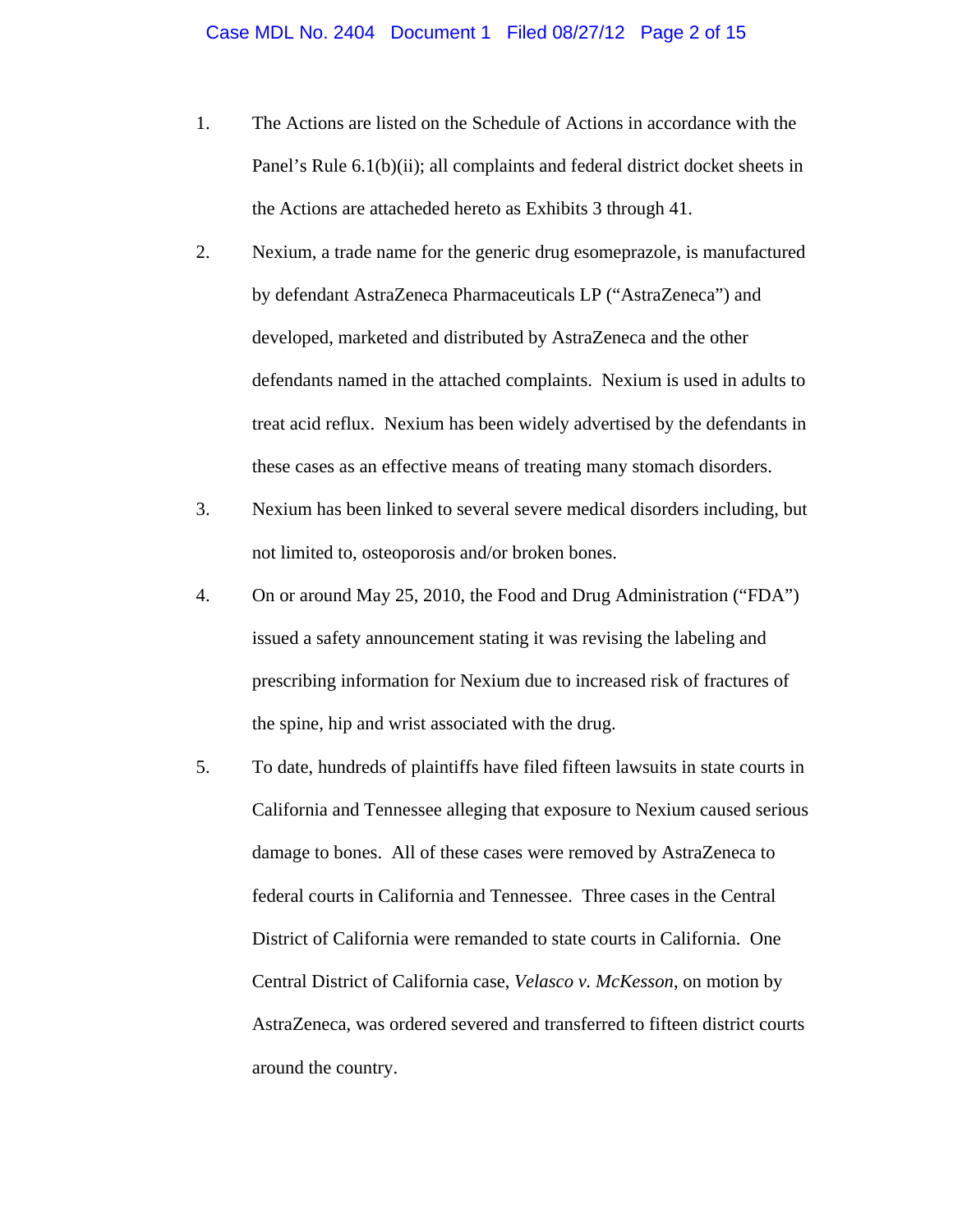6. Eight cases are currently pending in the Central District of California (*Abina, Arae, Carrasco, Cudney, Johnson, Mason, Nickerson, and Solomon*); nine cases are pending in the Eastern District of Tennessee (*Payne, Penland, Phillips, Powers, Smith, Sweet, Thomas, Toler-Allen, and Wheeler* [All originally part of *Velasco v. McKesson*]); four cases are pending in the Northern District of West Virginia (*Conner, DeLorenzo, Schnaack, and Whitlach* [All originally part of *Velasco*]); three cases are pending in the Eastern District of Wisconsin (*Kuhn, McMahon, and Morrow* [All originally part of *Velasco*]); and one case each is pending in the Northern District of California (*Beatty*), the Southern District of California (*Hornsby*), the Middle District of Tennessee (*Biggers*), the Western District of Tennessee (*Rose* [Originally part of *Velasco*]), the Eastern District of Texas (*Belcher* [Originally part of *Velasco*]), the Northern District of Texas (*Bonner* [Originally part of *Velasco*]), the Southern District of Texas (*Arevalo* [Originally part of *Velasco*]), the Western District of Texas (*Avelar* [Originally part of *Velasco*]), Utah District Court (*Collins* [Originally part of *Velasco*]), the Eastern District of Virginia (*Jackson* [Originally part of *Velasco*]), the Western District of Virginia (*Bradley* [Originally part of *Velasco*]), the Western District of Washington (*Nyblod* [Originally part of *Velasco*]), the Southern District of West Virginia (*Johnson* [Originally part of *Velasco*]), the Western District of Wisconsin (*Moore* [Originally part of *Velasco*]), and the Wyoming District Court (*Westlake* [Originally part of *Velasco*]).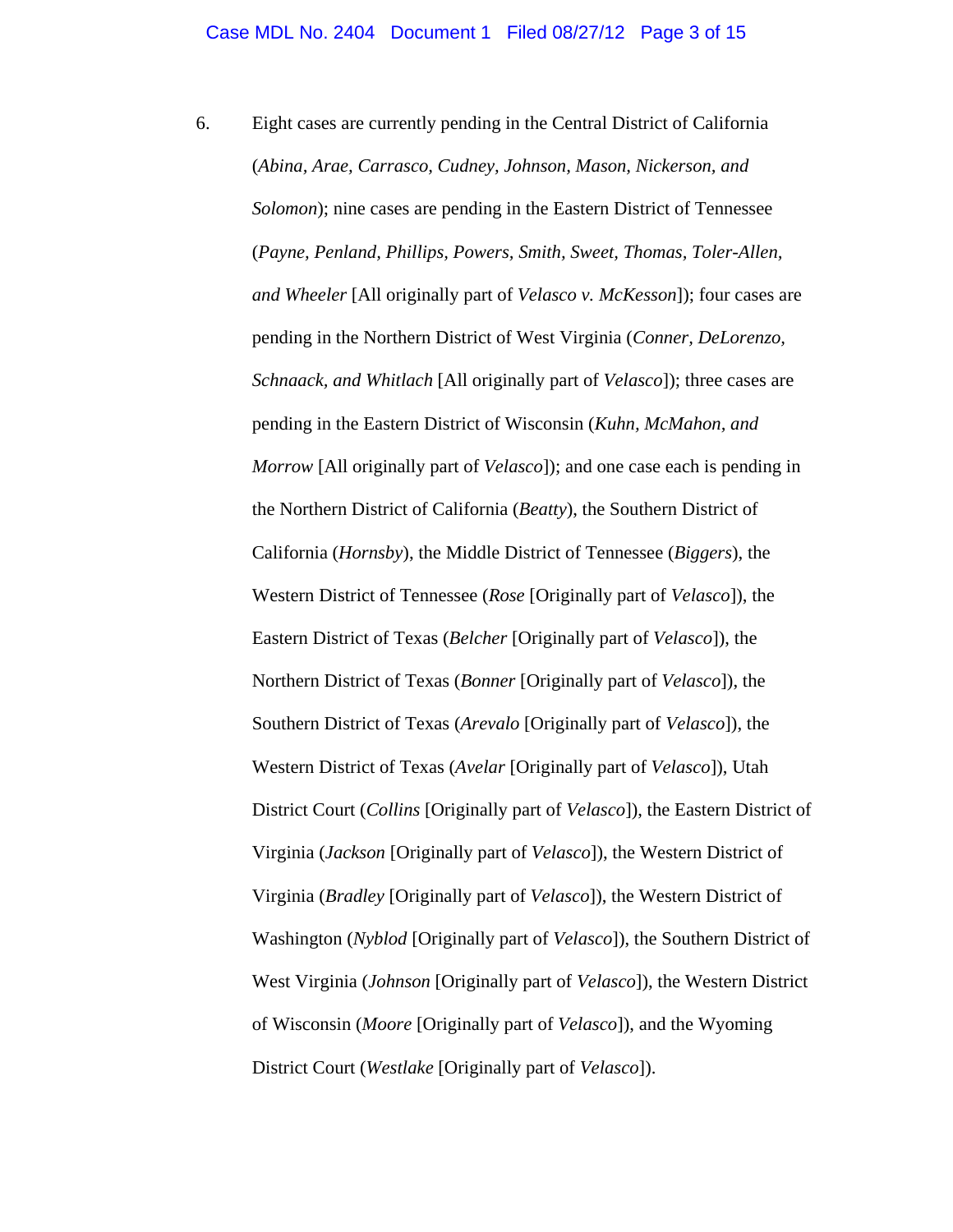- 7. In each case, the plaintiffs claim that AstraZeneca, and others, failed to adequately warn that the use of Nexium could cause bone damage and fractures, and that the plaintiffs were injured as a result.
- 8. These actions are all in the preliminary stages of litigation. Activity to date has been limited to initial pleadings, preliminary conferences and, in a few cases, service of written discovery requests. No depositions have yet taken place and no trials are scheduled.
- 9. The moving Plaintiffs are unaware of any other Nexium-related lawsuits pending in any court. Given the widespread use of Nexium and the harm it causes, it is likely that additional similar actions will be filed in or removed to federal courts in the future.
- 10. Defendant AstraZeneca is incorporated and has its principal place of operations in the State of Delaware. All of the cases, except *Biggers v. AstraZeneca,* LP, involve at least one defendant with its principal place of business in the State of California. No cases are pending in the Delaware District Court.
- 11. All of the complaints in the Nexium cases assert similar causes of action, including strict liability, failure to warn, negligence, deceit by concealment, and negligent misrepresentation. Some cases involve other, similar claims, including but not limited to: unjust enrichment and violations of states consumer protection statutes.
- 12. All of the complaints make very similar factual allegations, and thus any necessary discovery will arise from common questions of fact.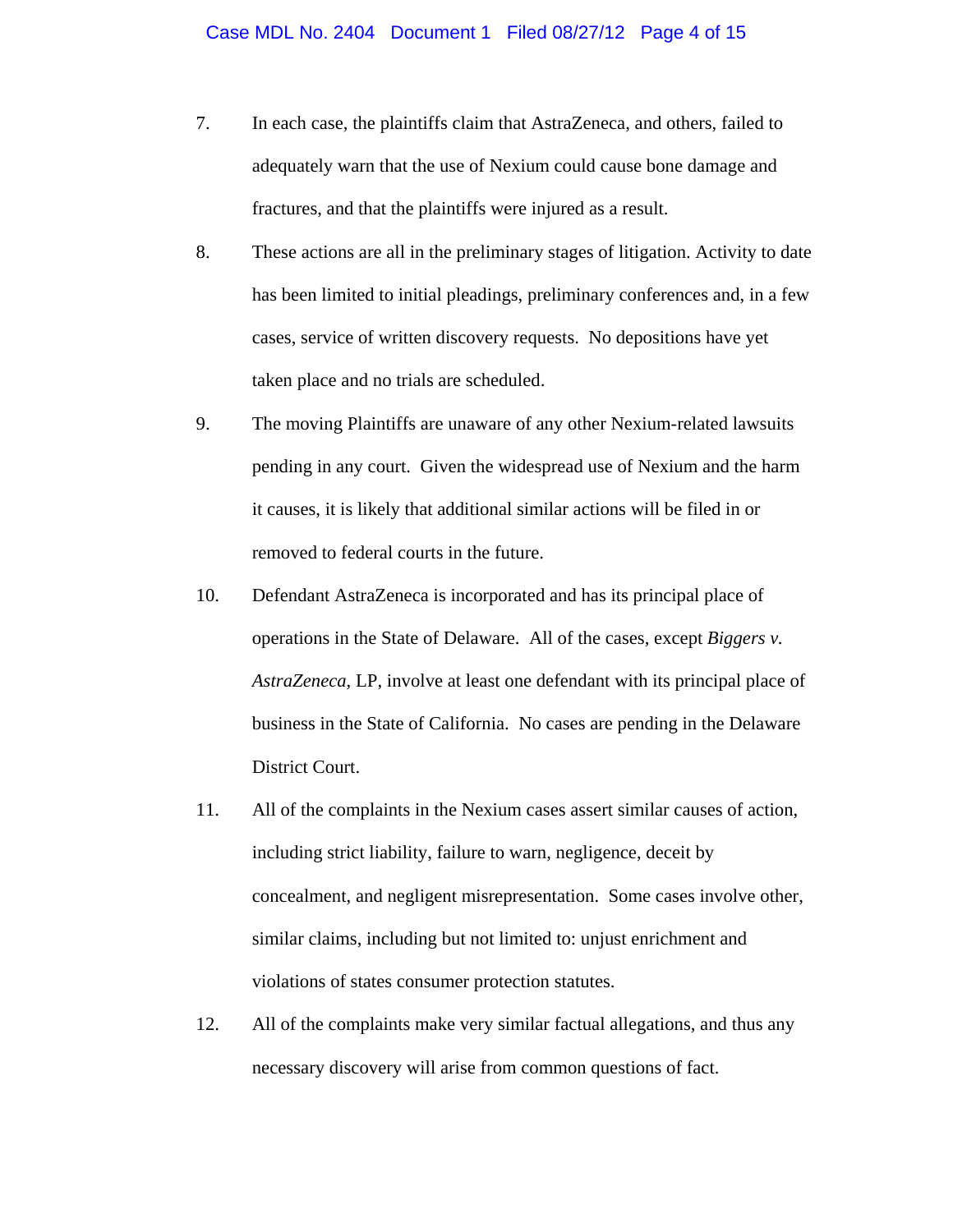- 13. In accordance with 28 U.S.C. § 1407, the transfer and coordination or consolidation of the Nexium Cases will serve the convenience of the parties, witnesses, counsel, and the judicial system.
- 14. Absent pretrial coordination or consolidation, the possibility of inconsistent pretrial rulings exists, especially with respect to the proper scope and extent of discovery, causation, and other factual and legal matters.
- 15. Given the procedural posture of the Nexium Cases, no judicial resources will be wasted if these cases are transferred.
- 16. Eight of the cases, representing about three-fourths of the current plaintiffs, are pending before the Hon. Dale S. Fischer in the Central District of California, a district court that is very experienced handling multidistrict litigation and that is geographically convenient for the majority of the parties and their counsel.
- / / /
- / / /
- $///$
- / / /
- / / /
- / / /
- $//$
- 
- $1/1$
- / / /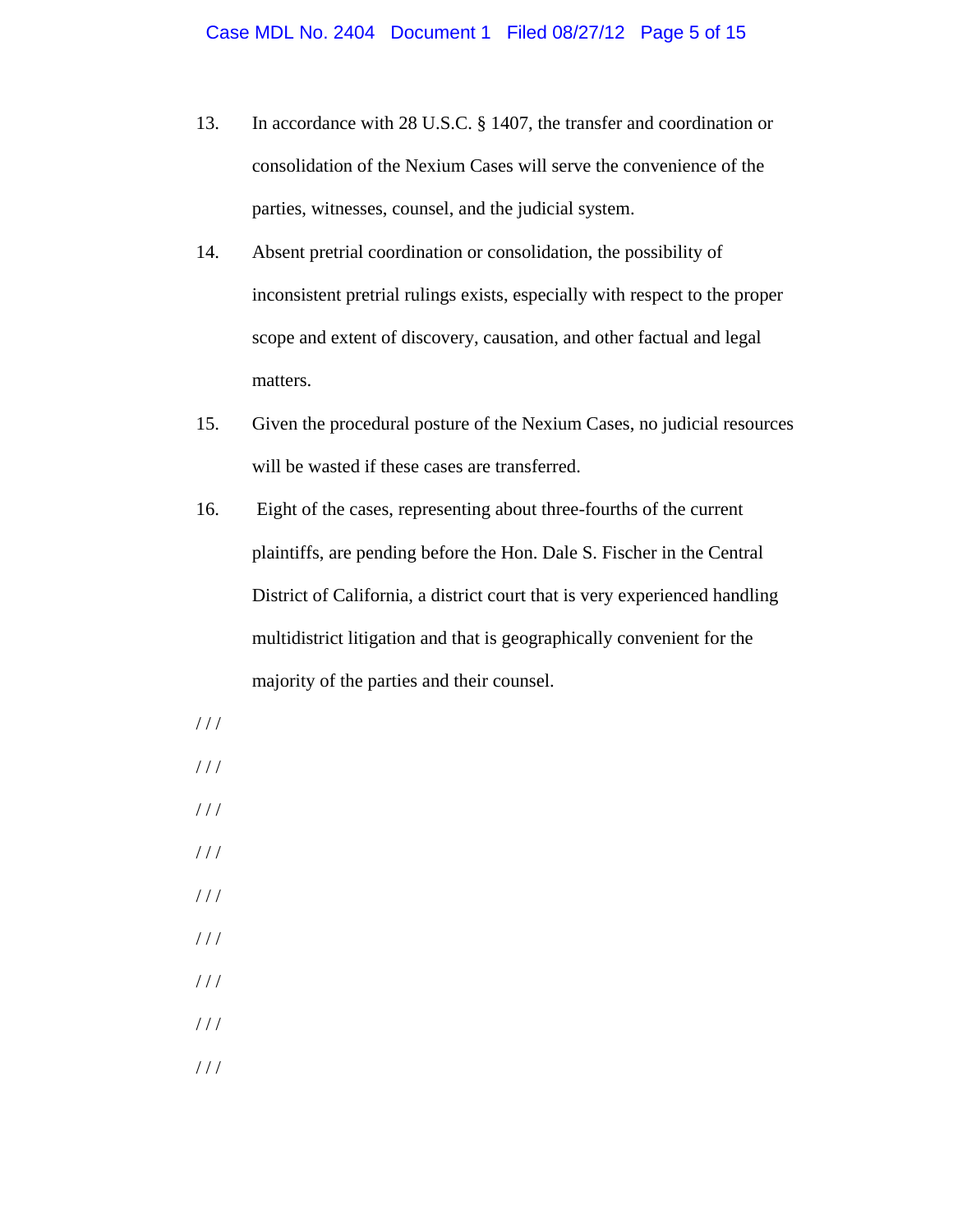#### Case MDL No. 2404 Document 1 Filed 08/27/12 Page 6 of 15

WHEREFORE, for the reasons stated herein and in the accompanying Brief,

Plaintiffs respectfully request that the Panel issue an order transferring all actions listed in

the attached Schedule of Actions, as well as all subsequently filed related actions, to the

United States District Court for the Central District of California.

Dated the  $27<sup>th</sup>$  day of August, 2012

/s/ Vincent J. Carter\_\_\_\_\_\_ Thomas V. Girardi (California State Bar No. 36603) Vincent J. Carter (California State Bar No. 208899) Lauren E. S. Horwitz (California State Bar No. 271858) GIRARDI | KEESE 1126 Wilshire Boulevard Los Angeles, California 90017 Tel: (213) 977-0211 Fax: (213) 481-1554 Email: tgirardi@girardikeese.com Email: vcarter@girardikeese.com Email: lhorwitz@girardikeese.com **Counsel for Moving Plaintiffs (See Attached Exhibit 1)**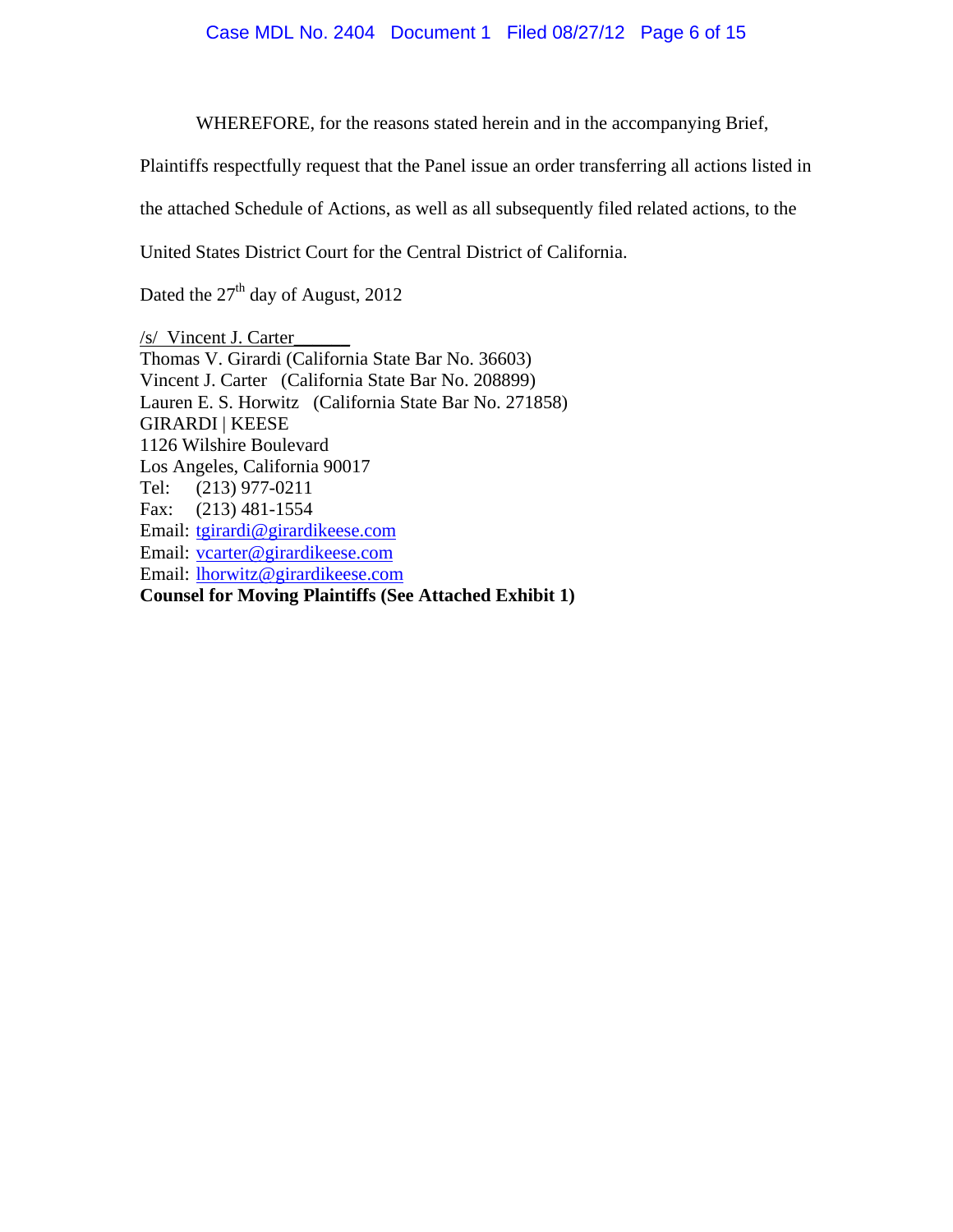## **BEFORE THE UNITED STATES JUDICIAL PANEL ON MULTIDISTRICT LITIGATION**

#### **In re Nexium Litigation MDL-**

#### **PROOF OF SERVICE**

I hereby certify that a copy of the foregoing **MOTION OF PLAINTIFFS FOR TRANSFER OF ACTIONS TO THE CENTRAL DISTRICT OF CALIFORNIA PURSUANT TO 28 U.S.C. § 1407 FOR COORDINATED OR CONSOLIDATED PRETRIAL PROCEEDINGS** was served by First Class Mail on August 27, 2012, to the following:

Clerk, Eastern District of Tennessee – Knoxville District Clerk, Western District of Tennessee – Memphis District Clerk, Southern District of Texas – Houston Clerk, Western District of Texas – San Antonio Clerk, Eastern District of Texas – Tyler Clerk, Northern District of Texas – Dallas Clerk, District of Utah – Salt Lake City Clerk, Western District of Virginia - Roanoke Clerk, Eastern District of Virginia – Norfolk Clerk, Western District of Washington – Seattle Clerk, Eastern District of Wisconsin – Wilwaukee Clerk, Northern District of Virginia – Elkins Clerk, Northern District of West Virginia – Wheeling Clerk, Northern District of West Virginia - Clarksburg Clerk, Southern District of West Virginia – Charleston Clerk, District of Wyoming – Cheyenne Clerk, Northern District - Oakland

#### THE PRENTICE-HALL CORPORATION

2710 Gateway Oaks Drive, Suite 150N

Sacramento, California 95833

*Authorized Agent for Process of Service for Defendant McKESSON CORPORATION*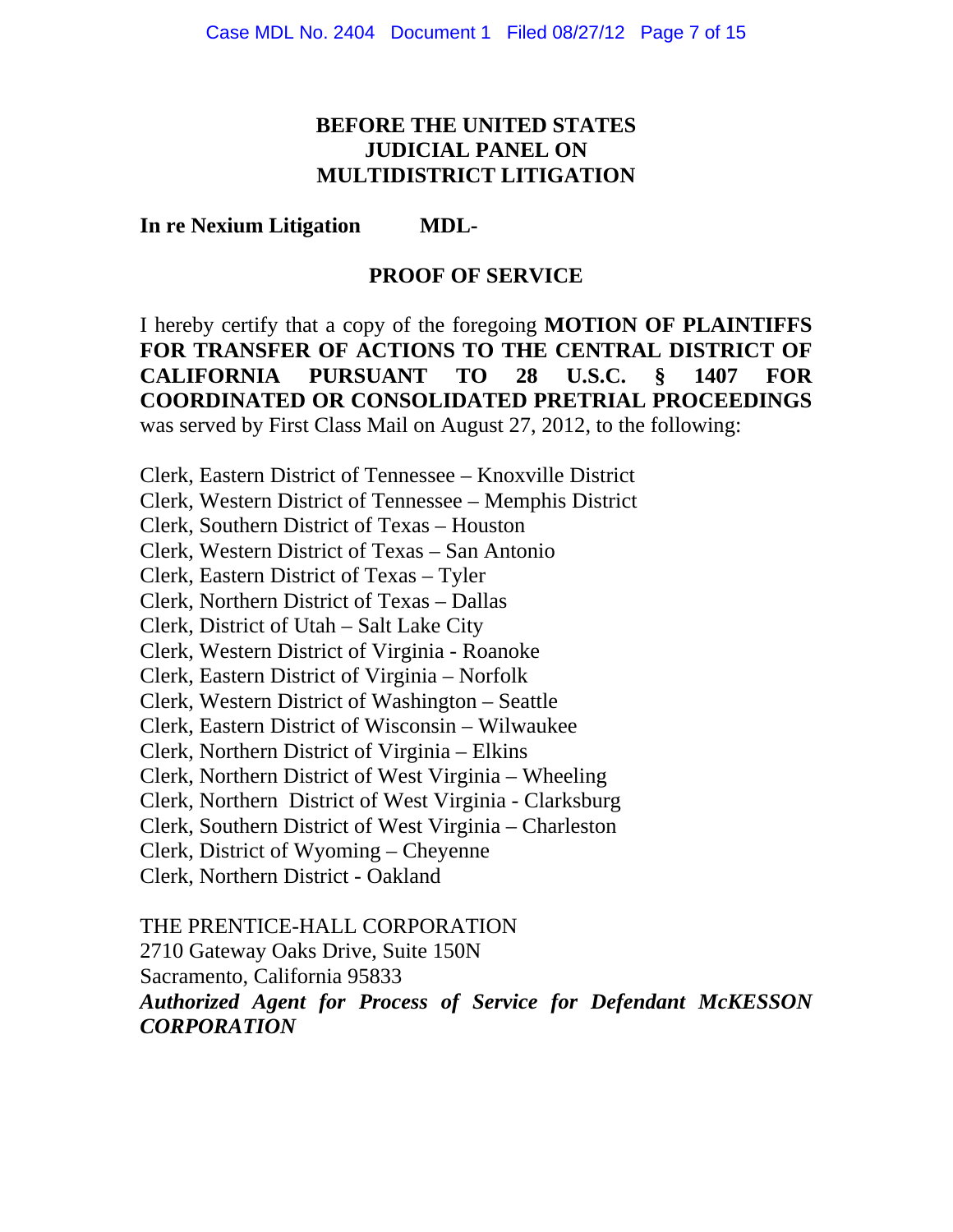## **U.S. DISTRICT COURT – NORTHERN DISTRICT – OAKLAND Case No.: 4:12-CV-03507-SBA**

Laura Ann Gianni, Esq. Email: lag@giannipetoyan.com Marcus Aram Petoyan, Esq. Email: map@giannipetoyan.com GIANNI PETOYAN 17383 Sunset Boulevard, Suite A200 Pacific Palisades, California 90272 Telephone: (310) 230-6767 Facsimile: (310) 230-6051 Attorneys for Plaintiffs

Salvatore Nokes, Esq. Email: rigo@salvatorenokes.com EDOARDO RIGOBERTO CALDE SALVATORE 525 North Cabrillo Park Drive, Suite 220 Santa Ana, California 92701 Telephone: (714) 972-1122 Facsimile: (714) 972-2233 Attorneys for Plaintiffs

Matthew J. Skikos, Esq. Steven James Skikos, Esq. Email: sskikos@skikoscawford.com SKIKOS CRAWFORD SKIKOS & JOSEPH 625 Market Street,  $11<sup>th</sup>$  Floor San Francisco, California 94105 Telephone: (415) 546-7300 Facsimile: (415) 546-7301 Attorneys for Plaintiffs

Melinda Davis Nokes, Esq. Email: melinda@caldevillalaw.com SALVATORE & NOKES 520 North Cabrillo Park Drive, Suite 220 Santa Ana, California 92701 Telephone: (714) 972-1122 Facsimile: (714) 972-2233 Attorneys for Plaintiffs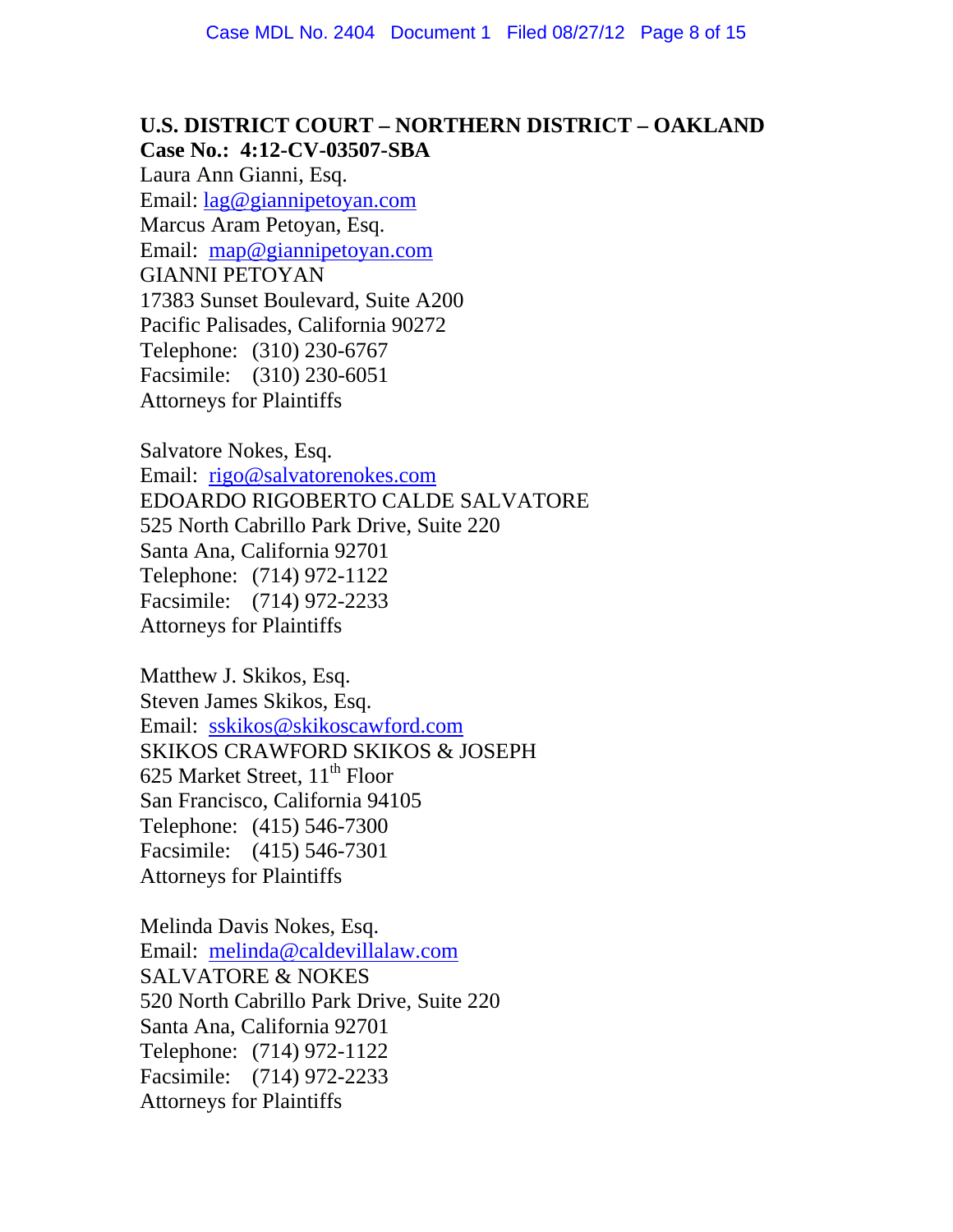James Dominic Campodonico, Esq. Email: dcampodonico@gordonrees.com GORDON & REES 275 Battery Street, Suite 2000 San Francisco, California 94111 Telephone: (415) 986-5900 Facsimile: (415) 986-8054 Attorneys for Defendants

Pavan L. Rosati, Esq. Email: prosati@jgn.com JENKINS, GOODMAN & NEUMAN 417 Montgomery Street,  $10^{th}$  Floor San Francisco, California 94104 Telephone: (415) 705-0400 Attorneys for Plaintiffs

# **U.S. DISTRICT COURT – SOUTHERN DISTRICT – SAN DIEGO CASE NO.: 3;12-cv-01307-DMS-MDD**

Jeffrey Alan Lake, Esq. Email: jlake@lakeapc.com JEFFREY A. LAKE, A.P.C. 11650 Iberia Place, Suite 216 San Diego, California 92128 Telephone: (858) 487-5253 Facsimile: (858) 737-5123 Attorneys for Plaintiffs

## **U.S. DISTRICT COURT – MIDDLE DISTRICT OF TENNESSEE (COLUMBIA) CASE NO.: 1:11-cv-00062**

George Benson Boston, Esq. Email: benbosto@bellsouth.net Ryan P. Durham, Esq. Email: ryandurham@bellsouth.net BOSTON, HOLT, SOCKWELL & DURHAM Post Office Box 357, 235 Waterloo Street Lawrenceburg, TN 38464 Telephone: (931) 762-6167 Attorneys for Plaintiffs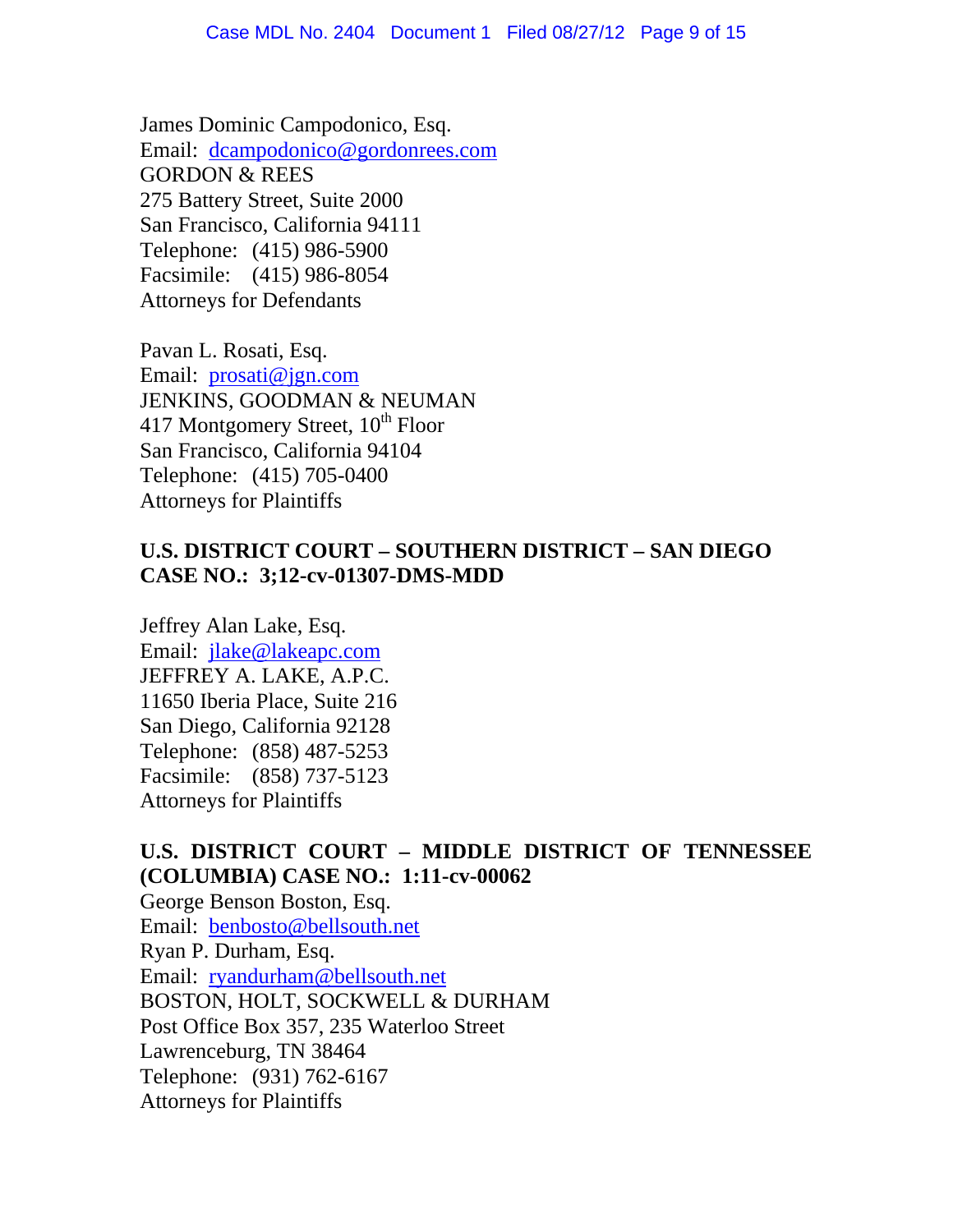Amy K. Fisher, Esq. Email: amy.fisher@icemiller.com ICE MILLER One Americana Square, Suite 2900 Indianapolis, IN 46282 Telephone: (3170 236-2100 Facsimile: (317) 236-2219 Attorneys for Defendants

James M. Doren, Jr. Email: jim.doran@wallerlaw.com Alyssa M. Leffall, Esq. Alyssa.leffall@wallerlaw.com WALLER, LANSDEN, DORTCH & DAVIS Nashville City Cengter 511 Union Street, Suite 2100 Nashville, TX 37219 Telephone: (615) 244-6380 Facsimile: (615) 244-6804 Attorneys for Defendants

James J. Freebery, Esq. Email: jfreebery@mccarter.com McCARTER & ENGLISH Renaissance Centre 405 North King Street,  $8<sup>th</sup>$  Floor Wilmington, DE 19801 Telephone: (302) 984-6300 Facsimile: (302) 984-6399 Attorneys for Defendants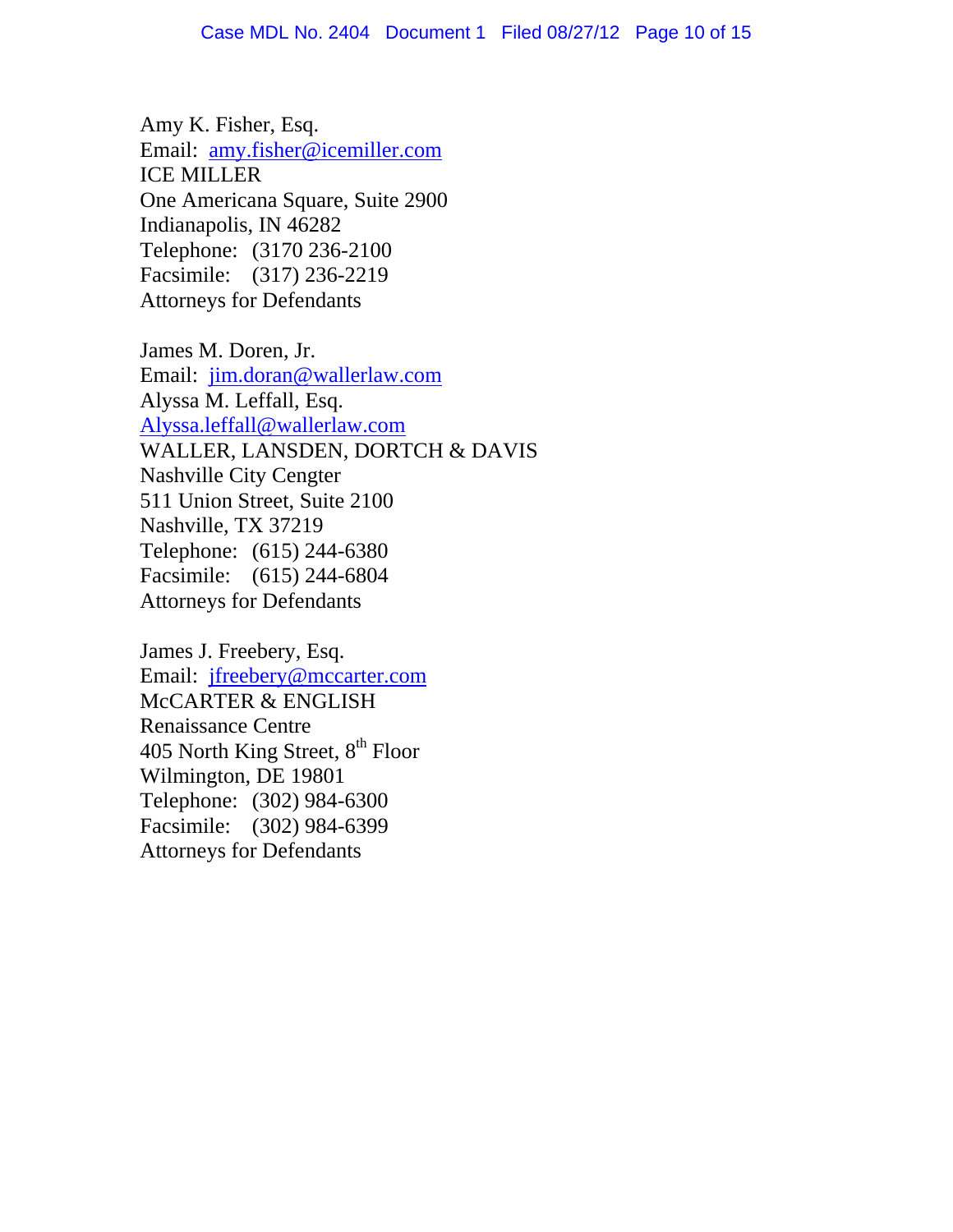# **U.S. DISTRICT COURT – EASTERN DISTRICT TENNESSEE – KNOXVILLE – CASE NO.: 3:12-cv-00341**

Jacquelyne D. Garfield, Esq. Email: Jackie.garfield@wallerlaw.com James M. Doran, Jr. WALLER LANSDEN DORTCH & DAVIS Nashville City Center 511 Union Street, Suite 2700 Post Office Box 198966 Nashville, TX 7219 Telephone: (615) 850-8174 Attorneys for Defendants

#### **U.S. DISTRICT COURT – EASTERN DISTRICT OF TEXAS - TYLER CASE NO.: 6:12-cv-00444-LED**

Tracie Jo Renfroe, Esq. Email; trenfroe@kslaw.com Robert Bruce Hurley, Jr. Email: bhurley@kslaw.com KING & SPAULDING 1100 Louisiana, Suite 4000 Houston, TX 77002 Telephone: (713) 751-3214 Facsimile: (713) 751-3290 Attorneys for Defendants

### **U.S. DISTRICT COURT - SOUTHERN DISTRICT OF TEXAS – HOUSTON – CASE NO.: 4:12-cv-02099**

Jason A. Gibson, Esq. Email: jag@jag-lawfirm.com THE GIBSON LAW FIRM 440 Louisiana, Suite 2050 Houston, TX 770022 Telephone: (713) 650-1010 Facsimile: (7130 650-1011 Attorneys for Plaintiffs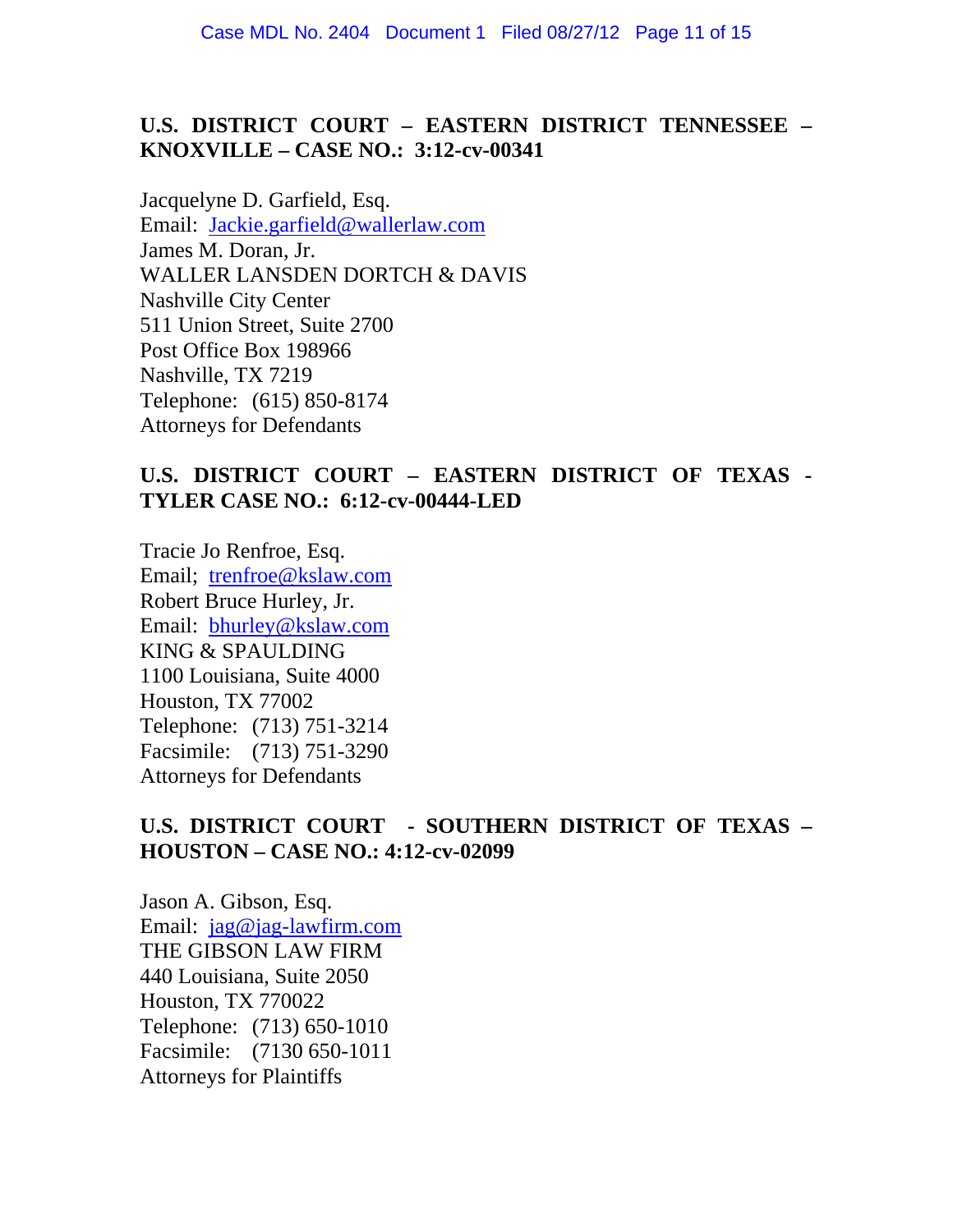# **U.S. DISTRICT COURT – DISTRICT OF UTAH – CENTRAL CASE NO.: 2:12-cv-00687-TS**

Brent F. Johnson, Esq. Email; bjohnson@hollandhart.com Rebecca A. Ryon, Esq. Email: raryon@hollandhart.com HOLLAND & HART 222 South Main Street, Suite 2200 Salt Lake City, UT 84101 Telephone: (801) 799-5807 Attorneys for Defendants

## **U.S. DISTRICT COURT – WESTERN DISTRICT OF WASHINGTON (SEATTLE) – CASE NO.: 2:12-cv-01208-MJP**

Farron Danelle Lennon, Esq. Email: flennon@schwabe.com SCHWABE WILLISON & WYATT 1420  $5<sup>th</sup>$  Avenue, Suite 3400 Seattle, WA 98101 Telephone: (206) 407-1571 Attorneys for Defendants

Nancy M. Erfle, Esq. Email: nerfle@schwabe.com SCHWABE WILLISON & WYATT 1211 SW Fifth Avenue, Suite 1900 Portland, OR 97204 Telephone: (5030 222-9981 Attorneys for Defendants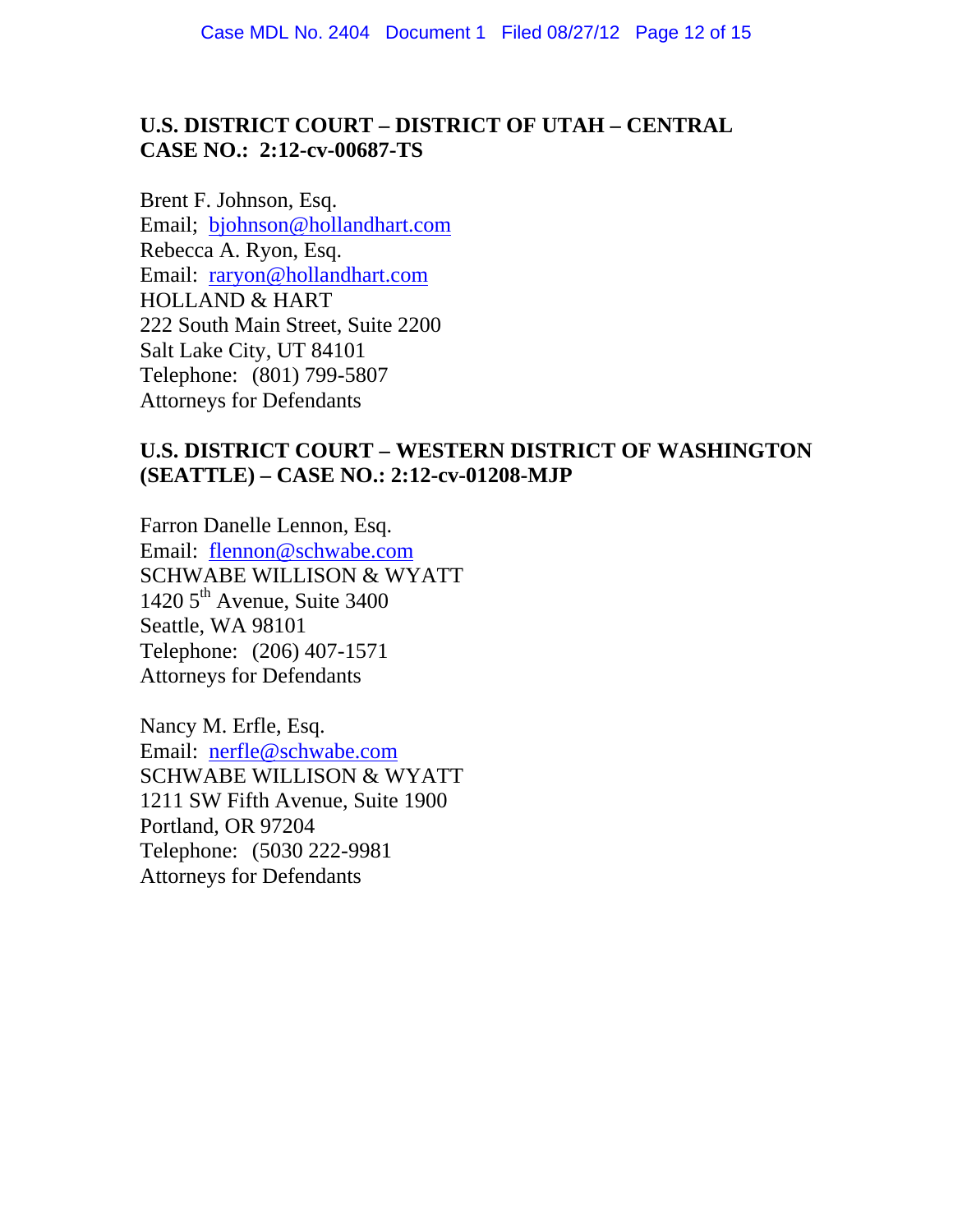## **U.S. DISTRICT COURT – NORTHERN DISTRICT OF VIRGINIA – ELKINS – CASE NO.: 2:12-cv-00049-JPB**

Gretchen M. Callas,Esq. Email: gcallas@jacksonkelly.com JACKSON KELLY, PLLC Post Office Box 553 Charleston, WV 25322 Telephone: (304) 340-1169 Facsimile: (304) 340-1050 Attorneys for Defendants

#### **U.S. DISTRICT COURT – NORTHERN DISTRICT OF WEST VIRGINIA – WHEELING – CASE NO.: 5;12-cv-00106-IMK**

Wendy Glover Adkins, Esq. Email: wgadkins@jacksonkelly.com JACKSON KELLY, PLLC Post Office Box 619 Morgantown, WV 26507 Telephone: (304) 284-4136 Facsimile: (304) 284-4156 Attorneys for Defendants

#### **U.S. DISTRICT COURT – EASTERN DISTRICT OF WISCONSIN (MILWAUKEE) – CASE NO.: 2:12-cv-00717-LA**

Amy L. MacArdy, Esq. Email: amacardy@reinhartlaw.com Allen C. Schlinsog, Jr., Esq. Email: aschlins@reinhartlaw.com 1000 North Water Street, Suite 1700 Post Office Box 2965 Milwaukee, WI 53202 Telephone: (414) 398-8218 Facsimile: (414) 298-8097 Attorneys for Defendants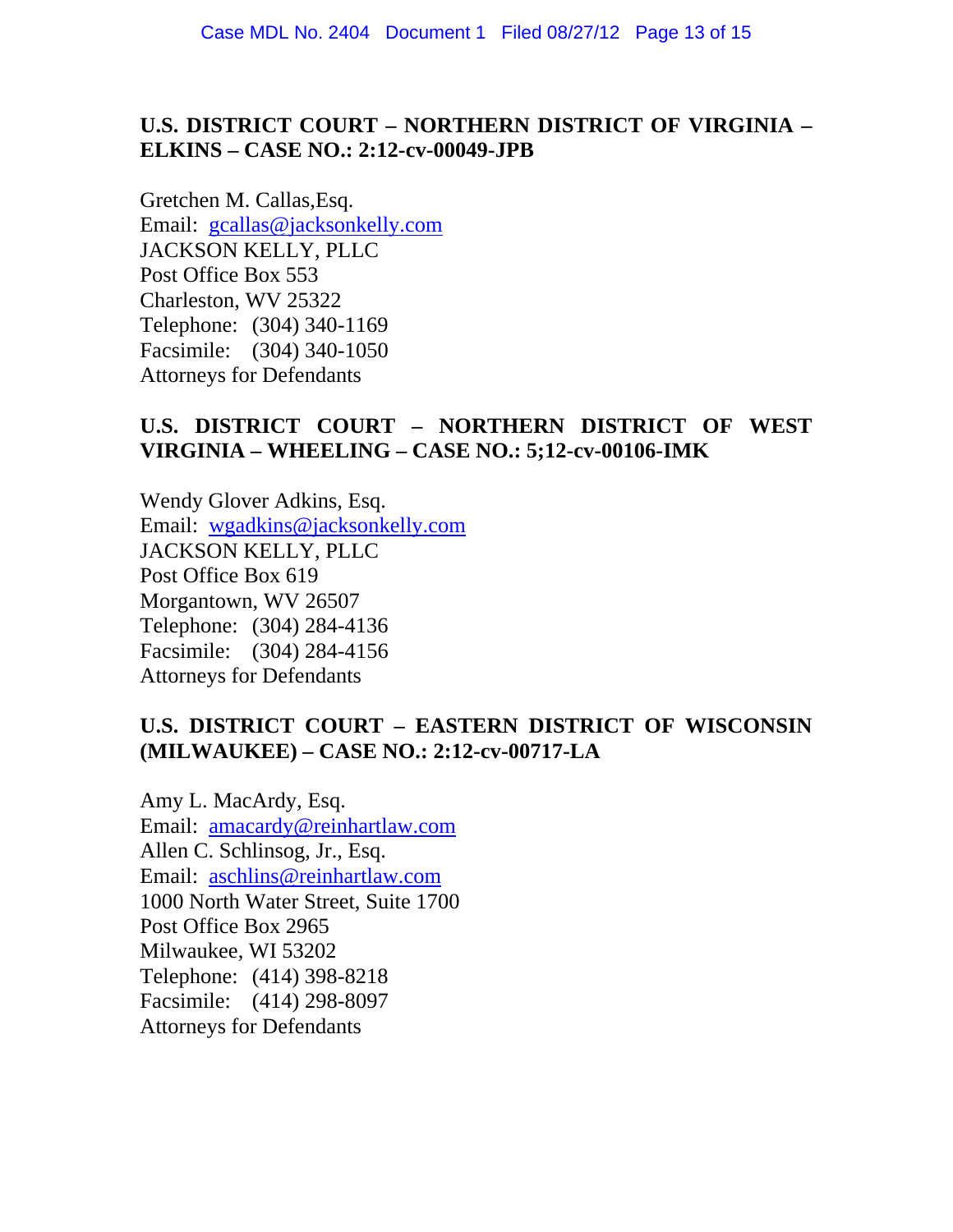# **U.S. DISTRICT COURT – DISTRICT OF WYOMING – CHEYENNE CASE NO.: 2:12-cv-00152-SWS**

Joanna R. Vilos, Esq. Email: jvilos@hollandhart.com HOLLAND & HART 2515 Warren Avenue, Suite 450 Post Office Box 1347 Cheyenne, WY 82003 Telephone: (307) 778-4200 Facsimile: (307) 778-8175 Attorneys for Defendants

Joe M. Teig, Esq. Email: jteig@hollandhart.com HOLLAND & HART 25 South Willow Street, Suite 200 Post Office Box 68 Jackson, WY 82003 Telephone: (307) 739-9741 Facsimile: (307) 739-9744 Attorneys for Defendants

 $\boxtimes$  (FEDERAL) I declare that I am employed in the office of the member of the bar of this court at whose direction the service was made.

Executed on August 27, 2012, at Los Angeles, California.

\_\_\_\_\_\_\_\_\_\_\_\_\_\_ /s/ Terry Yamassaki\_\_\_\_\_\_\_\_\_\_\_\_\_\_ TERRY YAMASAKI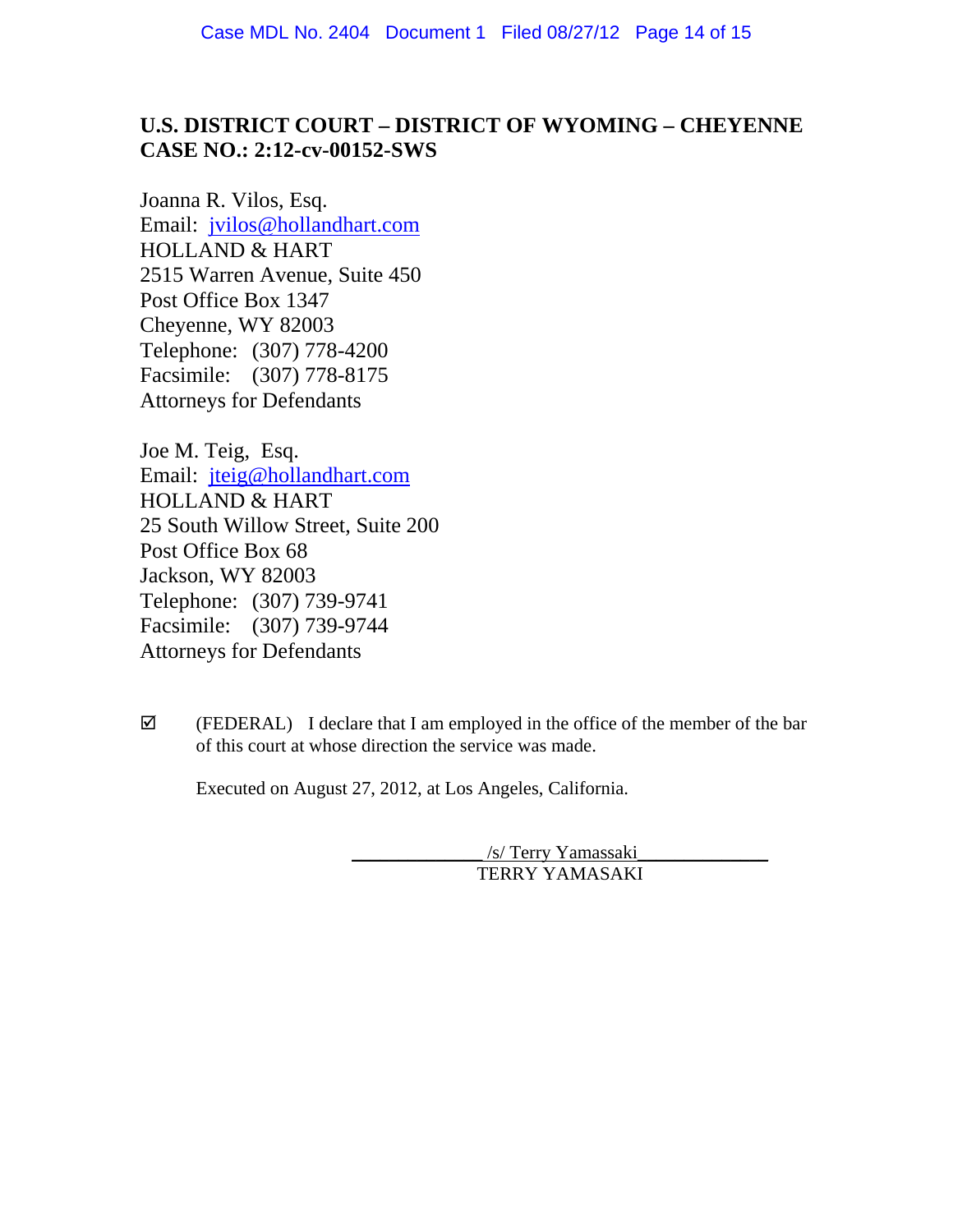## **BEFORE THE UNITED STATES JUDICIAL PANEL ON MULTIDISTRICT LITIGATION**

#### **In re Nexium Litigation MDL-**

#### **PROOF OF SERVICE**

#### I hereby certify that a copy of the foregoing **MOTION OF PLAINTIFFS FOR TRANSFER OF ACTIONS TO THE CENTRAL DISTRICT OF CALIFORNIA PURSUANT TO 28 U.S.C. § 1407 FOR COORDINATED OR CONSOLIDATED PRETRIAL PROCEEDINGS** was electronically filed with the Clerk of the U.S. Court – Central District and the Clerk of the U.S. District of Wisconsin – Western District using the UCF system, which sent notification of such filing to lead and liaison counsel and all counsel of

record on August 27, 2012.

/s/ Terry Yamasaki Terry Yamasaki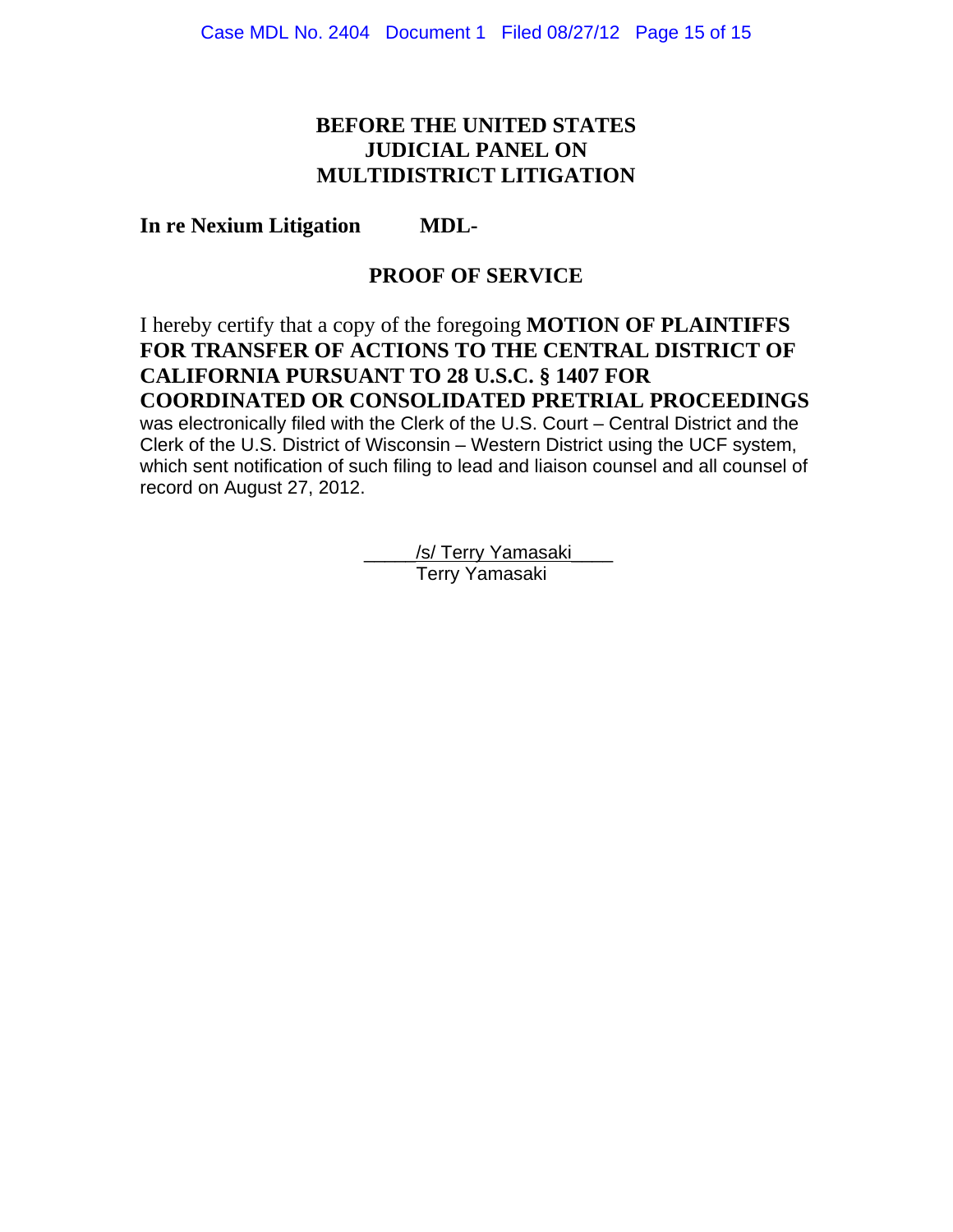Case MDL No. 2404 Document 1-1 Filed 08/27/12 Page 1 of 19

#### **BEFORE THE UNITED STATES JUDICIAL PANEL ON MULTIDISTRICT LITIGATION**

\_\_\_\_\_\_\_\_\_\_\_\_\_\_\_\_\_\_\_\_\_\_\_\_\_\_\_\_\_\_ |

\_\_\_\_\_\_\_\_\_\_\_\_\_\_\_\_\_\_\_\_\_\_\_\_\_\_\_\_\_\_|

IN RE: NEXIUM LITIGATION | MDL DOCKET NO.

#### **BRIEF IN SUPPORT OF PLAINTIFFS' MOTION FOR TRANSFER OF ACTIONS TO THE CENTRAL DISTRICT OF CALIFORNIA PURSUANT TO 28 U.S.C. § 1407 FOR COORDINATED OR CONSOLIDATED PRETRIAL PROCEEDINGS**

Plaintiffs in the actions pending in the sixteen United States District Courts listed on the attached Schedule A (collectively "Plaintiffs"), respectfully submit this memorandum of law in support of their motion, pursuant to 28 U.S.C. § 1407, to centralize nineteen related federal actions, and any subsequently filed related actions, before a single judge in the United States District Court for the Central District of California for coordinated pretrial proceedings. The actions are product liability suits in which plaintiffs assert claims against AstraZeneca Pharmaceutical LP and others alleging that Nexium, an AstraZeneca medication, caused bone loss, osteoporosis, and fracture.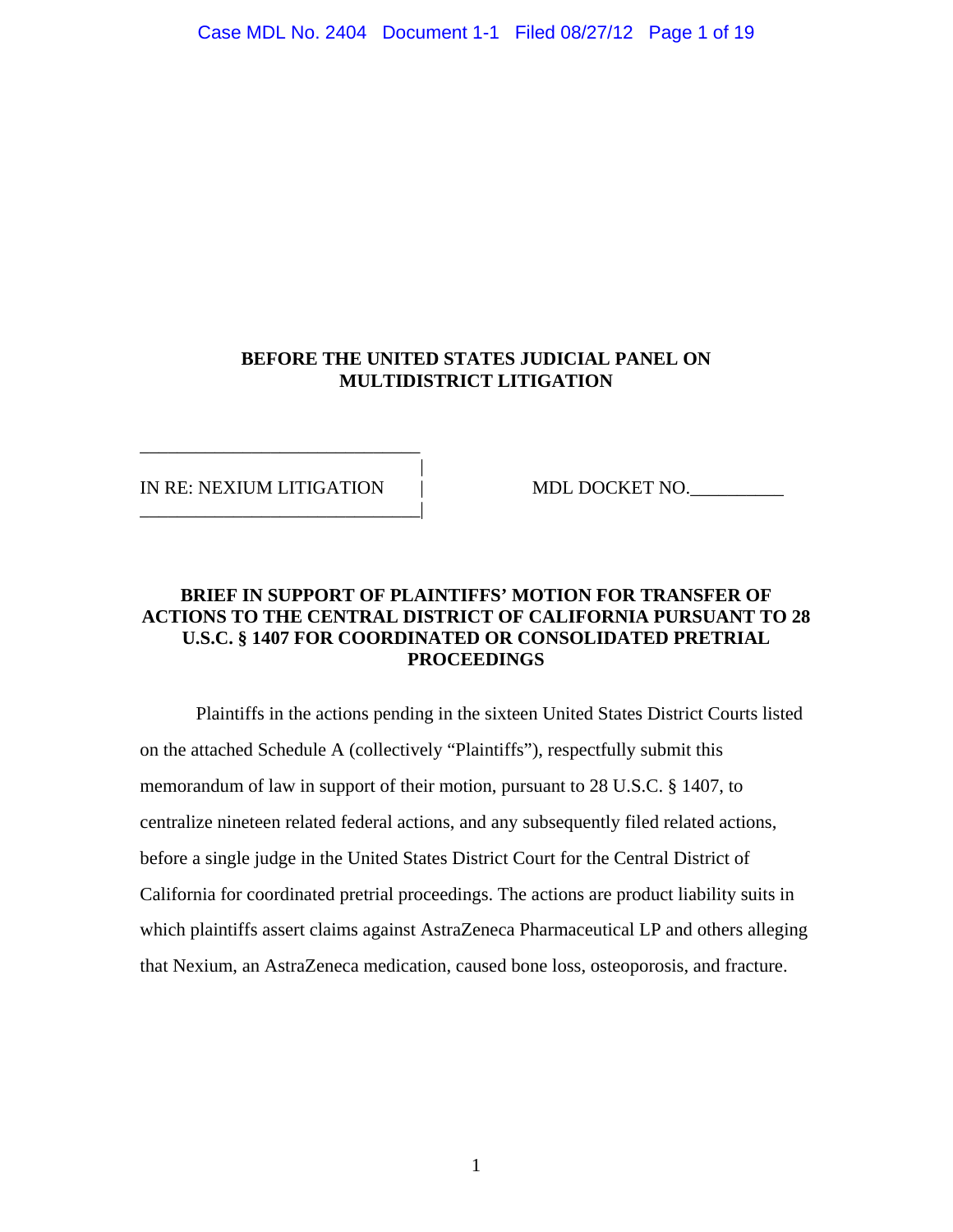#### **PRELIMINARY STATEMENT**

Plaintiffs request coordination of the federal Nexium actions in a multidistrict litigation ("MDL") because: (i) the complaints all assert product liability claims against AstraZeneca based on allegations that Nexium can and did cause bone damage and/or osteoporosis; (ii) the actions involve common questions of fact, including the issue of general causation, that is, whether Nexium is capable of causing the injuries alleged; (iii) transfer to a single district will be convenient for the parties and witnesses and will promote the just and efficient conduct of the litigation; and (iv) absent transfer and coordination, the parties and courts will face the burden and expense of needlessly duplicative discovery and pretrial proceedings and possible inconsistent pretrial rulings. The creation of an MDL at this time is appropriate because there are already thirty-nine similar actions pending in nineteen different federal courts, all in the preliminary stages of litigation, and additional actions are expected to be filed in, or removed to, federal court in the future.

In addition, Plaintiffs request that the MDL be assigned to the Hon. Dale S. Fischer in the Central District of California, an experienced judge in a highly accessible district where eight of the actions, involving hundreds of plaintiffs, are currently pending and the courts have the requisite resources and expertise, including a robust record with similar MDLs.

#### **STATEMENT OF FACTS**

Nexium is the trade name of the generic drug esomeprazole. Nexium is used in adults to treat acid reflux. Nexium tablets, injection and oral solution are indicated for the treatment of adults with the symptoms acid reflux and to heal damage to the esophagus. Nexium has been widely advertised by the Defendants as an effective means of treating many stomach disorders.

Nexium has been linked to several severe medical disorders including, but not limited to, osteoporosis and/or broken bones. Evidence linking the Nexium to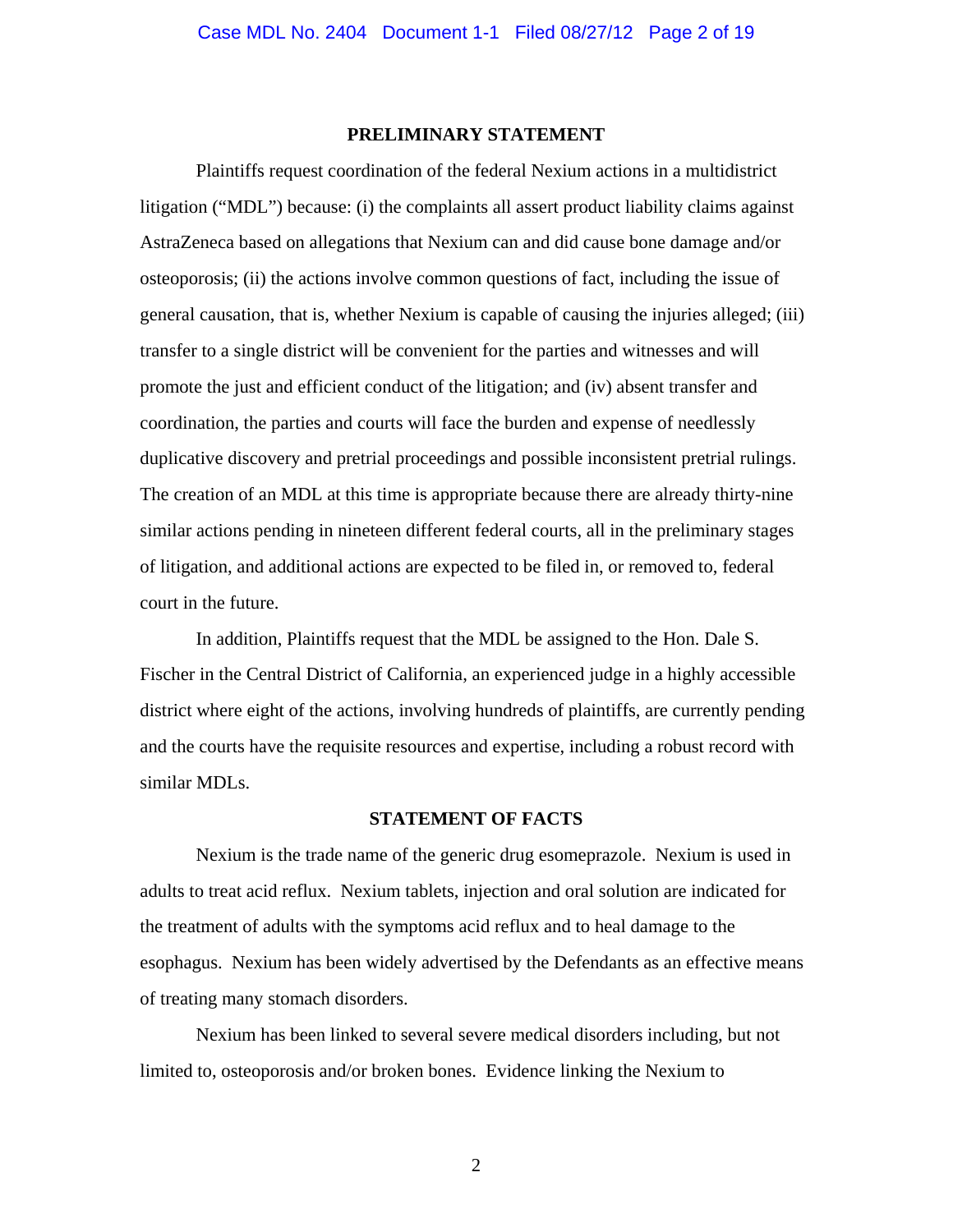#### Case MDL No. 2404 Document 1-1 Filed 08/27/12 Page 3 of 19

osteoporosis and similar injury risks were not disclosed to or shared with the public, including Plaintiffs, by any Defendant. Instead, Defendants' strategy beginning in the 1990's has been to aggressively market and sell Nexium by falsely misleading potential users about the products and by failing to protect users from serious dangers which Defendant knew or should have known could result from use of these products.

On or around May 25, 2010, the Food and Drug Administration ("FDA") issued a safety announcement stating it was revising the labeling and prescribing information for Nexium due to increased risk of fractures of the spine, hip and wrist associated with the drug.

Between July 2011 and the present, hundred of plaintiffs filed fifteen lawsuits in state courts in California and Tennessee alleging that exposure to Nexium caused serious damage to bones. In each case, the plaintiffs claim that AstraZeneca failed to adequately warn that the use of Nexium could cause bone damage and fractures the plaintiffs were injured as a result. All of these cases were removed by AstraZeneca to federal courts in California and Tennessee. Three cases in the Central District of California were remanded to state courts in California. One Central District case, *Velasco v. McKesson*, on motion by AstraZeneca, was ordered severed and transferred to fifteen district courts around the country. The current distribution of federal Nexium cases is as follows: eight cases are currently pending in the Central District of California (*Abina, Arae, Carrasco, Cudney, Johnson, Mason, Nickerson, and Solomon*); nine cases are pending in the Eastern District of Tennessee (*Payne, Penland, Phillips, Powers, Smith, Sweet, Thomas, Toler-Allen, and Wheeler* [All originally part of *Velasco v. McKesson*]); four cases are pending in the Northern District of West Virginia (*Conner, DeLorenzo, Schnaack, and Whitlach* [All originally part of *Velasco*]); three cases are pending in the Eastern District of Wisconsin (*Kuhn, McMahon, and Morrow* [All originally part of *Velasco*]); and one case each is pending in the Northern District of California (*Beatty*), the Southern District of California (*Hornsby*), the Middle District of Tennessee (*Biggers*), the Western District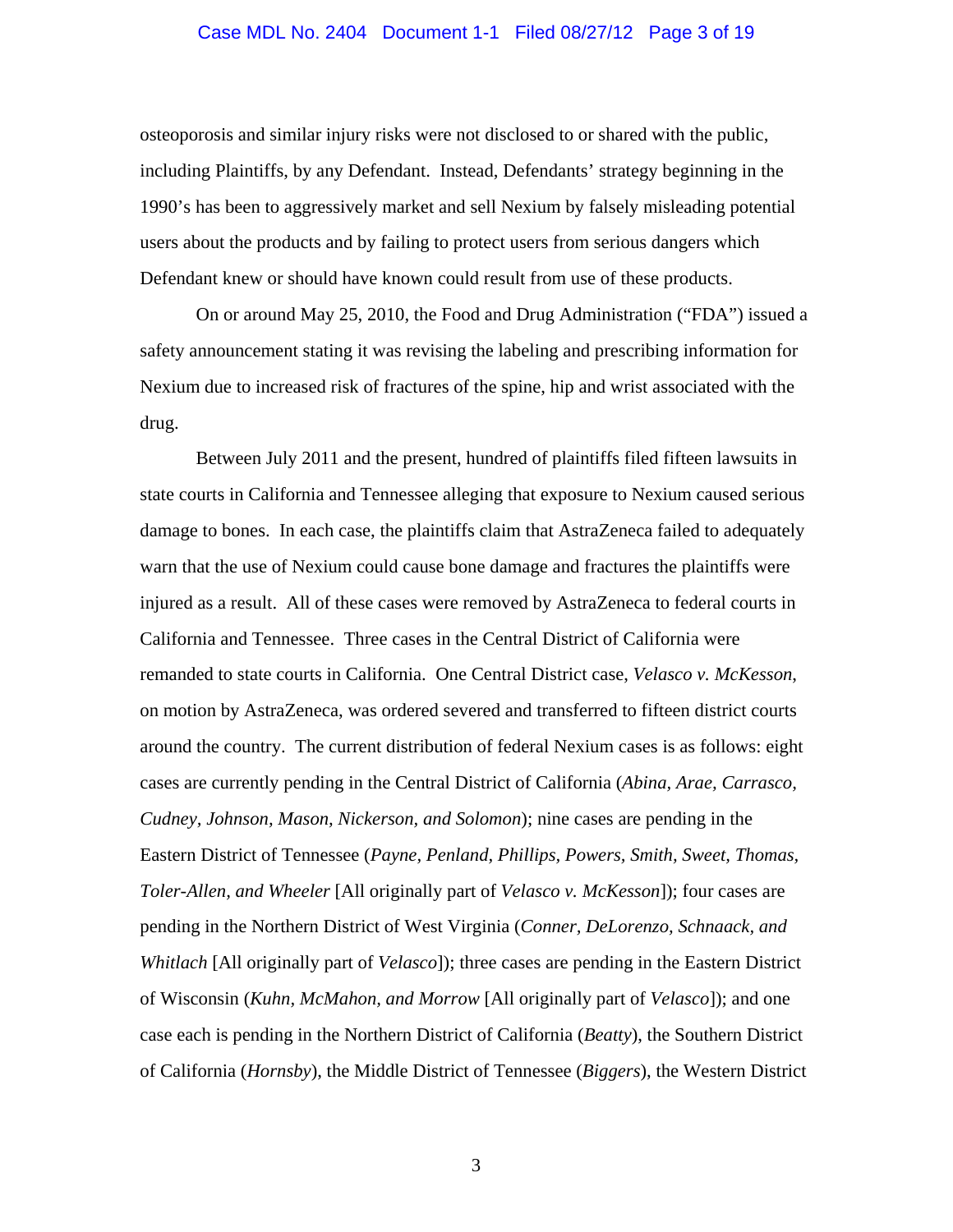of Tennessee (*Rose* [Originally part of *Velasco*]), the Eastern District of Texas (*Belcher* [Originally part of *Velasco*]), the Northern District of Texas (*Bonner* [Originally part of *Velasco*]), the Southern District of Texas (*Arevalo* [Originally part of *Velasco*]), the Western District of Texas (*Avelar* [Originally part of *Velasco*]), Utah District Court (*Collins* [Originally part of *Velasco*]), the Eastern District of Virginia (*Jackson* [Originally part of *Velasco*]), the Western District of Virginia (*Bradley* [Originally part of *Velasco*]), the Western District of Washington (*Nyblod* [Originally part of *Velasco*]), the Southern District of West Virginia (*Johnson* [Originally part of *Velasco*]), the Western District of Wisconsin (*Moore* [Originally part of *Velasco*]), and the Wyoming District Court (*Westlake* [Originally part of *Velasco*]).

These actions are all in the preliminary stages of litigation. Activity to date has been limited to initial pleadings, preliminary conferences and, in a few cases, service of written discovery requests. No depositions have yet taken place and no trials are scheduled.

The moving Plaintiffs are unaware of any other Nexium-related lawsuits pending in any court. Given the widespread use of Nexium and the harm it causes, it is likely that additional similar actions will be filed in or removed to federal courts in the future.

#### **ARGUMENT**

# **I. Transfer and Pretrial Coordination of These Related Actions Will Promote the Goals of 28 U.S.C. § 1407**

Transfer and coordination of these related actions in a single court is appropriate and will promote the goals of 28 U.S.C. § 1407. Transfer under Section 1407 is appropriate where: (i) "civil actions involving one or more common questions of fact are pending in different districts"; (ii) transfer and coordination "will promote the just and efficient conduct of such actions"; and (iii) transfer and coordination will serve "the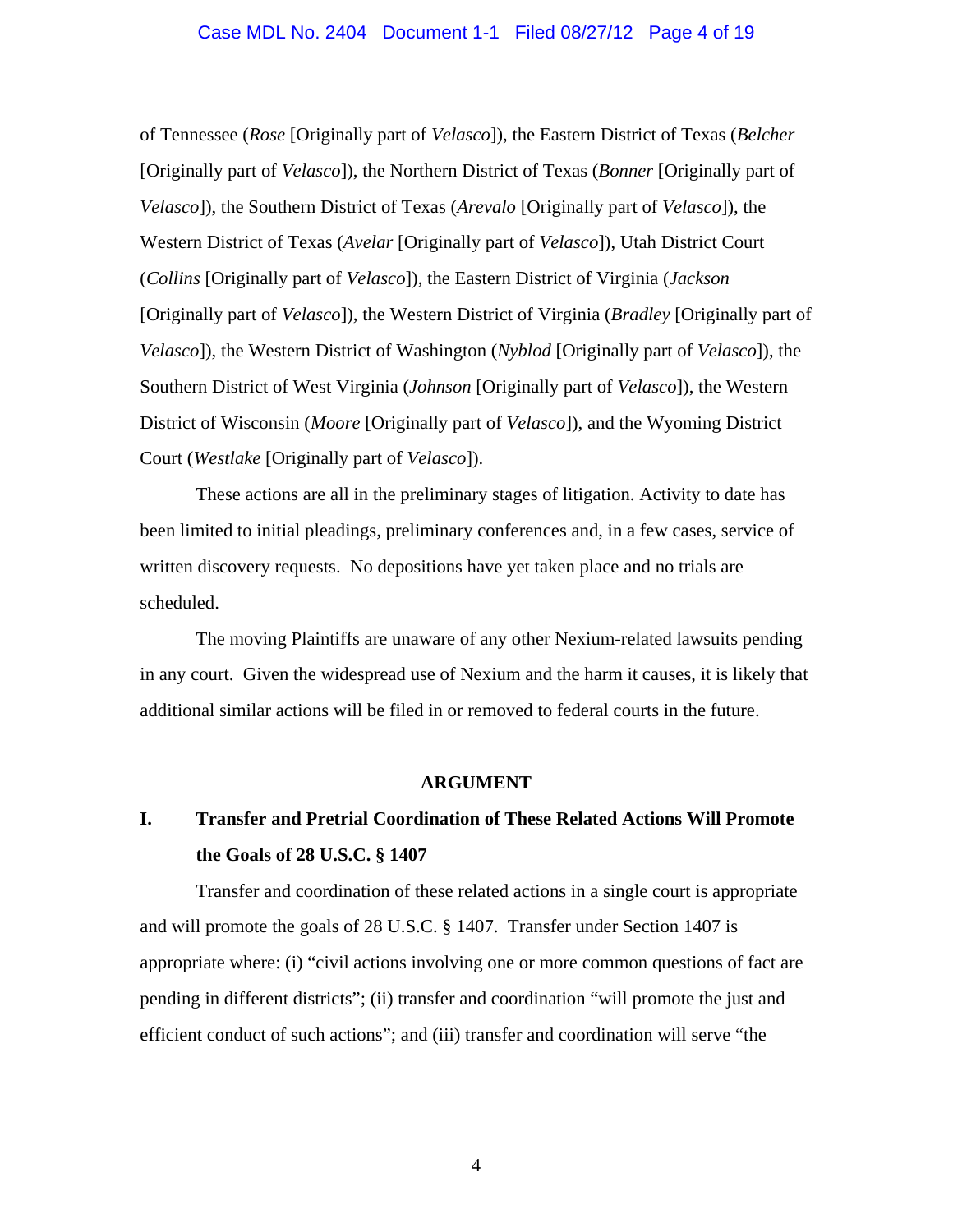#### Case MDL No. 2404 Document 1-1 Filed 08/27/12 Page 5 of 19

convenience of parties and witnesses." 28 U.S.C. § 1407(a). As set forth below, each of these criteria is satisfied here.

#### **A. The Actions Involve Common Issues of Fact**

The Nexium actions share a substantial overlap of factual issues. Each alleges that Nexium can and did cause bone damage, osteoporosis, and other injuries and that Defendants failed to adequately warn of such risks. The actions involve the same categories of plaintiffs: patients who ingested Nexium and were injured. Plaintiffs also assert similar causes of action, including strict liability, failure to warn, negligence, deceit by concealment and negligent misrepresentation. Defendants contests Plaintiffs' allegations and assert that there is no scientific basis for claiming a causal connection between Nexium and the injuries alleged. It is clear that discovery relating to medical causation, the adequacy of product testing and warnings, and marketing will overlap across the cases, as will Defendants' anticipated challenges involving Plaintiffs' ability to satisfy the requirements of *Daubert v. Merrell Dow Pharmaceuticals, Inc.*, 509 U.S. 579 (1993).

Although the actions present certain individualized factual issues, including specific causation (whether Nexium actually caused each plaintiff's alleged injury), "Section 1407 does not require a complete identity or even a majority of common factual issues as a prerequisite to centralization." *In re Zimmer Durom Hip Cup Prods. Liab. Litig*., 717 F. Supp. 2d 1376, 1378 (J.P.M.L. 2010); *accord In re Denture Cream Prods. Liab. Litig*., 624 F. Supp. 2d 1379, 1381 (J.P.M.L. 2009). Instead, where, as here, the underlying factual and legal allegations are sufficiently similar, "[t]ransferee judges have demonstrated the ability to accommodate common and individual discovery tracks, gaining the benefits of centralization without delaying or compromising consideration of claims on their individual merits." *In re Yamaha Motor Corp. Rhino ATV Prods. Liab. Litig*., 597 F. Supp. 2d 1377, 1378 (J.P.M.L. 2009). Courts have applied this dual discovery approach in a number of recent product liability actions involving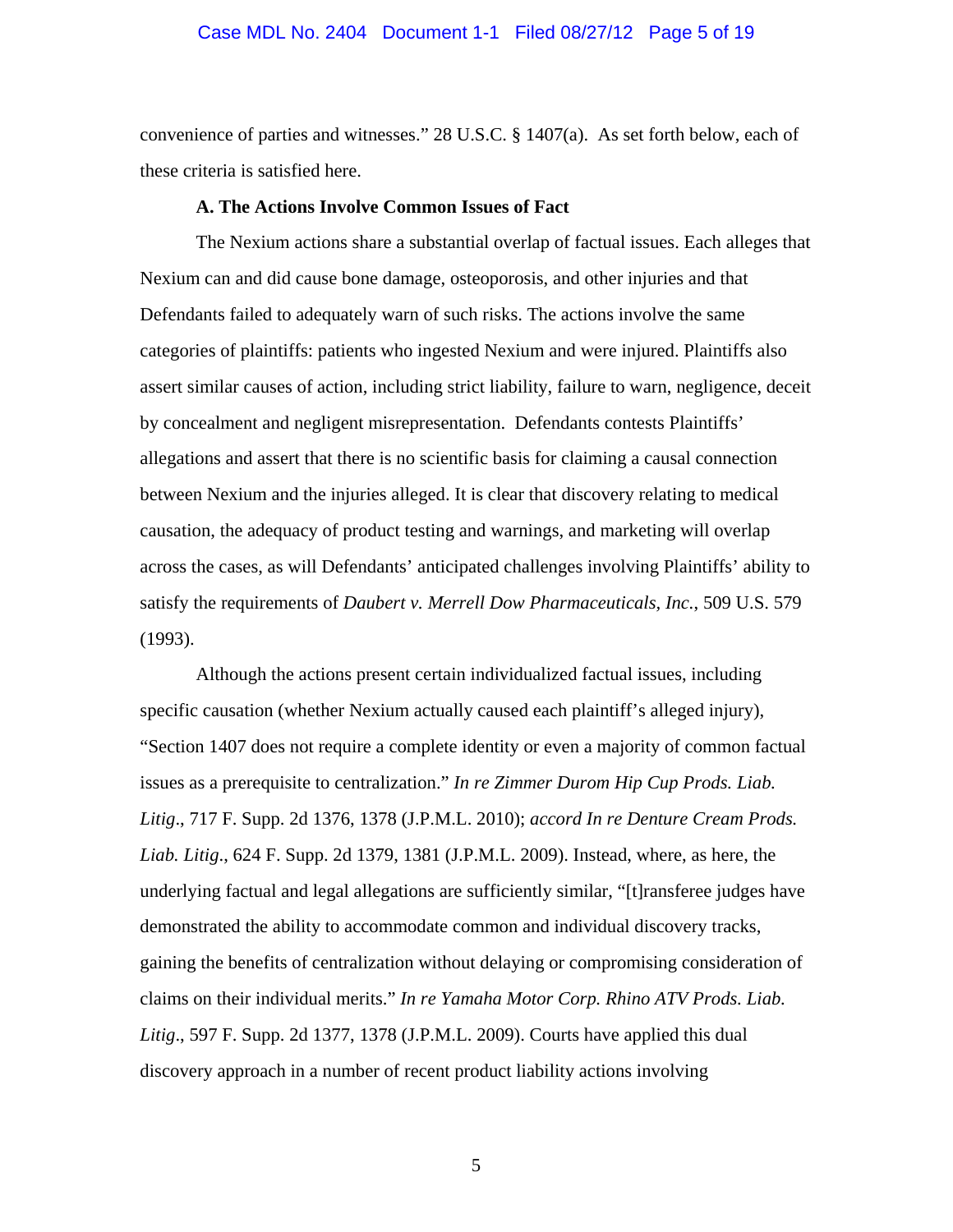#### Case MDL No. 2404 Document 1-1 Filed 08/27/12 Page 6 of 19

pharmaceutical products. *See, e.g.*, *In re Yasmin & Yaz (Drospirenone) Mktg., Sales Practices & Prods. Liab. Litig*., 655 F. Supp. 2d 1343, 1344 (J.P.M.L. 2009); *In re Chantix (Varenicline) Prods. Liab. Litig*., 655 F. Supp. 2d 1346, 1346 (J.P.M.L. 2009); *In re Vioxx*, 360 F. Supp. 2d at 1353-54.

# **B. Coordination Will Promote the Just and Efficient Management of Pretrial Proceedings in the Actions**

Because they share common questions of fact and implicate overlapping discovery and expert and dispositive issues, coordination of these actions before a single judge will provide the most efficient approach to managing the cases at this time.

In each of the thirty-nine pending actions, Plaintiffs are seeking or will likely seek much of the same discovery from Defendants, including documents and deposition testimony related to the testing, design, labeling, marketing, and safety of Nexium. Coordinating the actions before one judge at this early stage will allow the parties and the court to address this overlapping discovery in an organized manner and avoid the potentially very costly duplication of efforts and judicial resources that would be required if the cases were to continue to proceed on separate schedules and in separate courts.

Indeed, this Panel has consistently recognized that Section 1407 coordination is a preferred way to manage individual lawsuits that raise similar questions regarding a defendant's development, design, and testing of a particular prescription medication or device. *See, e.g.*, *In re Zyprexa Prods. Liab. Litig.*, 314 F. Supp. 2d 1380, 1381-82 (J.P.M.L. 2004); *In re PremproProds. Liab. Litig.*, 254 F. Supp. 2d 1366, 1367 (J.P.M.L. 2003); *In re Temporomandibular Joint (TMJ) Implants Prods. Liab. Litig.*, 844 F. Supp. 1553, 1554 (J.P.M.L. 1994); *In re Silicone Gel Breast Implants Prods. Liab. Litig.*, 793 F. Supp. 1098, 1100 (J.P.M.L. 1992); *In re A. H. Robins Co. "Dalkon Shield" IUD Prods. Liab. Litig.*, 406 F. Supp. 540, 542 (J.P.M.L. 1975).

Coordination is also appropriate here to avoid potentially inconsistent pre-trial rulings on the same or similar issues, including expert challenges under *Daubert*, and the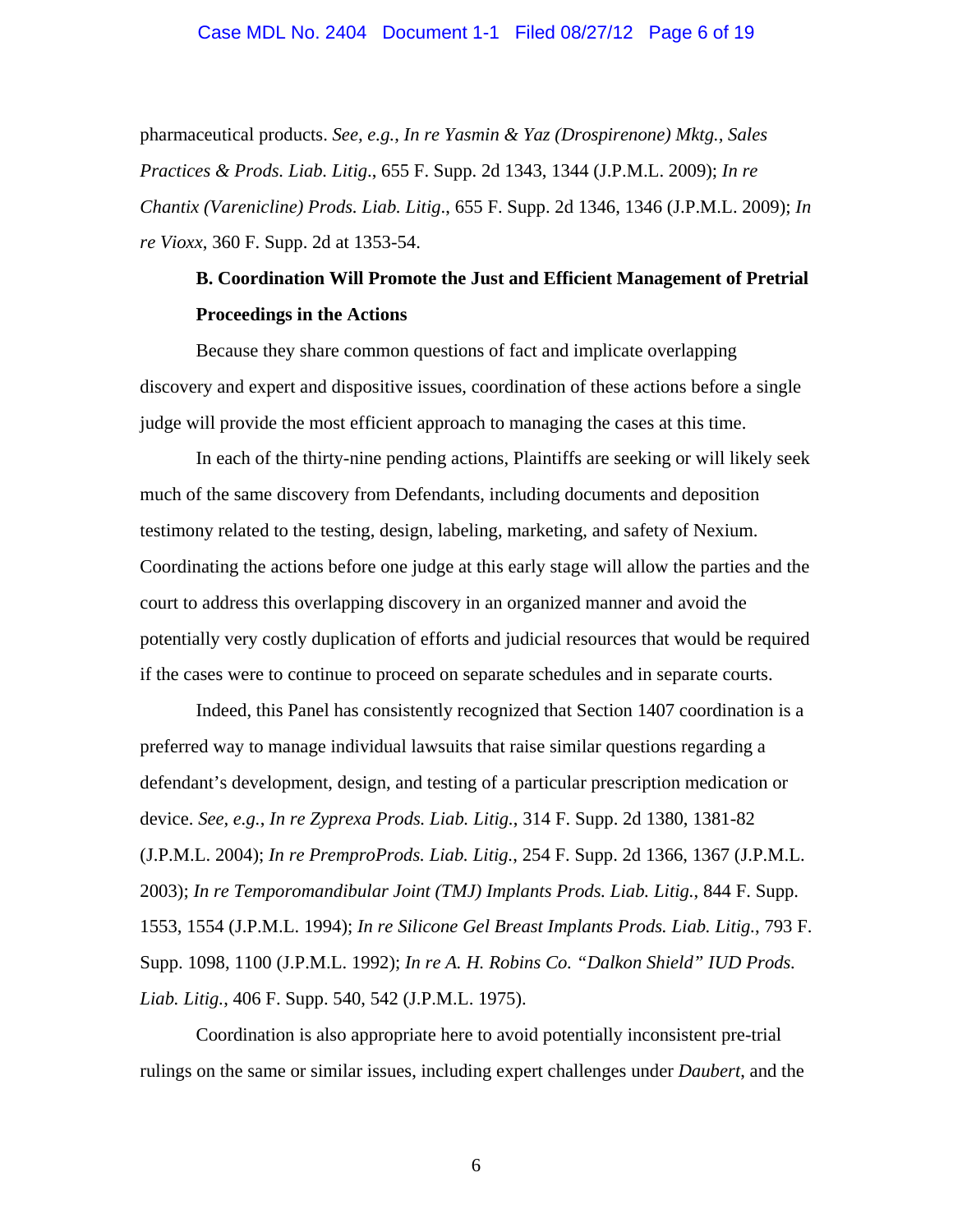#### Case MDL No. 2404 Document 1-1 Filed 08/27/12 Page 7 of 19

uncertainty and confusion that would result. *See In re Zimmer Nexgen Knee Implant Prods. Liab. Litig*., MDL No. 2272, 2011 WL 3563293, at \*1 (J.P.M.L. Aug. 8, 2011) ("Centralization under Section 1407 will eliminate duplicative discovery, [and] prevent inconsistent pretrial rulings on *Daubert* and other pretrial issues . . . ."); *In re Transocean Tender Offer Sec. Litig.*, 415 F. Supp. 382, 384 (J.P.M.L. 1976) ("[T]he likelihood of motions for partial dismissal and summary judgment in all three actions grounded at least in part on [a common issue] makes Section 1407 treatment additionally necessary to prevent conflicting pretrial rulings and conserve judicial effort.").

#### **C. Coordination Will Serve the Convenience of Witnesses and Parties**

For many of the same reasons that coordination will promote the just and efficient management of the actions at this time, it will also serve the convenience of the witnesses and parties. In particular, coordinating and streamlining discovery will minimize unnecessary duplication, travel, and other expenses, and allow the parties to conserve, and more effectively focus, their resources in litigating these actions. As this Panel has noted:

Since a Section 1407 transfer is for pretrial proceedings only, there is usually no need for the parties and witnesses to travel to the transferee district for depositions or otherwise. Furthermore, the judicious use of liaison counsel, lead counsel and steering committees will eliminate the need for most counsel ever to travel to the transferee district. And it is most logical to assume that prudent counsel will combine their forces and apportion the workload in order to streamline the efforts of the parties and witnesses, their counsel and the judiciary, thereby effectuating an overall savings of cost and a minimum of inconvenience to all concerned.

*In re Baldwin-United Corp. Litig.*, 581 F. Supp. 739, 740-41 (J.P.M.L. 1984) (citations omitted).

In sum, coordination of these actions is appropriate because it would "eliminate duplicative discovery, prevent inconsistent pretrial rulings . . . and conserve the resources of the parties, their counsel and the judiciary." *In re Temporomandibular Joint (TMJ) Implants*, 844 F. Supp. at 1554.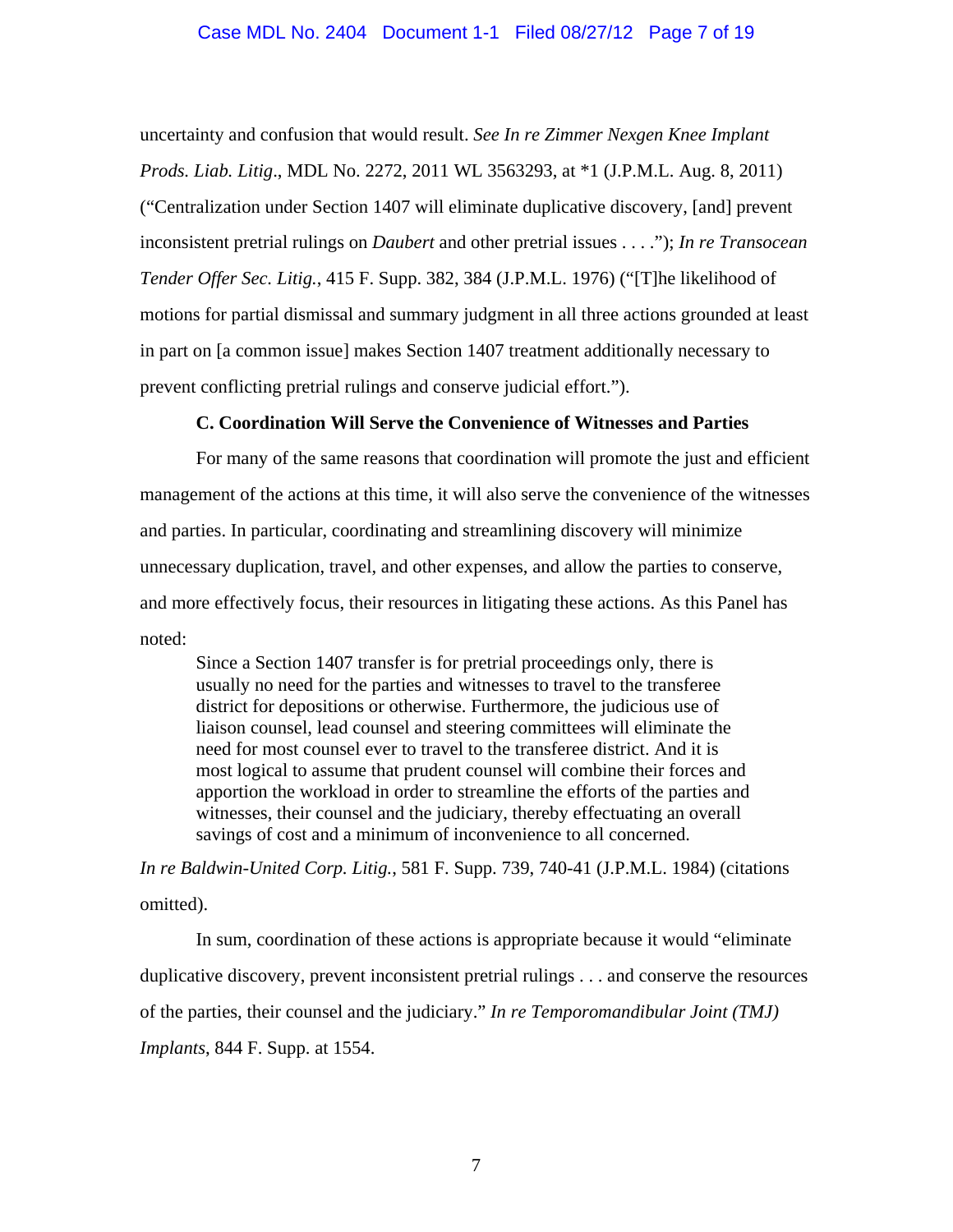#### **II. Coordination in the Central District of California Is Appropriate**

At this point in the litigation, transferring the Nexium cases to the Central District of California would best serve the purposes of 28 U.S.C. § 1407.

The Panel considers a variety of factors in determining where to transfer related cases, including the locations of pending cases; the location of the defendant; and the resources of the potential transferee districts and courts. *See, e.g. In re Cintas Corp. Overtime Pay Arbitration Litigation,* 444 F.Supp. 2d 1353, 1355 (J.P.M.L. 2006). Consideration of the current pending cases weighs in favor of transfer to the Central District of California.

Eight of the Nexium cases, with nearly a thousand plaintiffs, are pending before the Hon. Dale S. Fischer in the Central District of California. These eight cases represent the vast majority of the plaintiffs making Nexium claims. *See* David F. Herr, *Multidistrict Litigation Manual* § 6:8 (2010) ("[T]he Panel will not normally transfer actions to a district in which no action is then pending and the Panel clearly considers the number of actions pending in various districts to determine the selection."). Defendant AstraZeneca is incorporated and has its principal place of operations in the State of Delaware. No cases are pending in the Delaware District Court. All but one of the complaints include defendants who are California residents. Defendant McKesson (named in all complaints except *Hornsby* and *Biggers*) has its principal place of business in the Northern District of California. Defendant Takeda California, Inc. (named in the *Beatty* complaint) has its principal place of business in the Southern District of California. Defendant Rebel Distributors Corp. (named in the *Hornsby* complaint) has its principal place of business in the Central District of California.

The Central District of California is well-equipped to handle and manage these actions. For the year ending September 30, 2011, the Central District of California had the second highest number of civil court filings and the third highest number of civil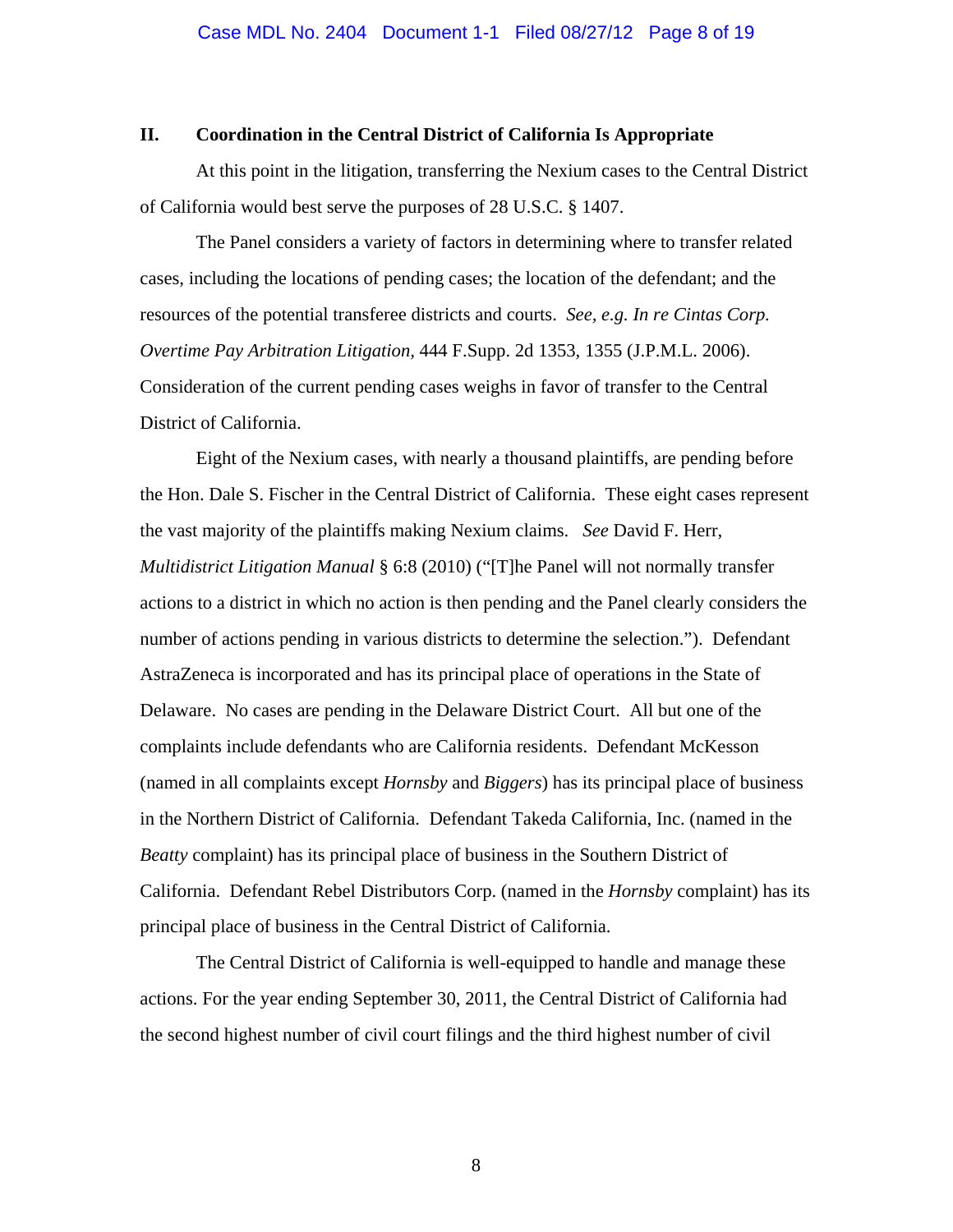#### Case MDL No. 2404 Document 1-1 Filed 08/27/12 Page 9 of 19

court terminations<sup>1</sup>. Additionally, the Central District of California has extensive experience handling complex multidistrict litigations.

Furthermore, the Central District of California, and Los Angeles in particular, is a geographically accessible and convenient forum for all parties and witnesses. Plaintiffs in these actions are geographically dispersed across the country, making no single district most convenient if the plaintiffs themselves must travel to the court. The Central District is, however, particularly convenient for counsel. Both McKesson and AstraZeneca have counsel in San Francisco, connected by short, frequent, inexpensive flights to Los Angeles. The Central District is also convenient to nearly all plaintiffs' counsel. The moving Plaintiffs' counsel is located in the City of Los Angeles, as is one of the firms representing the nine *Beatty* plaintiffs currently before the Northern District of California. Counsel for the twenty-two *Hornsby* plaintiffs, in the Southern District of California, is less than 110 miles from the Central District of California courthouse. The only plaintiffs not represented by Southern California counsel are the two *Biggers* plaintiffs currently before the Middle District of Tennessee. Four commercial airports serve the Los Angeles area and provide daily service to most metropolitan areas, including the cities where other counsel of record reside.

With respect to the selection of a judge, Plaintiffs submit that the Hon. Dale S. Fischer would be highly capable of managing this MDL. Judge Fischer is currently presiding over eight Nexium cases representing the vast majority of the plaintiffs who have filed Nexium claims.

#### **CONCLUSION**

For the foregoing reasons, Plaintiffs respectfully request an Order transferring the actions identified in the accompanying Schedule of Actions to the Hon. Dale S. Fischer in

 $\overline{a}$ 

<sup>1</sup> *See* Administrative Office of the United States Courts, *2011 Annual Report of the Director:*  Judicial Business of the United States Courts 138-40 (2012) (Table C), available at http://www.uscourts.gov/uscourts/Statistics/JudicialBusiness/2011/JudicialBusiness2011. pdf.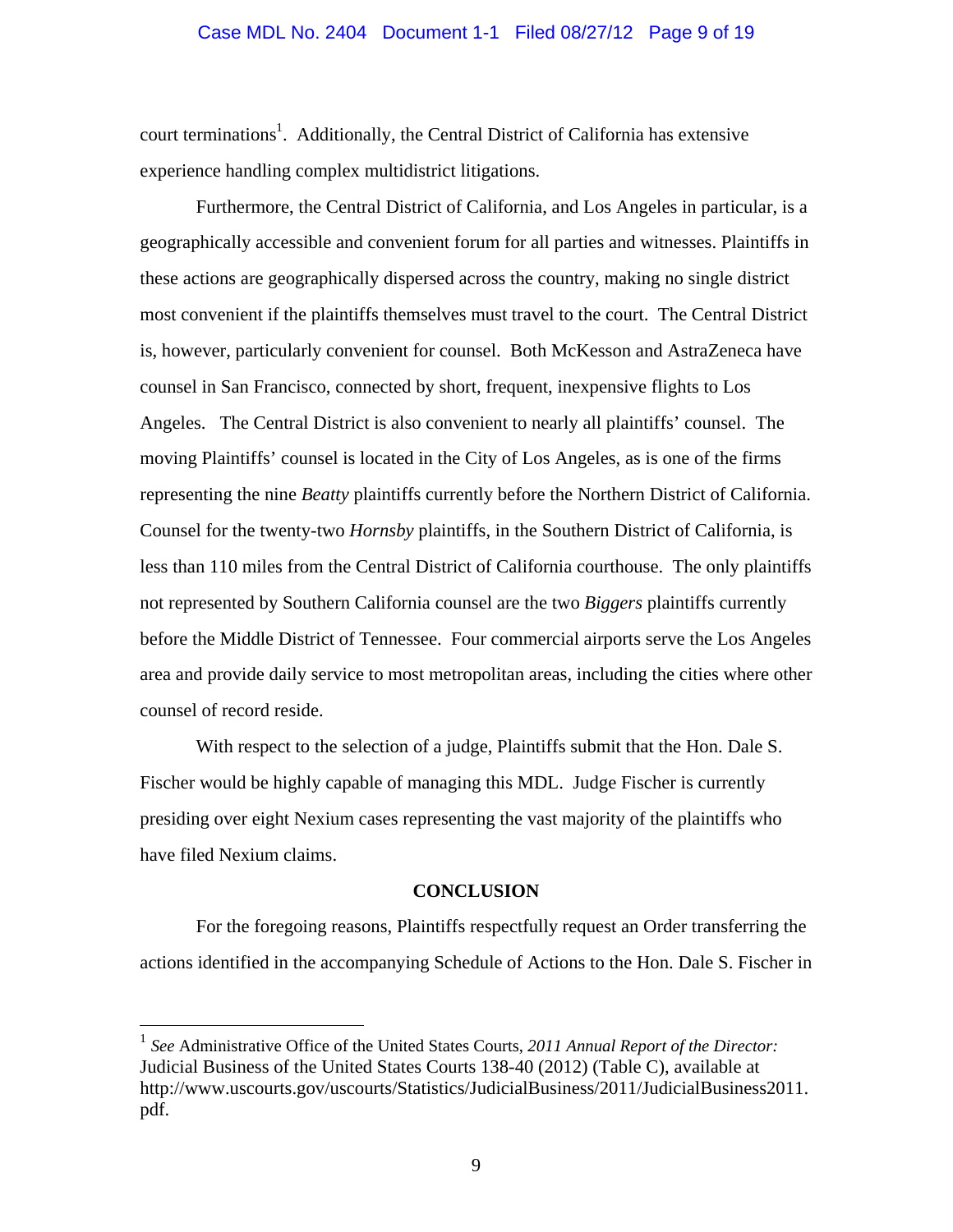the Central District of California for pretrial coordination and granting such other and

further relief as the Panel may deem just and proper.

Dated the  $27<sup>th</sup>$  day of August, 2012

/s/ Vincent J. Carter\_\_\_\_\_\_ Thomas V. Girardi (California State Bar No. 36603) Vincent J. Carter (California State Bar No. 208899) Lauren E. S. Horwitz (California State Bar No. 271858) GIRARDI | KEESE 1126 Wilshire Boulevard Los Angeles, California 90017 Tel: (213) 977-0211 Fax: (213) 481-1554 Email: tgirardi@girardikeese.com Email: vcarter@girardikeese.com Email: lhorwitz@girardikeese.com

**Counsel for Moving Plaintiffs (See Attached Exhibit 1)**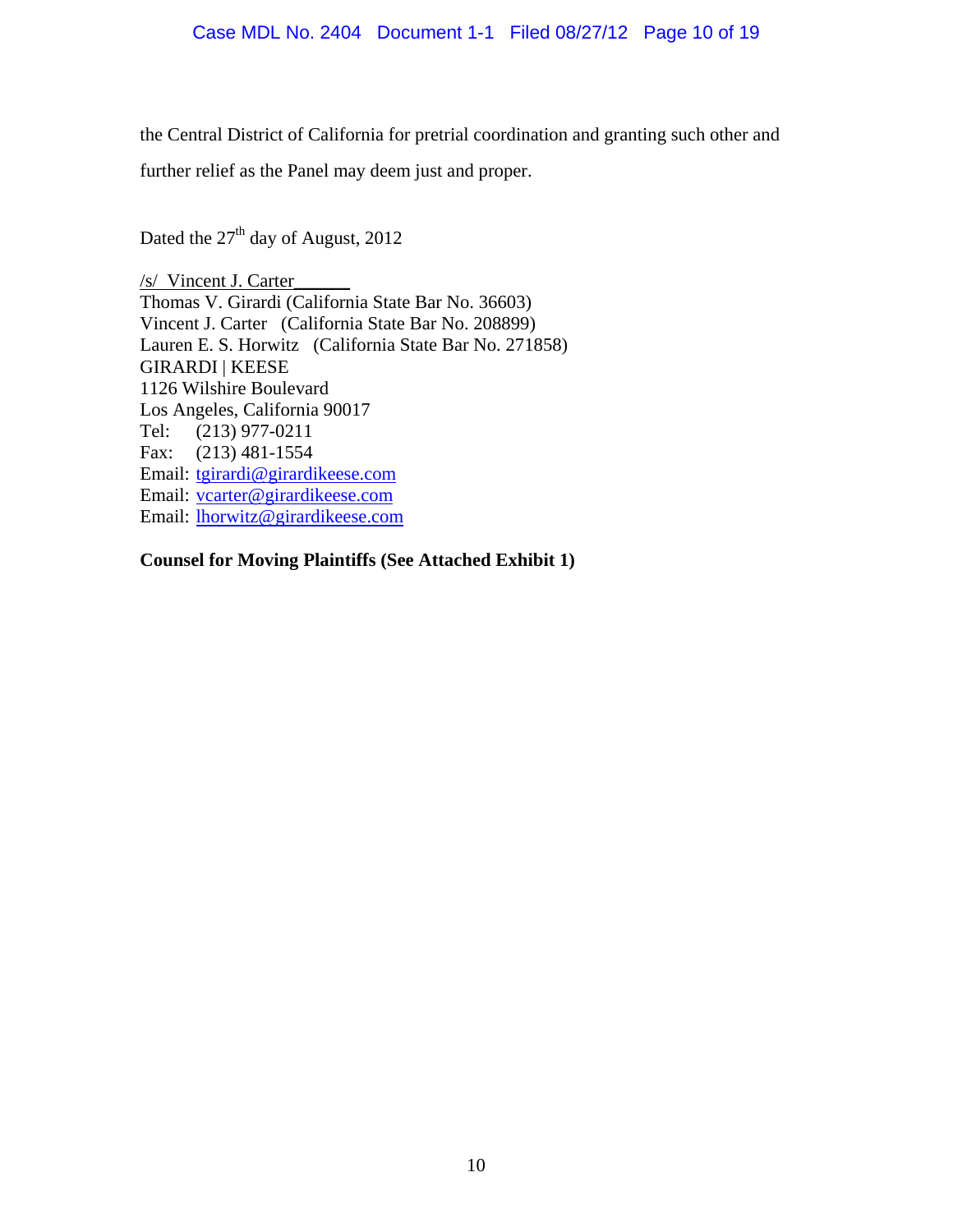## **BEFORE THE UNITED STATES JUDICIAL PANEL ON MULTIDISTRICT LITIGATION**

#### **In re Nexium Litigation MDL-**

#### **PROOF OF SERVICE**

I hereby certify that a copy of the foregoing **BRIEF IN SUPPORT OF PLAINTIFFS' MOTION FOR TRANSFER OF ACTIONS TO THE CENTRAL DISTRICT OF CALIFORNIA PURSUANT TO 28 U.S.C. § 1407 FOR COORDINATED OR CONSOLIDATED PRETRIAL PROCEEDINGS** was served by First Class Mail on August 27, 2012, to the following:

Clerk, Eastern District of Tennessee – Knoxville District

Clerk, Western District of Tennessee – Memphis District

Clerk, Southern District of Texas – Houston

Clerk, Western District of Texas – San Antonio

Clerk, Eastern District of Texas – Tyler

Clerk, Northern District of Texas – Dallas

Clerk, District of Utah – Salt Lake City

Clerk, Western District of Virginia - Roanoke

Clerk, Eastern District of Virginia – Norfolk

Clerk, Western District of Washington – Seattle

Clerk, Eastern District of Wisconsin – Wilwaukee

Clerk, Northern District of Virginia – Elkins

Clerk, Northern District of West Virginia – Wheeling

Clerk, Northern District of West Virginia - Clarksburg

Clerk, Southern District of West Virginia – Charleston

Clerk, District of Wyoming – Cheyenne

Clerk, Northern District - Oakland

#### THE PRENTICE-HALL CORPORATION

2710 Gateway Oaks Drive, Suite 150N

Sacramento, California 95833

## *Authorized Agent for Process of Service for Defendant McKESSON CORPORATION*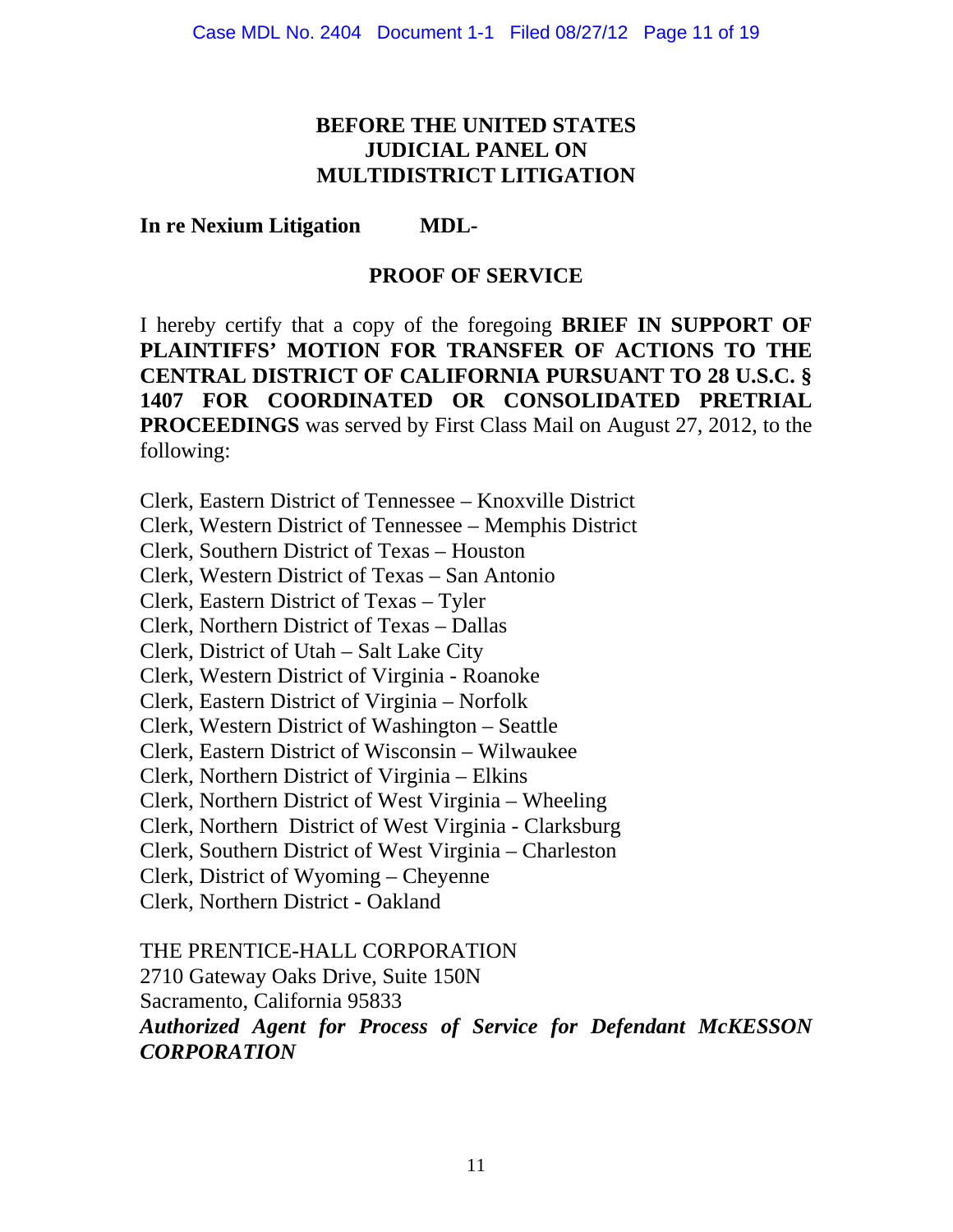#### **U.S. DISTRICT COURT – NORTHERN DISTRICT – OAKLAND Case No.: 4:12-CV-03507-SBA**

Laura Ann Gianni, Esq. Email: lag@giannipetoyan.com Marcus Aram Petoyan, Esq. Email: map@giannipetoyan.com GIANNI PETOYAN 17383 Sunset Boulevard, Suite A200 Pacific Palisades, California 90272 Telephone: (310) 230-6767 Facsimile: (310) 230-6051 Attorneys for Plaintiffs

Salvatore Nokes, Esq. Email: rigo@salvatorenokes.com EDOARDO RIGOBERTO CALDE SALVATORE 525 North Cabrillo Park Drive, Suite 220 Santa Ana, California 92701 Telephone: (714) 972-1122 Facsimile: (714) 972-2233 Attorneys for Plaintiffs

Matthew J. Skikos, Esq. Steven James Skikos, Esq. Email: sskikos@skikoscawford.com SKIKOS CRAWFORD SKIKOS & JOSEPH 625 Market Street, 11<sup>th</sup> Floor San Francisco, California 94105 Telephone: (415) 546-7300 Facsimile: (415) 546-7301 Attorneys for Plaintiffs

Melinda Davis Nokes, Esq. Email: melinda@caldevillalaw.com SALVATORE & NOKES 520 North Cabrillo Park Drive, Suite 220 Santa Ana, California 92701 Telephone: (714) 972-1122 Facsimile: (714) 972-2233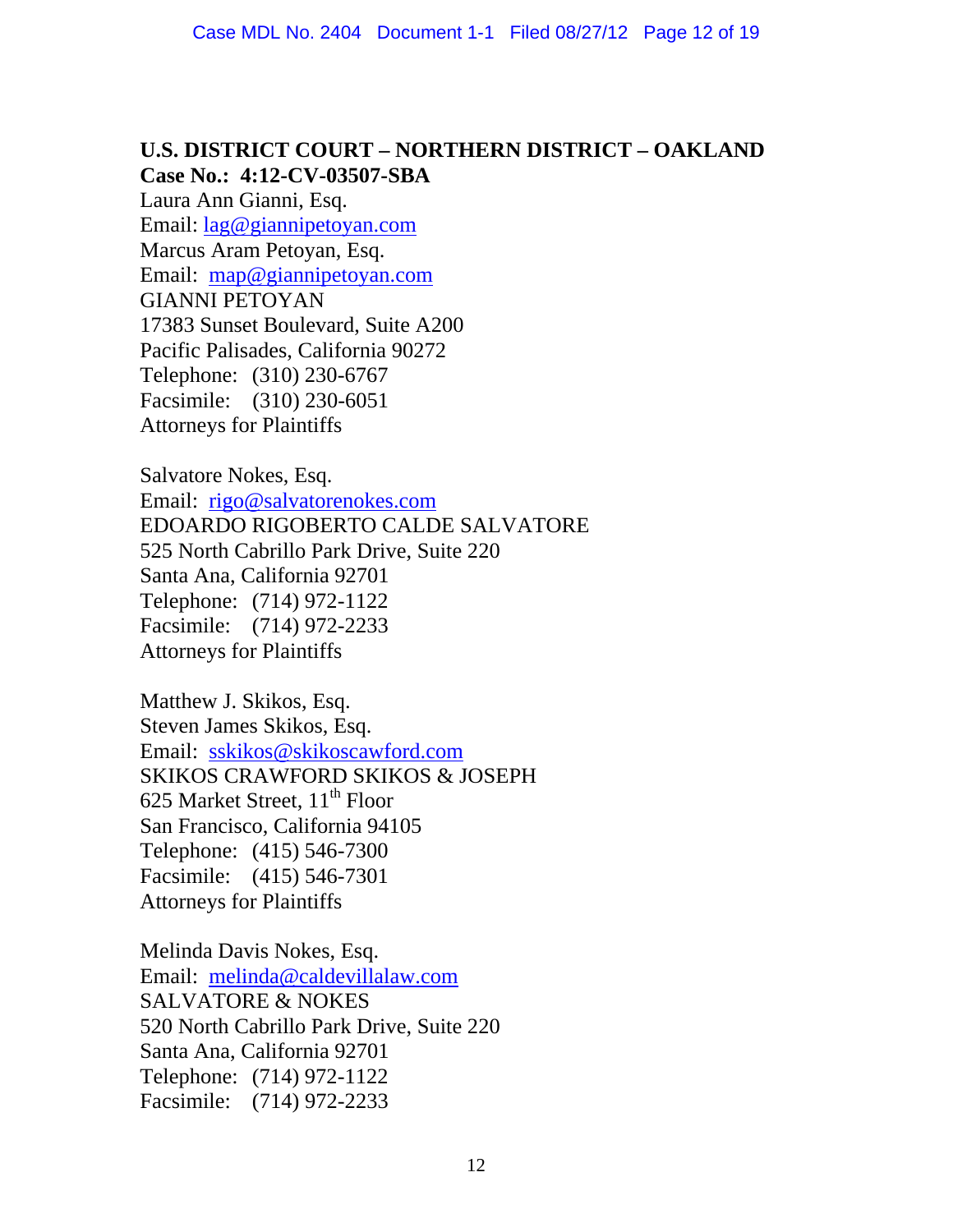Attorneys for Plaintiffs James Dominic Campodonico, Esq. Email: dcampodonico@gordonrees.com GORDON & REES 275 Battery Street, Suite 2000 San Francisco, California 94111 Telephone: (415) 986-5900 Facsimile: (415) 986-8054 Attorneys for Defendants

Pavan L. Rosati, Esq. Email: prosati@jgn.com JENKINS, GOODMAN & NEUMAN 417 Montgomery Street,  $10^{th}$  Floor San Francisco, California 94104 Telephone: (415) 705-0400 Attorneys for Plaintiffs

# **U.S. DISTRICT COURT – SOUTHERN DISTRICT – SAN DIEGO CASE NO.: 3;12-cv-01307-DMS-MDD**

Jeffrey Alan Lake, Esq. Email: jlake@lakeapc.com JEFFREY A. LAKE, A.P.C. 11650 Iberia Place, Suite 216 San Diego, California 92128 Telephone: (858) 487-5253 Facsimile: (858) 737-5123 Attorneys for Plaintiffs

# **U.S. DISTRICT COURT – MIDDLE DISTRICT OF TENNESSEE (COLUMBIA) CASE NO.: 1:11-cv-00062**

George Benson Boston, Esq. Email: benbosto@bellsouth.net Ryan P. Durham, Esq. Email: ryandurham@bellsouth.net BOSTON, HOLT, SOCKWELL & DURHAM Post Office Box 357, 235 Waterloo Street Lawrenceburg, TN 38464 Telephone: (931) 762-6167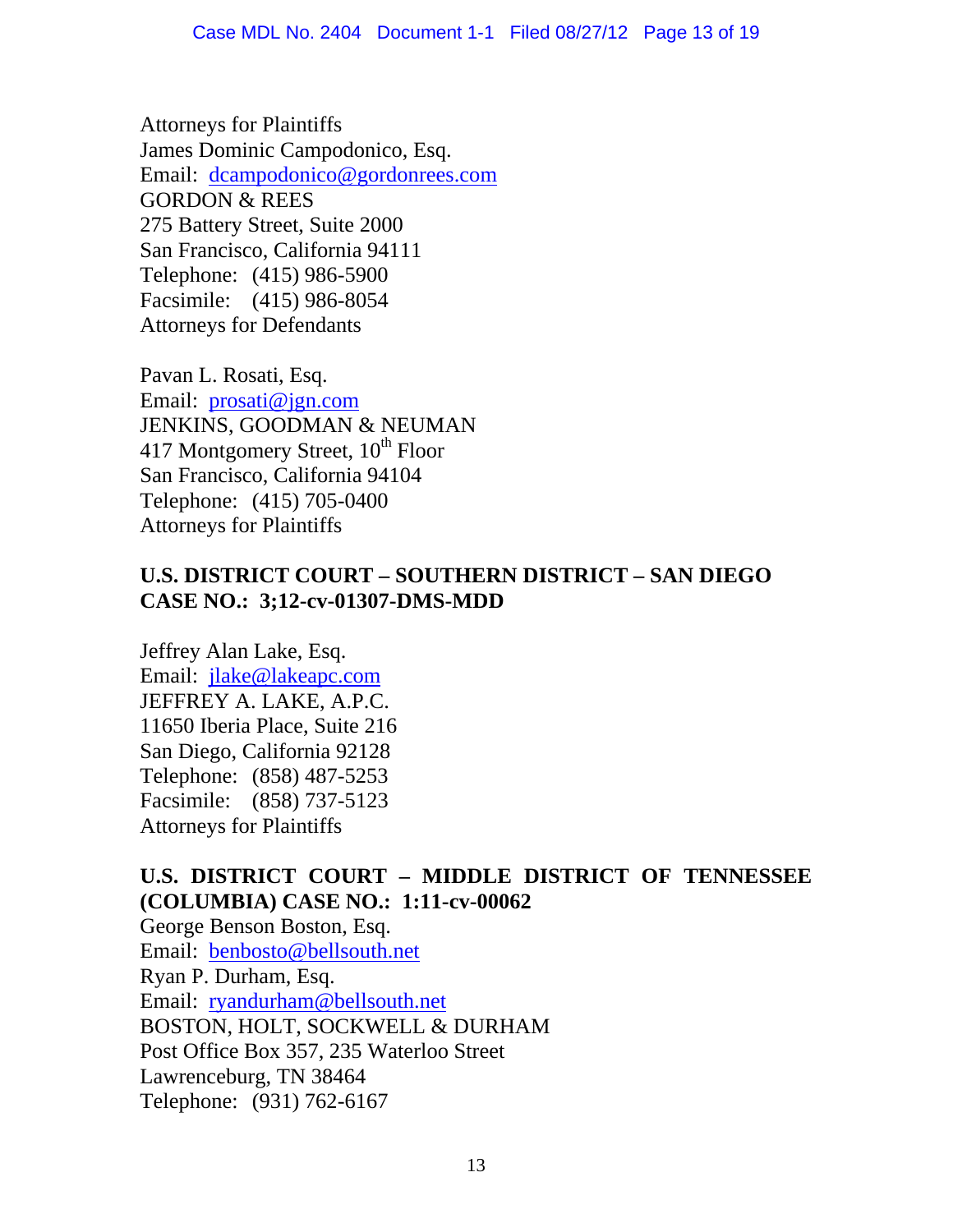Attorneys for Plaintiffs Amy K. Fisher, Esq. Email: amy.fisher@icemiller.com ICE MILLER One Americana Square, Suite 2900 Indianapolis, IN 46282 Telephone: (3170 236-2100 Facsimile: (317) 236-2219 Attorneys for Defendants

James M. Doren, Jr. Email: jim.doran@wallerlaw.com Alyssa M. Leffall, Esq. Alyssa.leffall@wallerlaw.com WALLER, LANSDEN, DORTCH & DAVIS Nashville City Cengter 511 Union Street, Suite 2100 Nashville, TX 37219 Telephone: (615) 244-6380 Facsimile: (615) 244-6804 Attorneys for Defendants

James J. Freebery, Esq. Email: jfreebery@mccarter.com McCARTER & ENGLISH Renaissance Centre 405 North King Street,  $8^{th}$  Floor Wilmington, DE 19801 Telephone: (302) 984-6300 Facsimile: (302) 984-6399 Attorneys for Defendants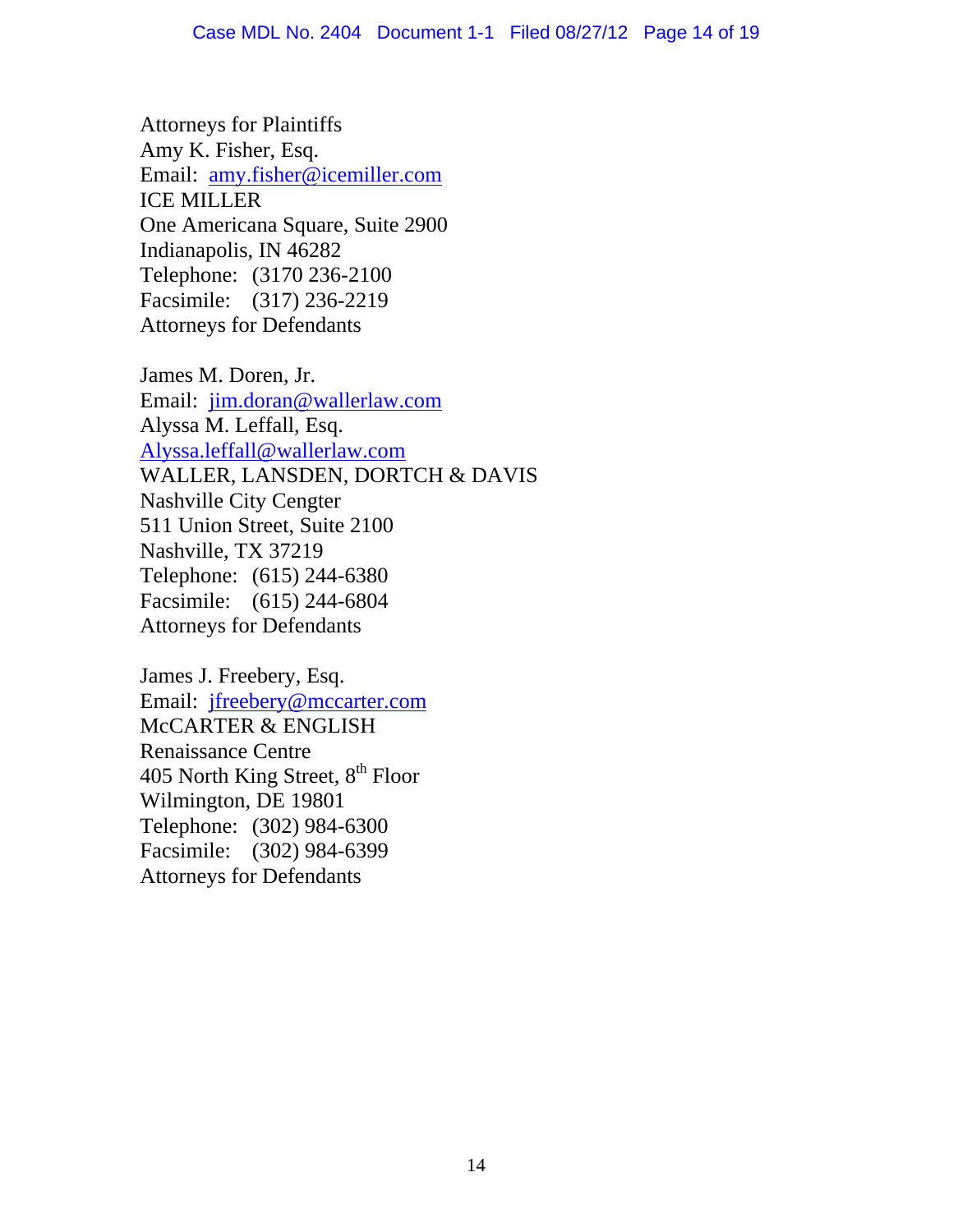#### **U.S. DISTRICT COURT – EASTERN DISTRICT TENNESSEE – KNOXVILLE – CASE NO.: 3:12-cv-00341**

Jacquelyne D. Garfield, Esq. Email: Jackie.garfield@wallerlaw.com James M. Doran, Jr. WALLER LANSDEN DORTCH & DAVIS Nashville City Center 511 Union Street, Suite 2700 Post Office Box 198966 Nashville, TX 7219 Telephone: (615) 850-8174 Attorneys for Defendants

# **U.S. DISTRICT COURT – EASTERN DISTRICT OF TEXAS - TYLER CASE NO.: 6:12-cv-00444-LED**

Tracie Jo Renfroe, Esq. Email; trenfroe@kslaw.com Robert Bruce Hurley, Jr. Email: bhurley@kslaw.com KING & SPAULDING 1100 Louisiana, Suite 4000 Houston, TX 77002 Telephone: (713) 751-3214 Facsimile: (713) 751-3290 Attorneys for Defendants

## **U.S. DISTRICT COURT - SOUTHERN DISTRICT OF TEXAS – HOUSTON – CASE NO.: 4:12-cv-02099**

Jason A. Gibson, Esq. Email: jag@jag-lawfirm.com THE GIBSON LAW FIRM 440 Louisiana, Suite 2050 Houston, TX 770022 Telephone: (713) 650-1010 Facsimile: (7130 650-1011 Attorneys for Plaintiffs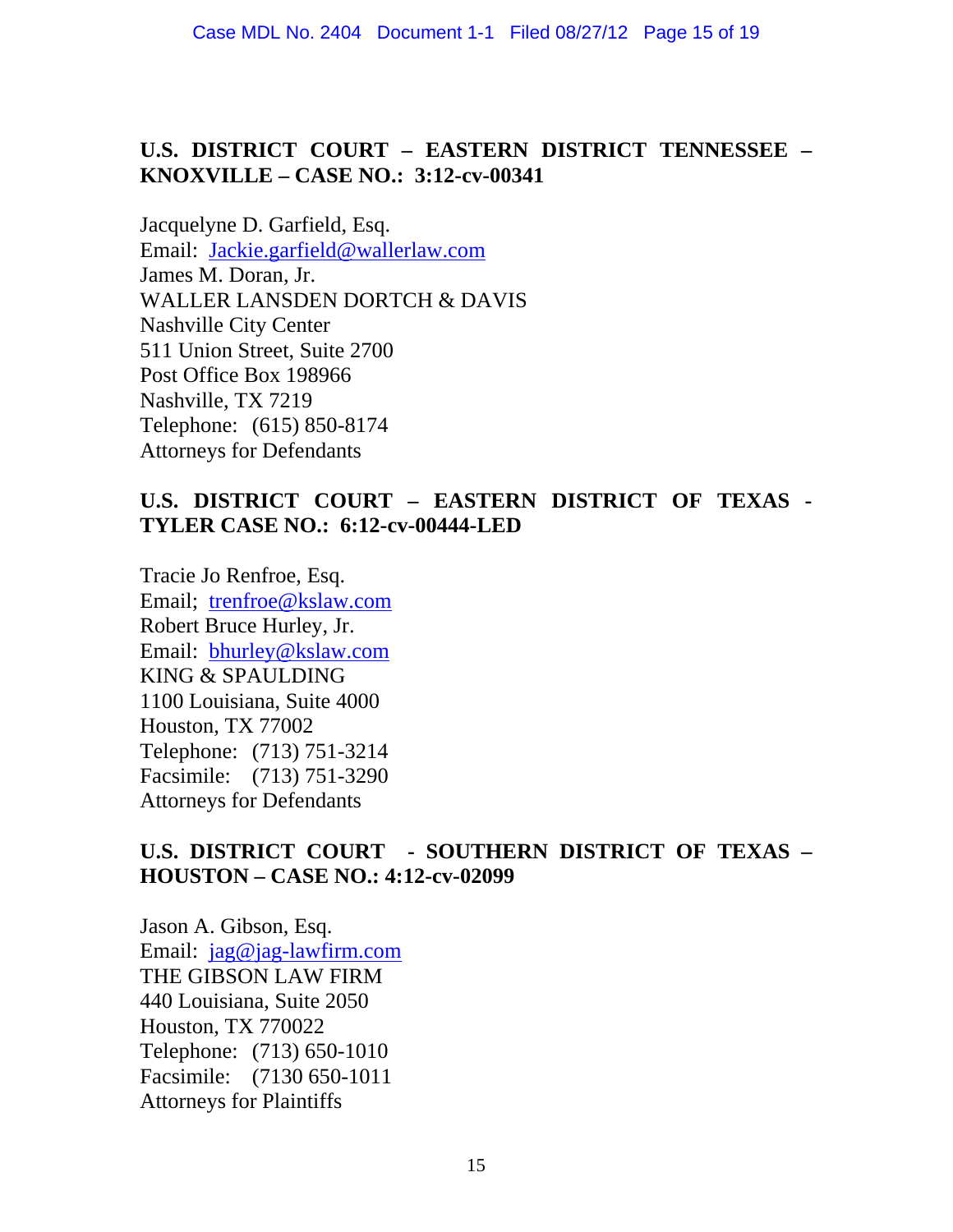## **U.S. DISTRICT COURT – DISTRICT OF UTAH – CENTRAL CASE NO.: 2:12-cv-00687-TS**

Brent F. Johnson, Esq. Email; bjohnson@hollandhart.com Rebecca A. Ryon, Esq. Email: raryon@hollandhart.com HOLLAND & HART 222 South Main Street, Suite 2200 Salt Lake City, UT 84101 Telephone: (801) 799-5807 Attorneys for Defendants

#### **U.S. DISTRICT COURT – WESTERN DISTRICT OF WASHINGTON (SEATTLE) – CASE NO.: 2:12-cv-01208-MJP**

Farron Danelle Lennon, Esq. Email: flennon@schwabe.com SCHWABE WILLISON & WYATT 1420  $5<sup>th</sup>$  Avenue, Suite 3400 Seattle, WA 98101 Telephone: (206) 407-1571 Attorneys for Defendants

Nancy M. Erfle, Esq. Email: nerfle@schwabe.com SCHWABE WILLISON & WYATT 1211 SW Fifth Avenue, Suite 1900 Portland, OR 97204 Telephone: (5030 222-9981 Attorneys for Defendants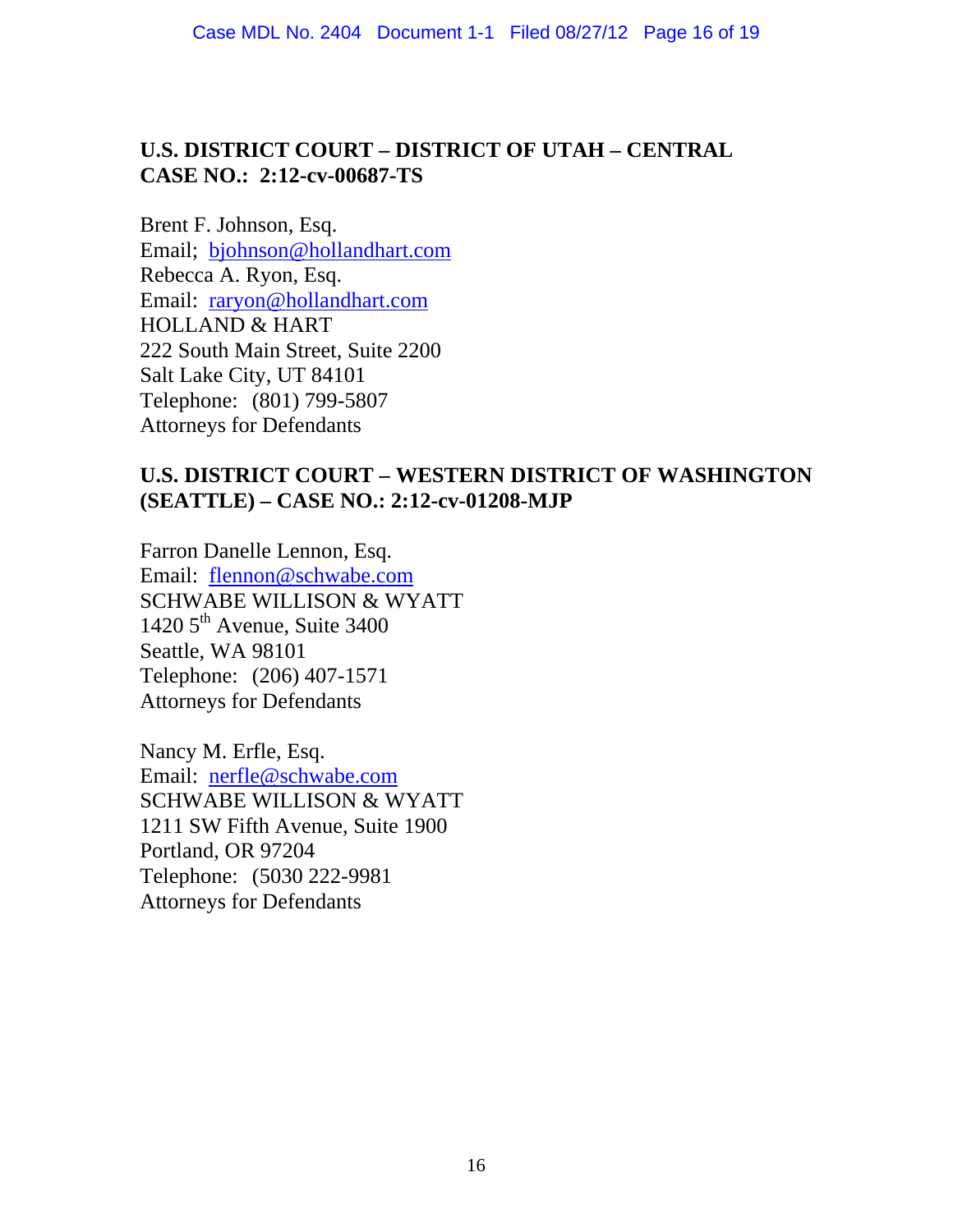#### **U.S. DISTRICT COURT – NORTHERN DISTRICT OF VIRGINIA – ELKINS – CASE NO.: 2:12-cv-00049-JPB**

Gretchen M. Callas,Esq. Email: gcallas@jacksonkelly.com JACKSON KELLY, PLLC Post Office Box 553 Charleston, WV 25322 Telephone: (304) 340-1169 Facsimile: (304) 340-1050 Attorneys for Defendants

## **U.S. DISTRICT COURT – NORTHERN DISTRICT OF WEST VIRGINIA – WHEELING – CASE NO.: 5:12-cv-00106-IMK**

Wendy Glover Adkins, Esq. Email: wgadkins@jacksonkelly.com JACKSON KELLY, PLLC Post Office Box 619 Morgantown, WV 26507 Telephone: (304) 284-4136 Facsimile: (304) 284-4156 Attorneys for Defendants

## **U.S. DISTRICT COURT – EASTERN DISTRICT OF WISCONSIN (MILWAUKEE) – CASE NO.: 2:12-cv-00717-LA**

Amy L. MacArdy, Esq. Email: amacardy@reinhartlaw.com Allen C. Schlinsog, Jr., Esq. Email: aschlins@reinhartlaw.com 1000 North Water Street, Suite 1700 Post Office Box 2965 Milwaukee, WI 53202 Telephone: (414) 398-8218 Facsimile: (414) 298-8097 Attorneys for Defendants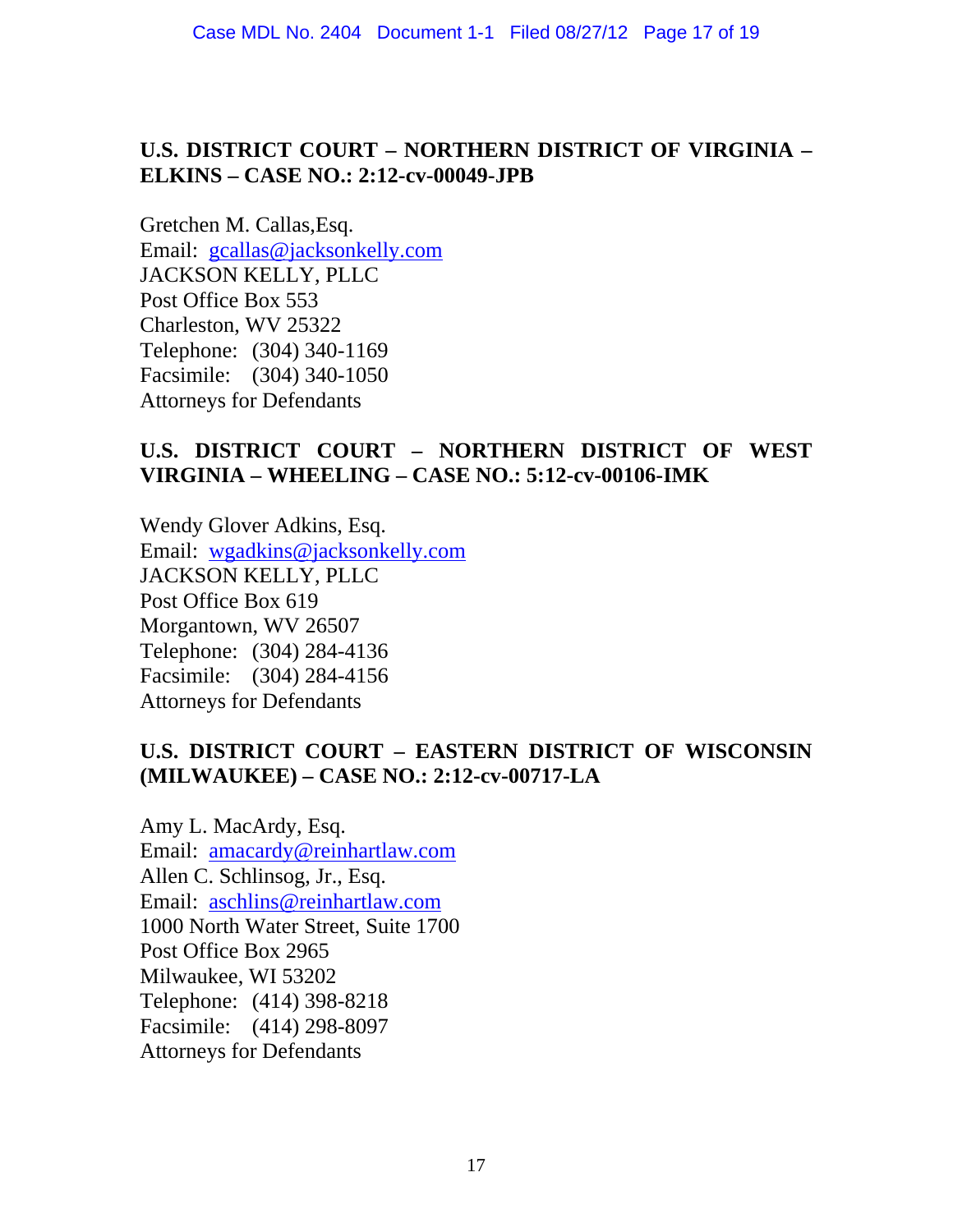### **U.S. DISTRICT COURT – DISTRICT OF WYOMING – CHEYENNE CASE NO.: 2:12-cv-00152-SWS**

Joanna R. Vilos, Esq. Email: jvilos@hollandhart.com HOLLAND & HART 2515 Warren Avenue, Suite 450 Post Office Box 1347 Cheyenne, WY 82003 Telephone: (307) 778-4200 Facsimile: (307) 778-8175 Attorneys for Defendants

Joe M. Teig, Esq. Email: jteig@hollandhart.com HOLLAND & HART 25 South Willow Street, Suite 200 Post Office Box 68 Jackson, WY 82003 Telephone: (307) 739-9741 Facsimile: (307) 739-9744 Attorneys for Defendants

 $\boxtimes$  (FEDERAL) I declare that I am employed in the office of the member of the bar of this court at whose direction the service was made.

Executed on August 27, 2012, at Los Angeles, California.

/s/ Terry Yamasaki

\_\_\_\_\_\_\_\_\_\_\_\_\_\_\_\_\_\_\_\_\_\_\_\_\_\_\_\_\_\_\_\_\_\_\_\_\_ TERRY YAMASAKI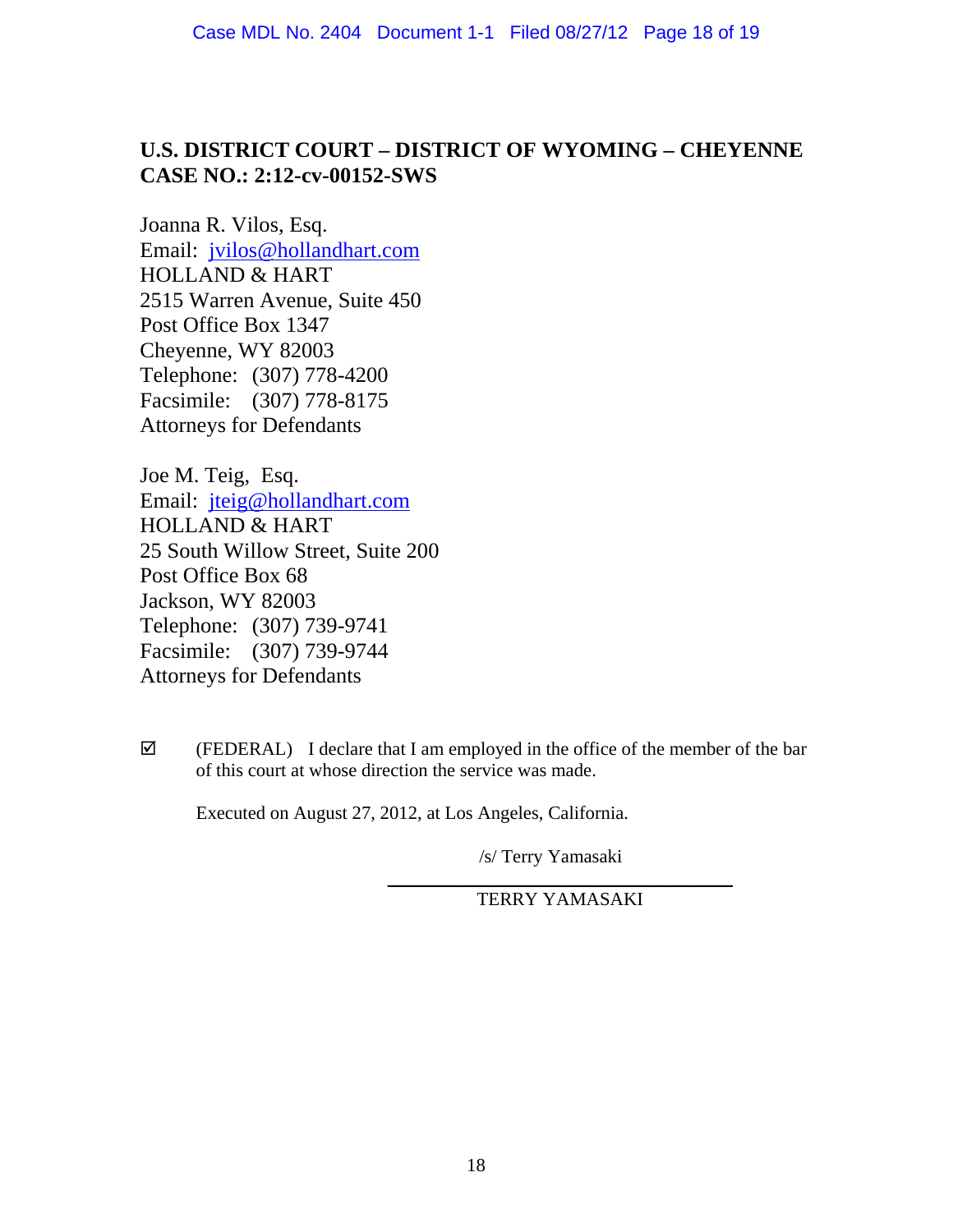## **BEFORE THE UNITED STATES JUDICIAL PANEL ON MULTIDISTRICT LITIGATION**

## **In re Nexium Litigation MDL-**

#### **PROOF OF SERVICE**

# I hereby certify that a copy of the foregoing **BRIEF IN SUPPORT OF PLAINTIFFS' MOTION FOR TRANSFER OF ACTIONS TO THE CENTRAL DISTRICT OF CALIFORNIA PURSUANT TO 28 U.S.C. § 1407 FOR COORDINATED OR CONSOLIDATED PRETRIAL**

**PROCEEDINGS** was electronically filed with the Clerk of the U.S. Court – Central District and the Clerk of the U.S. District of Wisconsin – Western District using the UCF system, which sent notification of such filing to lead and liaison counsel and all counsel of record on August 27, 2012.

> /s/ Terry Yamasaki Terry Yamasaki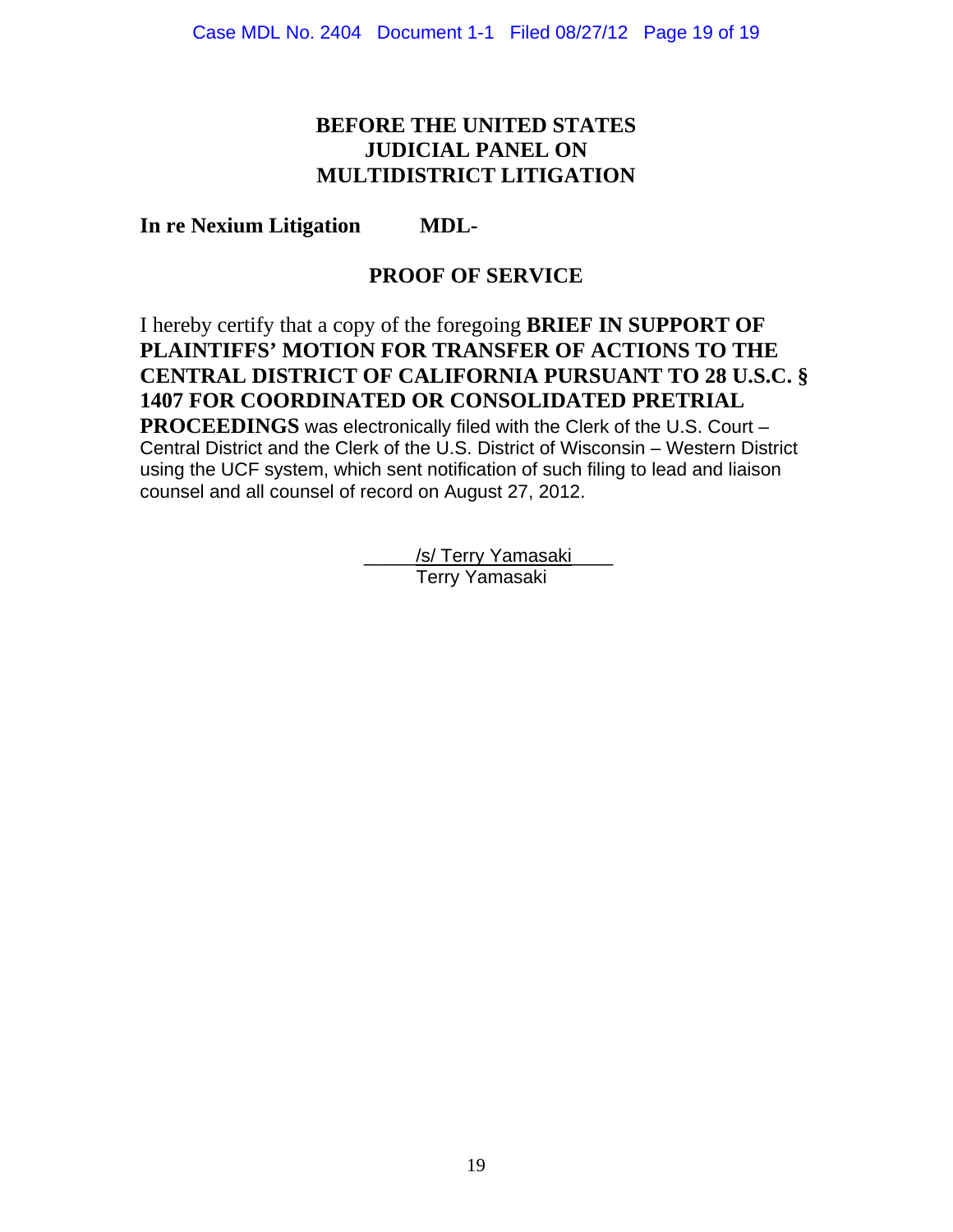#### **BEFORE THE UNITED STATES JUDICIAL PANEL ON MULTIDISTRICT LITIGATION MDL \_\_\_\_\_\_\_\_\_\_- IN RE: NEXIUM LITIGATION**

#### **SCHEDULE OF ACTIONS**

| <b>Case Caption</b>                  | Court           | <b>Civil Action No.</b> | Judge                |
|--------------------------------------|-----------------|-------------------------|----------------------|
| Linda Carrasco, William Davis, Jr.,  | C.D. California | 2:12-CV-05044-          | Hon. Dale S. Fischer |
| Shirley Dean, Gloria Edmonds, Linda  |                 | DSF-SS                  |                      |
| Sue Hedgwood, Frances King, Betty    |                 |                         |                      |
| Wilson May, James Mcintyre, Doris    |                 |                         |                      |
| Parker, Mable Pleasant, Ninevah      |                 |                         |                      |
| Smith, Sonja Smith, Rose Marie       |                 |                         |                      |
| Thomas, Russell Wiggins, Thomas      |                 |                         |                      |
| Allen Williams, Mary Jane Williams,  |                 |                         |                      |
| Janice Amerison, Joan Whiting, Ezzie |                 |                         |                      |
| Beard, Bree Beeson, Aurgintrus       |                 |                         |                      |
| Betts, Marjorie Farley, Shirley      |                 |                         |                      |
| Graves, Maurice Jackson, Shelby      |                 |                         |                      |
| Katzmarek, Shirley Lyons, Sherry     |                 |                         |                      |
| Moore-Maxson, Celeste Vasquez,       |                 |                         |                      |
| Stacey Clayton, Jeanne Goss, Gloria  |                 |                         |                      |
| Howard, Dale Knowles, Sherry         |                 |                         |                      |
| Martin, Monica Mayes, Wanda          |                 |                         |                      |
| Louise Mayne, Ellen Roberts,         |                 |                         |                      |
| Kimberly Sagracy, Sharon Ann         |                 |                         |                      |
| Smith-House, Judy Wicker,            |                 |                         |                      |
| Josephine Allemond, Laura Bridges,   |                 |                         |                      |
| Barbara Carroll, John Dennis, Maggie |                 |                         |                      |
| Doty, Glynn Farrar, Charlene Gatson, |                 |                         |                      |
| Margaret Hill, Hilda Johnson,        |                 |                         |                      |
| Trelleman Jones, Sr., Esther Joseph, |                 |                         |                      |
| Theresa Lanns, Lilly Lavenia, Marian |                 |                         |                      |
| Manuel, Barbara Martin, Glenda Gail  |                 |                         |                      |
| Martin, Italy Martin, Bobby Faye     |                 |                         |                      |
| Mills, Talsie Ann Neal, Tonya Poe,   |                 |                         |                      |
| Ronald Pugh, Faith Ross, Hope        |                 |                         |                      |
| Snyder, Shirley Thomas, Edna Tyson,  |                 |                         |                      |
| Marilyn Williams, Stephen            |                 |                         |                      |
| Wittelsberger, Letitia Beatrice      |                 |                         |                      |
| Carroll, Lillian Collins, Patricia   |                 |                         |                      |
| Gomez, Laura Grice, Lucille Hixon,   |                 |                         |                      |
| Eloise Howard, Lori Jackson, Deanna  |                 |                         |                      |
| Jean Larivee, Kathleen Martin, Rose  |                 |                         |                      |
| Moore, Leona Parker, Debra Sharon,   |                 |                         |                      |
| Douglas Smith, Shelly Kay Louks,     |                 |                         |                      |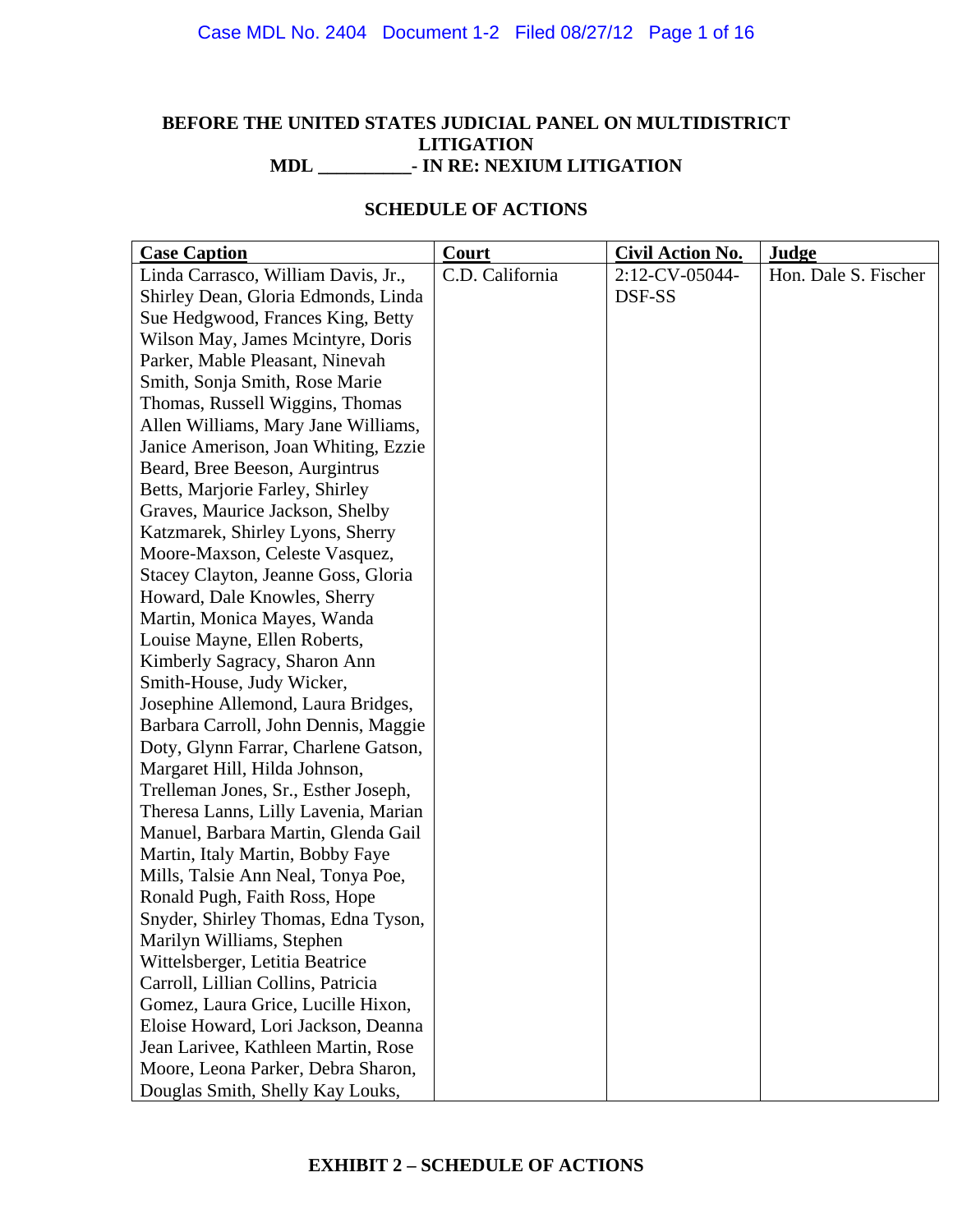| Beverly Niedzielski, Dolores              |                 |                |                      |
|-------------------------------------------|-----------------|----------------|----------------------|
| Wozmek, James Bunting, Gertrude           |                 |                |                      |
| Franklin, Lydia Gerding, Pamela           |                 |                |                      |
| Gibson, Robert Hancock, Cheryl            |                 |                |                      |
| Jackson, Mary Angela Kimbrough,           |                 |                |                      |
| Arabella Miles, Uelletta Miller,          |                 |                |                      |
| Shirley Denise Peck, Donna Pike,          |                 |                |                      |
| Valerie Pollard, James Scales, Teresa     |                 |                |                      |
| Throckmorton, Deloris Tucker,             |                 |                |                      |
| Maryetta Adams, Pamela Anderson,          |                 |                |                      |
| Mike Arnold, Rhonda Ball, Elizabeth       |                 |                |                      |
| Gibbs Booth, Barbara Brown,               |                 |                |                      |
| Nathaniel Burks, Donna Clanton,           |                 |                |                      |
| Julia Cosey, Martha English, Pearlean     |                 |                |                      |
| Evans, Tommie Pearl Gamble,               |                 |                |                      |
| Alphonse Hammiette, John Holman,          |                 |                |                      |
| Anetra Jackson, Arthur Craig              |                 |                |                      |
| Jackson, Claudia Jones, Patricia          |                 |                |                      |
| London-Smith, Sivak Mickeal,              |                 |                |                      |
| Paulette Miller, Hugh Moffett, David      |                 |                |                      |
| Parks, Harry Sibley, John Vivoni,         |                 |                |                      |
| Carolyn Wablington, Gloria Walker,        |                 |                |                      |
| Brenda Robinsa Welch, Bonnie Wells        |                 |                |                      |
| v.                                        |                 |                |                      |
| <b>Mckesson Corporation</b> ; Astrazeneca |                 |                |                      |
| Pharmaceuticals LP; and Astrazeneca       |                 |                |                      |
| PLC;                                      |                 |                |                      |
| Lupe Abina, Benjamin Albanese,            | C.D. California | 2:12-CV-05046- | Hon. Dale S. Fischer |
| Rebecca Alkire, Donna Allen, Janice       |                 | DSF-SS         |                      |
| Allen Sheila Allen, Jaclyn Altimari,      |                 |                |                      |
| Diana Alvarado, Diane Anderson,           |                 |                |                      |
| Cindy Armand, Hazel Ash, Joyce            |                 |                |                      |
| Badie, David Baker, Larry Baker,          |                 |                |                      |
| Lawrence Balzer, Krashima Banks,          |                 |                |                      |
| Loretta Barr, William Basios,             |                 |                |                      |
| Alexander Becker, Sandra Beech,           |                 |                |                      |
| Ginny Begin, April Bellinger, Dayle       |                 |                |                      |
| Bell-Miller, Caroline Belt, Earl          |                 |                |                      |
| Benjamin, Steve Bertoldie, Violet         |                 |                |                      |
| Beteishooaden, Wesley Bice, Joan          |                 |                |                      |
| Billings, Rita Birke, Thelma              |                 |                |                      |
| Blackmon, Donna Blackwell, James          |                 |                |                      |
| Blair, Cheryl Blakeney, Ranny             |                 |                |                      |
| Blankenship, Danny Blevins, Robert        |                 |                |                      |
| Bobern, Darlo Boles, Cynthia              |                 |                |                      |
| Bonacci, Laura Bono, Sharon               |                 |                |                      |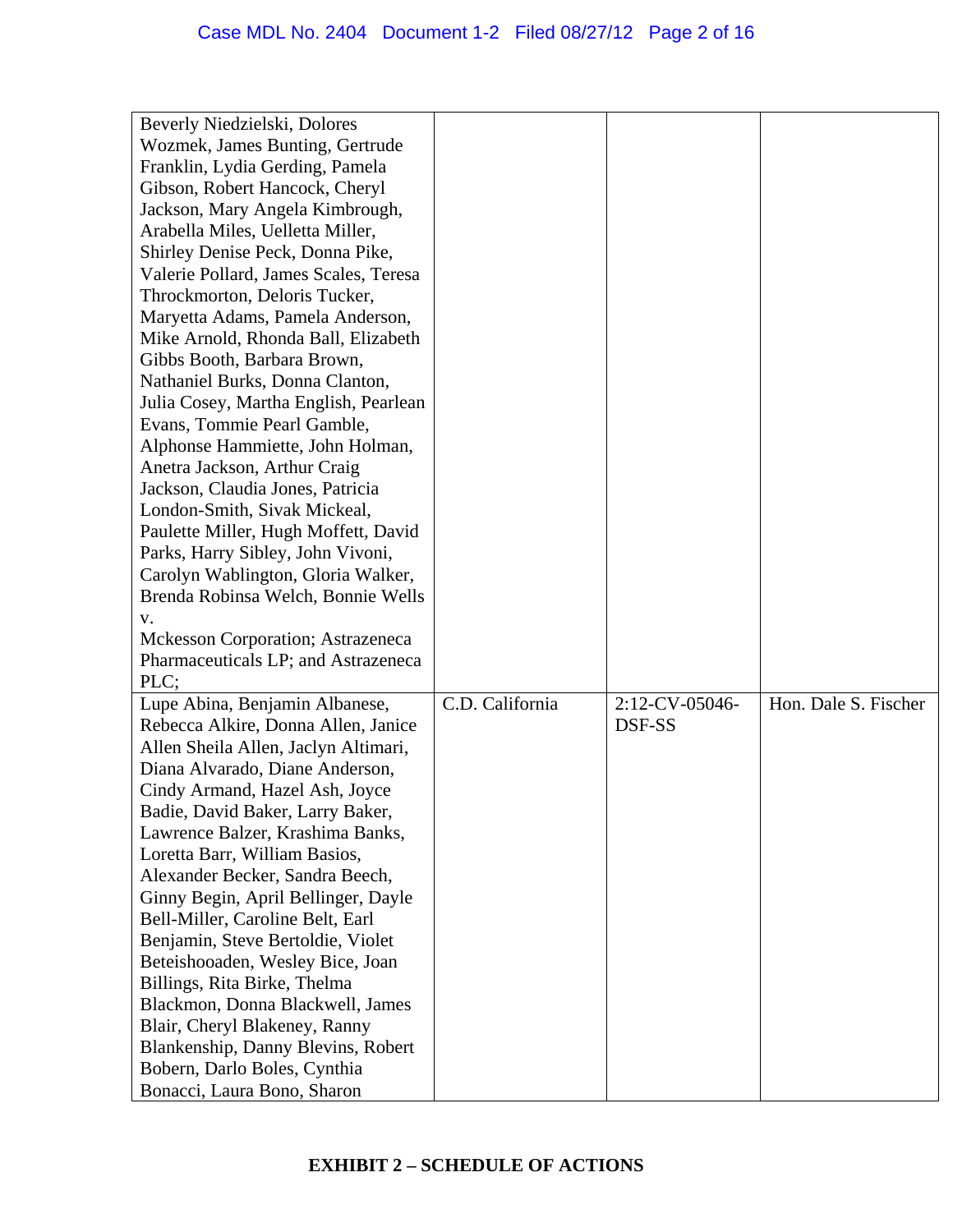| Bowers, Gwennette Bowman,            |                 |                |                      |
|--------------------------------------|-----------------|----------------|----------------------|
| Anthony Brashier, Joy Brewer, Ricky  |                 |                |                      |
| Brezial, John Brinkley, Lorene       |                 |                |                      |
| Brock, Sandra Brooks, Brenda         |                 |                |                      |
| Broussard, Charles Brown, Patsy      |                 |                |                      |
| Brown, Sarah Brown, Shanel Brown,    |                 |                |                      |
| Kathy Bryant, Sharon Bryant, Pamala  |                 |                |                      |
| Bscherer, Sandra Buford, Ronald      |                 |                |                      |
| Burch, Ronald Burch, Sr., Patricia   |                 |                |                      |
| Burden, Verda Burgess, Dorothy       |                 |                |                      |
| Bush, Gregory Butler, Suzanne        |                 |                |                      |
| Butzin, Stacy Byford, Gary Caldwell, |                 |                |                      |
| Barbara Canaday, Charlotte           |                 |                |                      |
|                                      |                 |                |                      |
| Carpenter, Allen Carroll, Judith     |                 |                |                      |
| Carroll, Candi Carter, Donya Carter, |                 |                |                      |
| Joyce Caruthers, Barbara Carver,     |                 |                |                      |
| Sherron Castleberry, Tammy Cato,     |                 |                |                      |
| Dreamer Chambers, Carmen             |                 |                |                      |
| Chancey, Adorium Chapman, Daniel     |                 |                |                      |
| Chapman, Waymond Carolyn             |                 |                |                      |
| Charlot, Kathy Chesser, Billy Clark, |                 |                |                      |
| William Clark, Eddie Claunch,        |                 |                |                      |
| Shannon Clemmer, Paul Cloud, Trasa   |                 |                |                      |
| Cochran, Rachel Cole, Jerry          |                 |                |                      |
| Coleman, Sherry Collums, Toni        |                 |                |                      |
| Conley, Vivian Conlin, Judy Connell, |                 |                |                      |
| Connie Cono, Brian Conto, Mario      |                 |                |                      |
| Conway, Joann Cook, David Cooke,     |                 |                |                      |
| Elmer Coots, Jeanine Coss, Kathy     |                 |                |                      |
| Craft, James Craig, Bobbie Crawford, |                 |                |                      |
| June Creech, Pamela Crowson, Shelly  |                 |                |                      |
| Cruize                               |                 |                |                      |
| V.                                   |                 |                |                      |
| Mckesson Corporation; Astrazeneca    |                 |                |                      |
| Pharmaceuticals LP; and Astrazeneca  |                 |                |                      |
| <b>PLC</b>                           |                 |                |                      |
| Antoinette Johnson, April Hinton,    | C.D. California | 2:12-CV-05048- | Hon. Dale S. Fischer |
| Eunice Kay Hobbs, Paul Hobbs, Jr.,   |                 | DSF-SS         |                      |
| Corinne Hofer, Vincent Holcroft,     |                 |                |                      |
| Gary Holman, Earl Howard, Betty      |                 |                |                      |
| Hubbard, Trina Hubbard, Faith        |                 |                |                      |
| Huegel, Janice Hughes, Nikki         |                 |                |                      |
| Hughes, James Humber, Charles        |                 |                |                      |
| Hunter, Gloria Hunter, Belinda Jack, |                 |                |                      |
| Sandra Jackson, Sherry Jackson,      |                 |                |                      |
| Kathy Janton, Betty Jarrett, Solomon |                 |                |                      |
|                                      |                 |                |                      |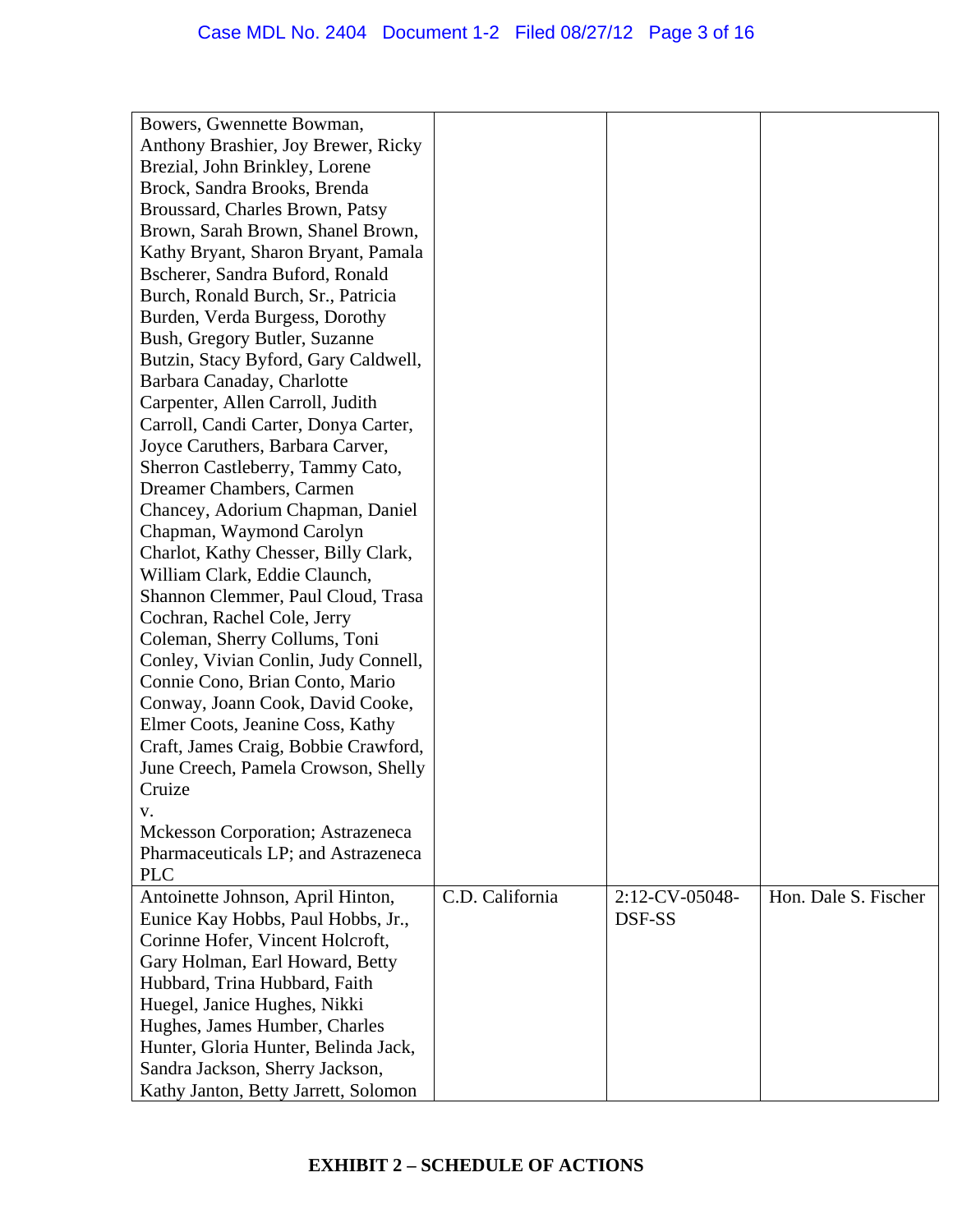| Jeffrey, Cassandra Jenkins, Robin                                      |                 |                |                      |
|------------------------------------------------------------------------|-----------------|----------------|----------------------|
| Jennings, Deloris Johnson, Gloria                                      |                 |                |                      |
| Johnson, Irene Johnson, Janice                                         |                 |                |                      |
| Johnson,, Marguerite Johnson, Nancy                                    |                 |                |                      |
| Johnson, Terry Johnson, Henrietta                                      |                 |                |                      |
| Jones, Katherine Jones, Pamela                                         |                 |                |                      |
| Jones, Randy Jones, William Josey,                                     |                 |                |                      |
| Barbara Joyner, Diana Justice,                                         |                 |                |                      |
| Suzanne Kamas, Deborah Keal,                                           |                 |                |                      |
| Delores Keller, Kathleen Kennedy,                                      |                 |                |                      |
| Randy Kestle, James Kirby, Patricia                                    |                 |                |                      |
| Kirk, Donna Klesmith, Susan Knight,                                    |                 |                |                      |
| Lori Knisley, Sharon Kropka,                                           |                 |                |                      |
| Richard Laliker, Cindy Lane, Robin                                     |                 |                |                      |
| Langley, Larry Lankford, Joanne                                        |                 |                |                      |
| Lapps, Mary Lass, Barbara Law, Ola                                     |                 |                |                      |
| Lawson, Daniel Laza, Timothy                                           |                 |                |                      |
| Leblanc, Jim Leighty, Brenda Lewis,                                    |                 |                |                      |
| Mattie Lewis, Ruth Lewis, Alfreda                                      |                 |                |                      |
| Lincoln, Deborah Lindley, Sharon                                       |                 |                |                      |
| Lindsey, Sandra Loar, Melanie                                          |                 |                |                      |
| Lochner, Janice Locke, Charlean                                        |                 |                |                      |
| Lofton, William Long, Dora Lopez,                                      |                 |                |                      |
| Christopher Louviere, Grace Lowe,                                      |                 |                |                      |
| Karen Ludwig, Katherine Luther,                                        |                 |                |                      |
| Shirley Maddox, Barbara Maix,                                          |                 |                |                      |
| Thelma Malone, Gwendolyn                                               |                 |                |                      |
| Manning, Elizabeth Manuel, Diana                                       |                 |                |                      |
| Marks, Greg Martin, Landon Martin,                                     |                 |                |                      |
| Mary Martinez, Ruth Martinez,                                          |                 |                |                      |
| Vanessa Martinez, Franci Matthews,                                     |                 |                |                      |
| Louis Mauro, Evita Maya, Diane                                         |                 |                |                      |
| Mayo, Carol Mcbee, Velta Mcclain,                                      |                 |                |                      |
| Paula Mcconnell, Nancy Mcgee,                                          |                 |                |                      |
| Frances Mcginley, Arthur Mcgowan,                                      |                 |                |                      |
| Lonnita Mcleigh, Virginia Mcneil,                                      |                 |                |                      |
| Thad Mcphail, Ciana Mead, Laura                                        |                 |                |                      |
| Meeks, Nancy Mei, Agnes Mesec,                                         |                 |                |                      |
| David Meyers, Joann Mireles                                            |                 |                |                      |
| V.                                                                     |                 |                |                      |
| <b>Mckesson Corporation</b> ; Astrazeneca                              |                 |                |                      |
| Pharmaceuticals LP; and Astrazeneca                                    |                 |                |                      |
| <b>PLC</b>                                                             |                 |                |                      |
| Unniebe Solomon, Willie Mae                                            | C.D. California | 2:12-CV-05049- | Hon. Dale S. Fischer |
|                                                                        |                 |                |                      |
|                                                                        |                 |                |                      |
| Whitehall, Debbie Williams, Robert<br>Williams, Cassie Windham, Philip |                 | DSF-SS         |                      |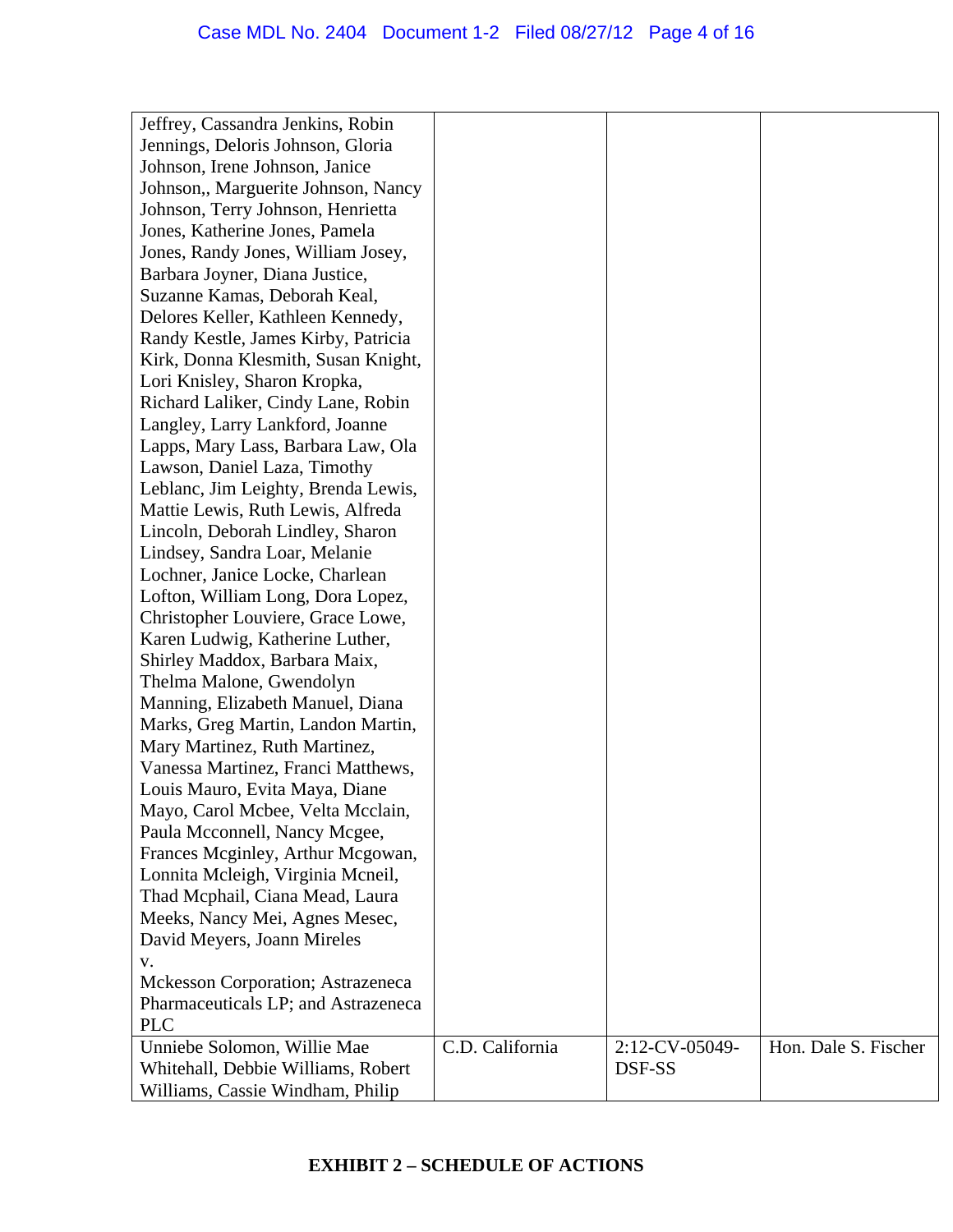| Wirick, Emma Young, Ethel             |  |  |
|---------------------------------------|--|--|
| Caroleen Allen, Earmedine Armfield,   |  |  |
| Richard Lewis Atkinson, Lora          |  |  |
| Boykin-Bell, Mary Alice Bronson,      |  |  |
| Ricky Chavis, Deborah Rochelle        |  |  |
| Cox-Washington, Glen Debrow, Julia    |  |  |
| Dickens, Peggy Gurley, Lisa Ann       |  |  |
| Icard, Lizzie Mae Jessup, Jack King,  |  |  |
| Mary Mahone, Theressa Marrow,         |  |  |
| Teresa Munguia, , Lillian Phillips,   |  |  |
| Hattie Rodman, James Scott, Edward    |  |  |
| Smith, Rebecca Jean Spaulding-        |  |  |
| Tyson, Pattis Wingo, Johnny Woodie,   |  |  |
| Betty Wright, Henry Deblase,          |  |  |
| Kenneth Dolby, Michael Jones, Mary    |  |  |
| Rivera, Anastacia Boehm, Nachum       |  |  |
| Salman, Calvin Solomon, John          |  |  |
| Wheeling, Allyson Allen, Timothy      |  |  |
| Bond, Kevin Carr, Rosa Faison,        |  |  |
| Josette Grzegorczak, Karen Yvonne     |  |  |
| Martin-May, Lawrence Mason,           |  |  |
| Michael Massucci, Ricky Mosley,       |  |  |
| Jose Ortiz, Myriam Perales, Robert    |  |  |
| Smith, Sunshine Vanalphen, Lamar      |  |  |
| Daniels, Brenda Dockery, Shanora      |  |  |
| Evans, Bessie Jackson, Almarie        |  |  |
| Jewell, David Keller, Samuel          |  |  |
| Kleckley, Paul Litersal, Christina    |  |  |
| Lowery, Donald Lee Mead, Timothy      |  |  |
| Andrew Metarko, Lori Moneymaker,      |  |  |
| <b>Betty Louise Pancake, Nancy</b>    |  |  |
| Richardson, Ronald Seevers, Mildred   |  |  |
| Spadaro, Mary Stevens, Nathan         |  |  |
| Tressler, Johnnena Washington Sr.,    |  |  |
| Tammy Wertz, Peggy Zimmer, Cathy      |  |  |
| Lachey, Jane Lynn Brown, Gary         |  |  |
| Wayne Hundley, Carol Petty, Brenda    |  |  |
| Reichard, Rosa Lee Sanders,           |  |  |
| Gretchen Rena Smith, Robert Smith,    |  |  |
| Renea Bolar-Crawley, Deborah          |  |  |
| Clark, Rachel Fisher, Edward Green,   |  |  |
| Jr., John Perevuznik, Sheree Rudolph, |  |  |
| Lois Jean Wilson, Melinda Bethea,     |  |  |
| Alfonzo Brooks, Addie Cooper, Don     |  |  |
| Michael De Lee, Louise English,       |  |  |
| Patricia Ann Filowiak, Rilla Beatrice |  |  |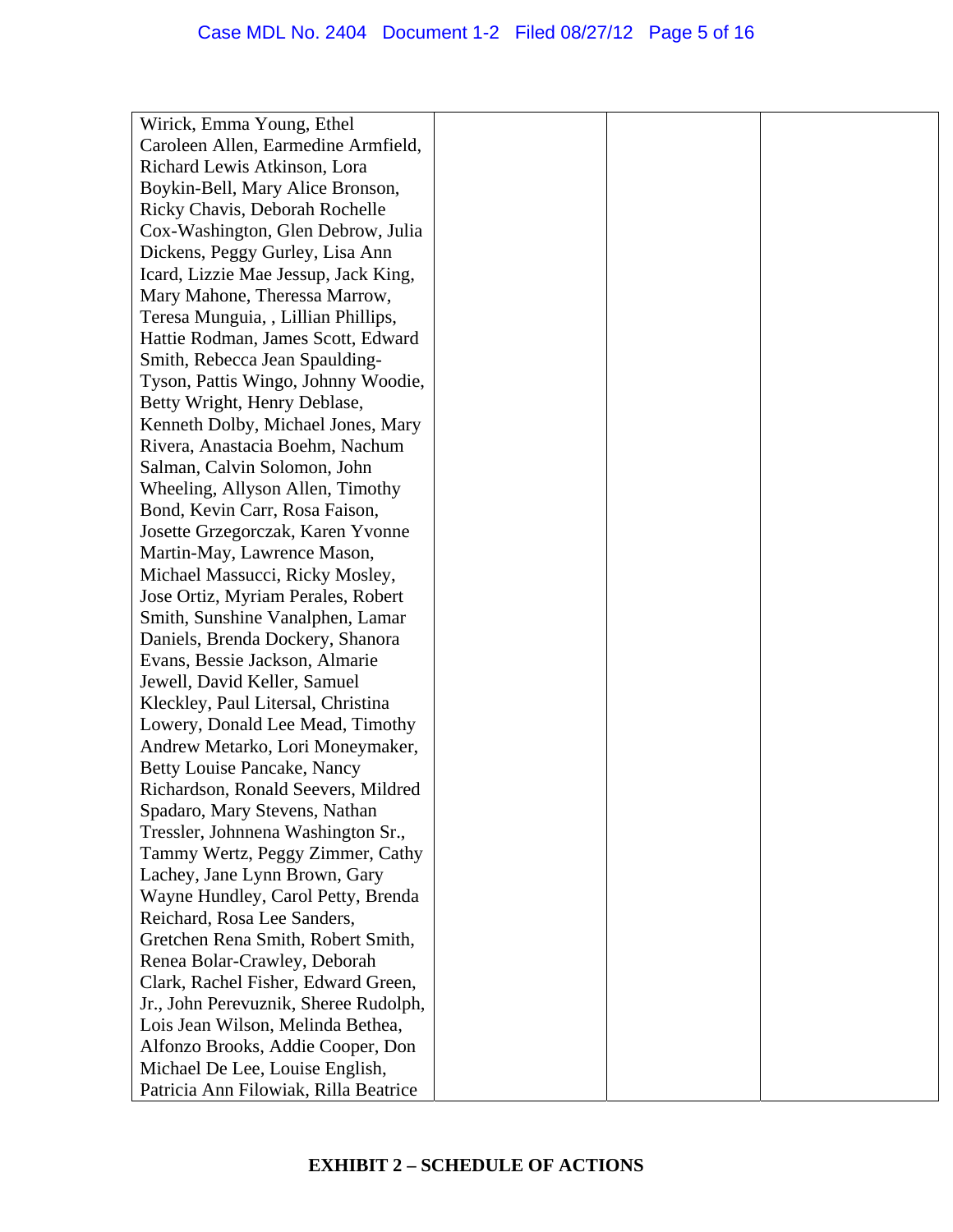| Fulton, Tampata Gonzalez, Cynthia<br>Hatley, Lenora Rosetta Heath, Darryl<br>Wardel House, Michael Hudson,<br>Ricky Lee Kennedy, Linda Lee<br>Massaro, Margaret Mayfield, Rickey<br>Mcdonald, Rita Moss, Bettie Newton,<br>Alicia Marie Reid, Cora Lee Seegars,<br>Alonzo Staley, Jr., Melissa<br>Tarasiewicz, Willie Toole, Nancy<br>Wood, Patricia Bastone, Arnold<br>Barratt, Sr., Willie Baylor, Angela<br>Bell, Lue Reaver Brown, Jewell<br>Crawford, Bertha Gray, Shirley<br>Hainey-Booker, Jeffrey Lynn Humes,<br>David Jordan, Crystal Marshall, Marc<br>Stephen Mccarthy, Ruby Moore,<br>Barbara Payne<br>V.<br><b>Mckesson Corporation</b> ; Astrazeneca<br>Pharmaceuticals LP; and Astrazeneca                                                                                                                                                                                                |                 |                          |                      |
|----------------------------------------------------------------------------------------------------------------------------------------------------------------------------------------------------------------------------------------------------------------------------------------------------------------------------------------------------------------------------------------------------------------------------------------------------------------------------------------------------------------------------------------------------------------------------------------------------------------------------------------------------------------------------------------------------------------------------------------------------------------------------------------------------------------------------------------------------------------------------------------------------------|-----------------|--------------------------|----------------------|
| <b>PLC</b><br>Pamela Mason, Margree Adams,<br>Kathy Aerakis, David Ainsworth,<br>Rebecca Albright, Sheila Albritton,<br>Constance Alexander, Linda<br>Anderson, Gail Andrews, Rita<br>Ardoin, Barbara Baggett, Mary<br>Barnes, William Barnum, Murry<br>Barrett, Lorie Bason, Steven Beach,<br>Carlene Beasley Shine, Donna Bell,<br>Lovie Benford, Shirley Bennett,<br>Anthony Blair, Patricia Blanks, Tarya<br>Bobo, Rose Bodiford, Michael<br>Bowaire, Sherri Brewton, Debra<br>Brock, Alice Brooks, Brenda<br>Broshears, Charlean Brown, Mary<br>Brown, Tammy Brown, Mary<br>Brownie, Thelma Burch, Mary<br>Burnett, Patsy Burtchett, Carol<br>Butler, Penny Butler, Johnnie Byers,<br>Linda Byrd, Denise Campbell, Verna<br>Campbell, George Canada, Susan<br>Canada, Vicky Cardenas, Florence<br>Carpenter, Patsy Carrington,<br>Michaela Carter, Orangie Cline,<br>William Cooper, Linda Coscina, | C.D. California | 2:12-CV-05050-<br>DSF-SS | Hon. Dale S. Fischer |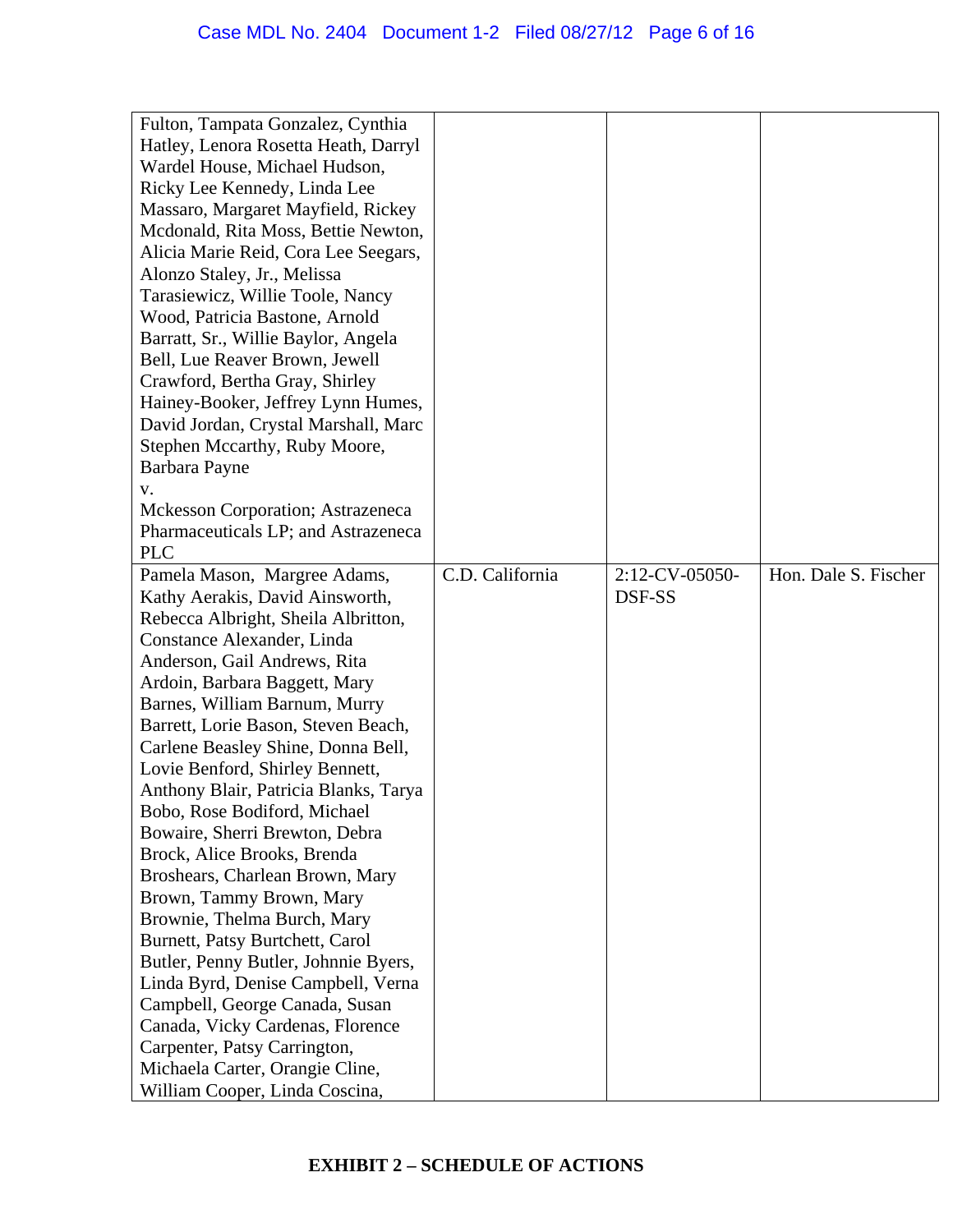| Anna Coulston, Julien Crowe,            |  |  |
|-----------------------------------------|--|--|
| Richard Cupstid, Linda Currington,      |  |  |
| Ruth Anne Dalvisio, Annie Daniels,      |  |  |
| Michael Daniels, Deborah Dannelly,      |  |  |
| Beverly Darden, Judy Davis, Mandy       |  |  |
| Davis, Pheba Davison, Shelly            |  |  |
| Davison, Jefferey Dimauro, Manuel       |  |  |
| Diaz, Hazel Dickerson, Carol Dixon,     |  |  |
| Geraldine Dorris, Douglas Dukes,        |  |  |
| Lillian Dungy, Portia Dykes-Wright,     |  |  |
| Gladys Edwards, Mary Emanuel,           |  |  |
| Antonia Estes, Sandra Flores, Barbara   |  |  |
| Foster, Betty Freeman, Joann            |  |  |
| Freeman, Stephanie Fritts, Maribel      |  |  |
| Garcia, Babetta Garner, Melba Gay,      |  |  |
| Carlos Gierbolini, William Gilley,      |  |  |
| Yvonne Gilman, Carol Gordon,            |  |  |
| Barbara Goree, Lois Grgurich, Gene      |  |  |
| Griffits, Jacquelyn Grissom, John       |  |  |
| Harris Ii, Sharon Hartfield, Antoinette |  |  |
| Heller, Catherine Hillard, Richard      |  |  |
| Holcombe, Patricia Hollingsworth,       |  |  |
| Rose Holmes, Betty Howard, Cynthia      |  |  |
| Howard, Gladys Howard, Pearline         |  |  |
| Hubbard, Delia Hudson, Mary             |  |  |
| Humpfrey, Brigitte Indendi, Melva       |  |  |
| Ishmael, Sandra Isley, Lucinda          |  |  |
| Jefferson, Jula Jennings, Genovia       |  |  |
| Johnson, Ruthelle Johnson, Cora         |  |  |
| Jones, Theresa Jones, Mary Jordan,      |  |  |
| Cedric Keermann, William Kirkland,      |  |  |
| Shirenna Klein, James Knieling,         |  |  |
| George Kobesto, Mark Koenig, Stella     |  |  |
| Lanphere, Marcus Lawson, Aquanetta      |  |  |
| Lawson-Lewis, Ebby Lester, Joyce        |  |  |
| Lewis, Michael Louis, Regina Lowe,      |  |  |
| Phyllis Luna, Jackie Maggard, Cheryl    |  |  |
| Manning, Walter Marks, Paula            |  |  |
| Martinez, Boyd Mason, Brenda            |  |  |
| Mcclain, Delores Jean Mccoy, Linda      |  |  |
| Mccully, Annie Mcgee, Patricia          |  |  |
| Mcghar, Barbara Mcintosh-Mccloud,       |  |  |
| Ronald Medford, Ed Memmer, Debra        |  |  |
| Michael, Janice Millard, Marie          |  |  |
| Miller, Shirley Mitchell, Rita          |  |  |
| Momsen, Debora Moore-Swift,             |  |  |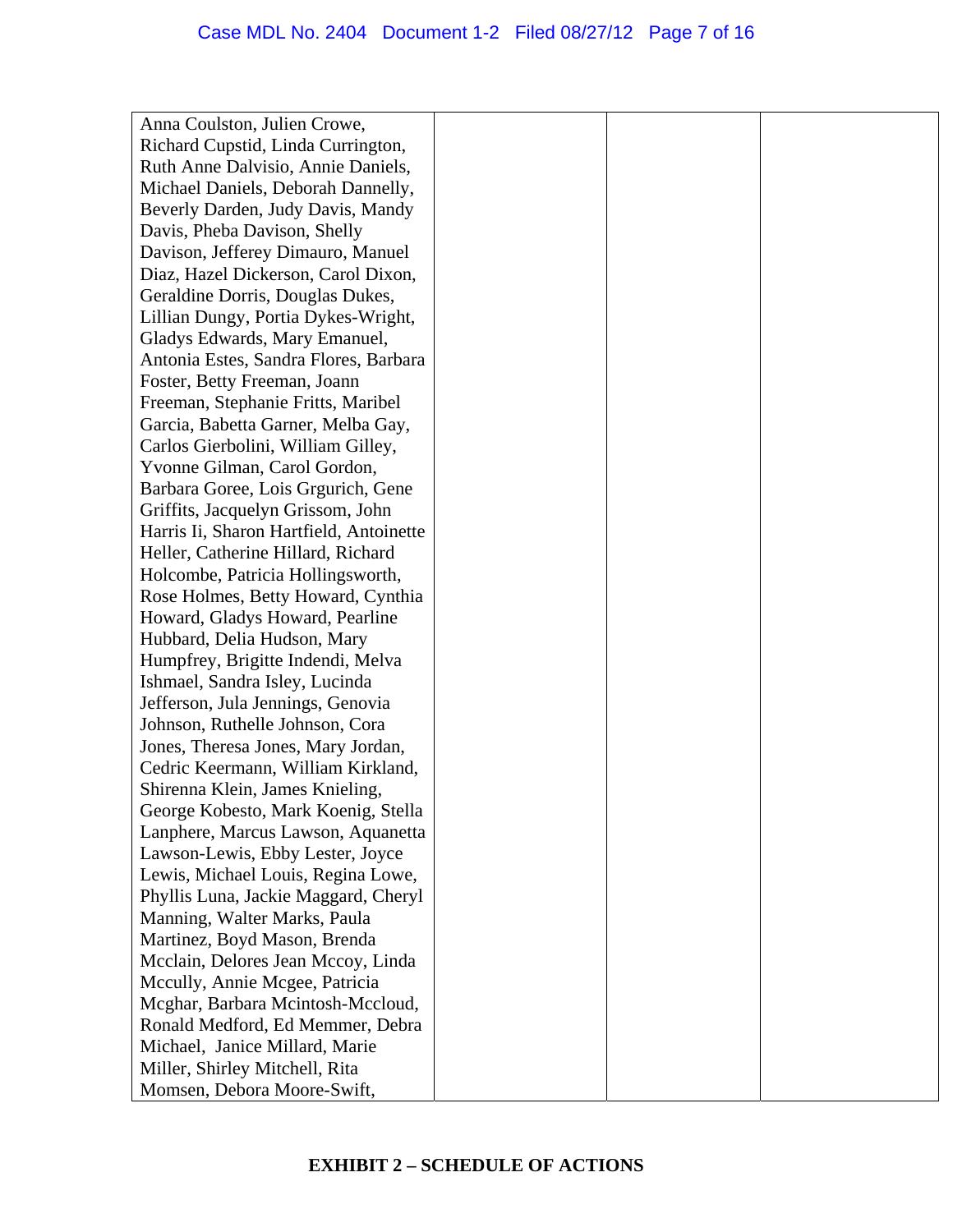| Barbara Moss, Elaine Myers, Wendy     |                 |                |                      |
|---------------------------------------|-----------------|----------------|----------------------|
| Nail, Ralph Navarro, Elizabeth        |                 |                |                      |
| Nicely, Brenda Norris, Carole Ott,    |                 |                |                      |
| Cheryl Owens, Robert Palonis, Sudah   |                 |                |                      |
| Patel, Glenda Paxton, Barbara         |                 |                |                      |
| Payton, Valerie Pritchett, Johnnie    |                 |                |                      |
| Ann Ray, Marvin Redford, Rebecca      |                 |                |                      |
| Reid, Roel Reyes, Latonya Rhodes,     |                 |                |                      |
| Gwendolyn Richardson, Rebecca         |                 |                |                      |
| Rieble, Tina Robinson, Richard Rose,  |                 |                |                      |
| Janie Rucker, Robert Samayegh,        |                 |                |                      |
| Jerry Santomaso, Bonnie Sargent,      |                 |                |                      |
| Deborah Schmidt, Arnolia Scott,       |                 |                |                      |
| Karen Sens, Debra Sharp, Joyce        |                 |                |                      |
| Shelton, Georgette Siers, Shirley     |                 |                |                      |
| Simmons, Jamie Sims, Christine        |                 |                |                      |
| Sinks, Gloria Smith, Jacqueline       |                 |                |                      |
| Smith, Janice Smith, Saundra Steed,   |                 |                |                      |
| Louise Steegman, Patricia Stevens,    |                 |                |                      |
| Jackie Stringer, Brenda Sullivan,     |                 |                |                      |
| Lucy Tadlock, Lynda Sue Tanner,       |                 |                |                      |
| Joyce Teamer-Johnson, Joseph          |                 |                |                      |
| Teixiera, Barbara Thomas, John        |                 |                |                      |
| Thompson, Peggy Toombs, Gerald        |                 |                |                      |
| Trosclair, Mark Turley, Danny         |                 |                |                      |
| Vanover, Myrtle Veasey, Kathy         |                 |                |                      |
| Venters, Jeffrey Veregge, Cora Veres, |                 |                |                      |
| Maria Villanueva, Lesee Wager, Jorli  |                 |                |                      |
| Wales, Geneva Walker, Robert          |                 |                |                      |
| Walker, Rosie Walker, Evelyn Wall,    |                 |                |                      |
| Alfrieda Warren, Gary Whaley, Shae    |                 |                |                      |
| Whyte, Charles Williams, Joystine     |                 |                |                      |
| Williams, Beulah Wilson, Theodore     |                 |                |                      |
| Wilson, Mary Winn, Lucille Wolfe,     |                 |                |                      |
| Otis Woods, Carol Gavrell, Serna      |                 |                |                      |
| Consuelo                              |                 |                |                      |
| V.                                    |                 |                |                      |
| Mckesson Corporation; Astrazeneca     |                 |                |                      |
| Pharmaceuticals LP; and Astrazeneca   |                 |                |                      |
| <b>PLC</b>                            |                 |                |                      |
| Christine Nickerson, Rhonda Kay       | C.D. California | 2:12-CV-05052- | Hon. Dale S. Fischer |
| Mitchell, Willie Mitchell, Blanca     |                 | DSF-SS         |                      |
| Moreno, Betty Morgan, Lorie           |                 |                |                      |
| Morgan, Barbara Morris, Brenda        |                 |                |                      |
| Morris, Verna Morris, Rosaria         |                 |                |                      |
| Moscova, Cheryl Moseley, Lavonne      |                 |                |                      |
|                                       |                 |                |                      |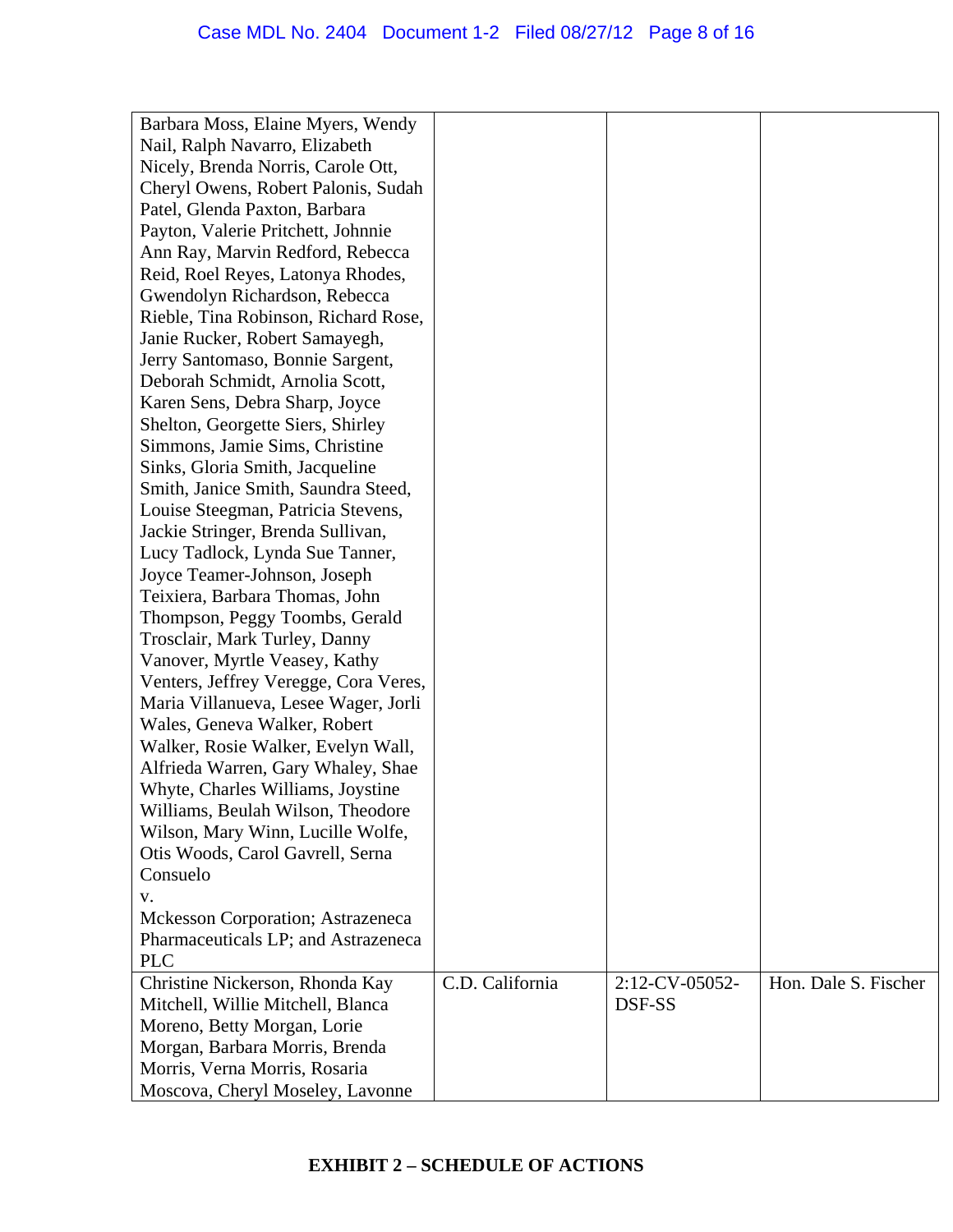| Mosley, John Moulton, Barbara         |  |  |
|---------------------------------------|--|--|
| Nash, Lorraine Nash, Shirley Nash,    |  |  |
| Brian Nettles, Dorothy Neuman,        |  |  |
| Sherrie Nevitt, Carol Nguyen, Lyn     |  |  |
| Thi Nguyen, Linda Nickerson,          |  |  |
| Willard Nicely, Eric Nisonger, Kelly  |  |  |
| Norris, Diana Olsen, Joanne Onstott,  |  |  |
| Adrienne Osberry, Joy Ott, Teresa     |  |  |
| Owl, Barbara Padgett, Gwendolyn       |  |  |
| Palmer, Jeff Patrick, Rodney          |  |  |
| Patterson, Amahal Perry, Charlene     |  |  |
| Perry, John Petty, Lori Pickthorn,    |  |  |
| Betty Pierce, Ronald Pike, Marilyn    |  |  |
| Pingree-Raaphorst, Ann Piper, Betty   |  |  |
| Pitts, Kim Poff, Robert Pont, Nancy   |  |  |
| Price, June Quidor, Marta Quiles,     |  |  |
| Florence Quinn, Mary Ramirez,         |  |  |
| Rhonda Reat, Eileen Redmond,          |  |  |
| Catherine Reihner, Elsa Reynolds,     |  |  |
| Sally Rhea, Gabriel Rice, Carolyn     |  |  |
| Richard, Antoinette Richardson, Julia |  |  |
| Richardson, Wesley Richardson,        |  |  |
| Finis Riddle, Hilda Rief, Debra       |  |  |
| Roberts, Peggy Roberts, Mary          |  |  |
| Robinson, Alma Rodriguez, Angela      |  |  |
| Rogers, Clara Rogers, Owens Ronald,   |  |  |
| Kenni Ross, Glenda Roy, Carolyn       |  |  |
| Royal, Kathy Ruffin, Beverly          |  |  |
| Russell, Patricia Russell, Edward     |  |  |
| Rust, George Ryan, Kimberly Ryan,     |  |  |
| Joanna Sage, Larney Sager, Linda      |  |  |
| Sager, Alma Sanders, Terry Sanders,   |  |  |
| Paula Schinasi, Shannon Schuldt,      |  |  |
| Kenneth Sedra, Jeannette Marie        |  |  |
| Seiber, Lydia Serna, Maryann          |  |  |
| Shabazian, Roy Sharp, Julie Sharrer,  |  |  |
| Barbara Sherrell, Kim Sickler, Gloria |  |  |
| Sims, Sandra Singleton, Sandra        |  |  |
| Skiles, Willard Slaughter, Jamie      |  |  |
| Smith, Jessie Smith, Julia Smith,     |  |  |
| Linda Smith, Linda Smith, Rachel      |  |  |
| Smith, Susan Smith, Brenda Speed,     |  |  |
| Reginald Spencer, Dawn Spreda,        |  |  |
| <b>Bernice Spurlock</b>               |  |  |
| V.                                    |  |  |
| Mckesson Corporation; Astrazeneca     |  |  |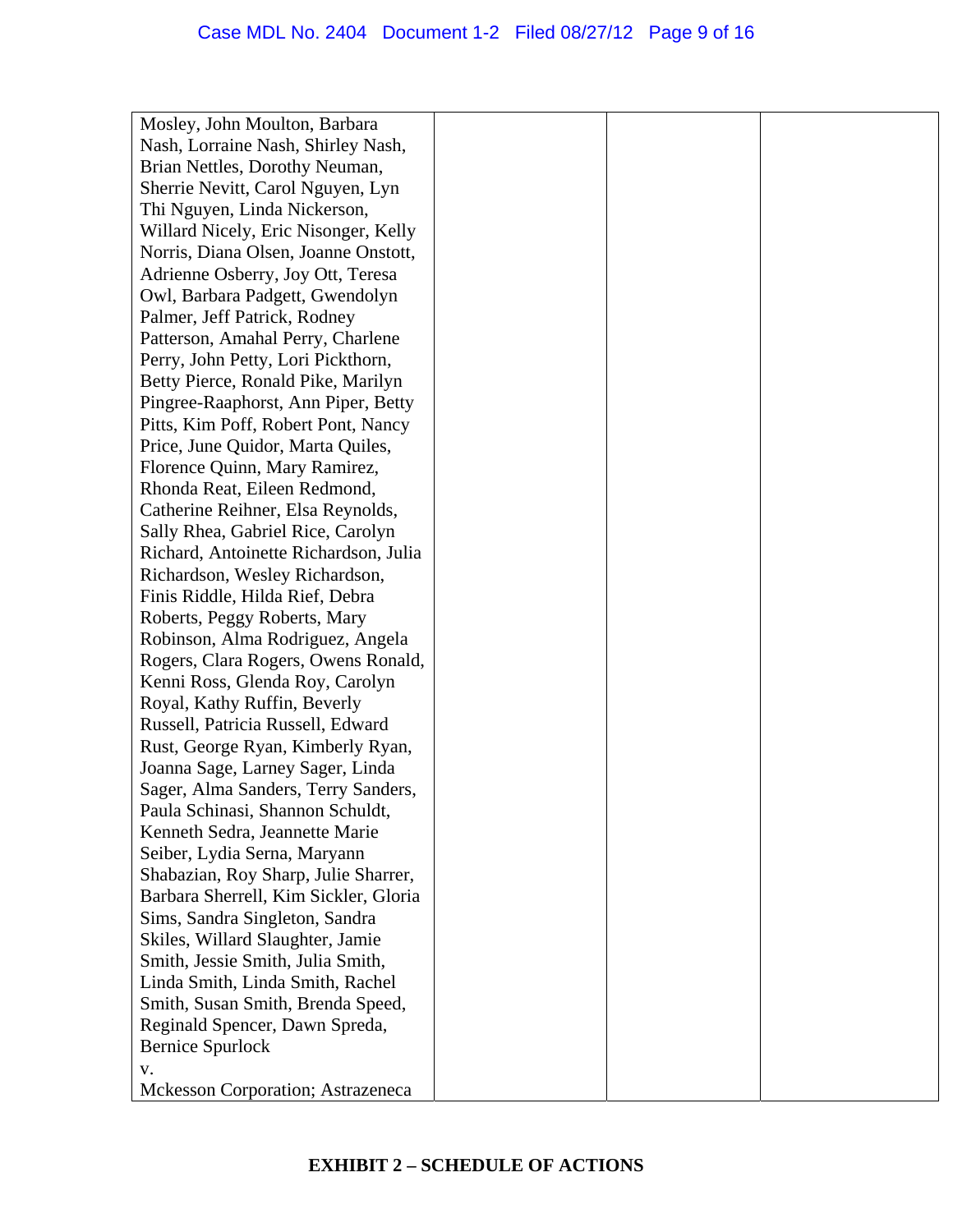| Pharmaceuticals LP; and Astrazeneca    |                 |                |                      |
|----------------------------------------|-----------------|----------------|----------------------|
| <b>PLC</b>                             |                 |                |                      |
| Sherwin Arae, Kerline Levine, Willie   | C.D. California | 2:12-CV-05053- | Hon. Dale S. Fischer |
| Adams, Mary Anita Blanton, Dorothy     |                 | DSF-SS         |                      |
| Brooks, Charlotte Campbell, Jeanette   |                 |                |                      |
| Clay, Andrea Coleman, Orel Cooper,     |                 |                |                      |
| Patricia Crenshaw, Martha Curry,       |                 |                |                      |
| Mary Daniels, Rita Leedouglas,         |                 |                |                      |
| Hazel Fabritis, David Farmer, Linda    |                 |                |                      |
| French, Tillman Don Hatcher, Mikal     |                 |                |                      |
| Neal Holliman, Gwendolyn Powell        |                 |                |                      |
| Jackson, Brenda Johnson, Mary          |                 |                |                      |
| Jones, Belinda Gail Keller-Tucker,     |                 |                |                      |
| Aurelia Mack, Joseph Rex Mansell,      |                 |                |                      |
| Ernestine Mason, Sadie Matthews,       |                 |                |                      |
| Ashley Middleton, Angelena Moore,      |                 |                |                      |
| Geraldine Nettles, Rebecca Todd        |                 |                |                      |
| Nolen, Patricia Pazant, Lucille Price, |                 |                |                      |
| Beverly Pruitt, Cassandra Guy          |                 |                |                      |
| Revies, Vera Ringold, Doris Naomi      |                 |                |                      |
| Robinson Ross, Phyllis Elaine Scott,   |                 |                |                      |
| Sue Segrest, Arnolyn Elise Spencer,    |                 |                |                      |
| Glenda Strong, Diane Toole, John       |                 |                |                      |
| Walters, Edward Walton, Willie         |                 |                |                      |
| Warren, Alfred Wasden, Felicia         |                 |                |                      |
| Wilkins-Easterling, Alice Williams,    |                 |                |                      |
| Lindy Charles, Amy Crone, Angel        |                 |                |                      |
| Dyann Ellison, Eligah Floyd, Doris     |                 |                |                      |
| Gleason, Leon Hardaway, Sr., Erma      |                 |                |                      |
| Jones, Katherine Lark, Mary Lee,       |                 |                |                      |
| Sherry Smith, Raelene Smith, Cathy     |                 |                |                      |
| Joyce Wade, Margaret Watson, Cora      |                 |                |                      |
| Williams, Guy Burtless, Alma Noble,    |                 |                |                      |
| Valentino Frank Baroni, Joann          |                 |                |                      |
| Bonda, Nancy Bousquet, Sadie           |                 |                |                      |
| Carter, Delores Ealy, Gay Darlene      |                 |                |                      |
| Garris-Leviett, Cheryl Ann Guertin,    |                 |                |                      |
| Sharon Hobbs, Cathy Lee Hylkema,       |                 |                |                      |
| Lisa Stone Moore, Jeannine Nelson-     |                 |                |                      |
| Pine, Cynthia Pierson, Anthony Lee     |                 |                |                      |
| Stafford, Carol Stevens, Clinton       |                 |                |                      |
| Wagner, Bruce Wedlake, Charles         |                 |                |                      |
| Welch, Shirley Chaney, Gregory         |                 |                |                      |
| Leigh Wilson, Donald Bowens,           |                 |                |                      |
| Monique Pendergast, Shirley            |                 |                |                      |
| Wolford, Alex Anderson, John Lee       |                 |                |                      |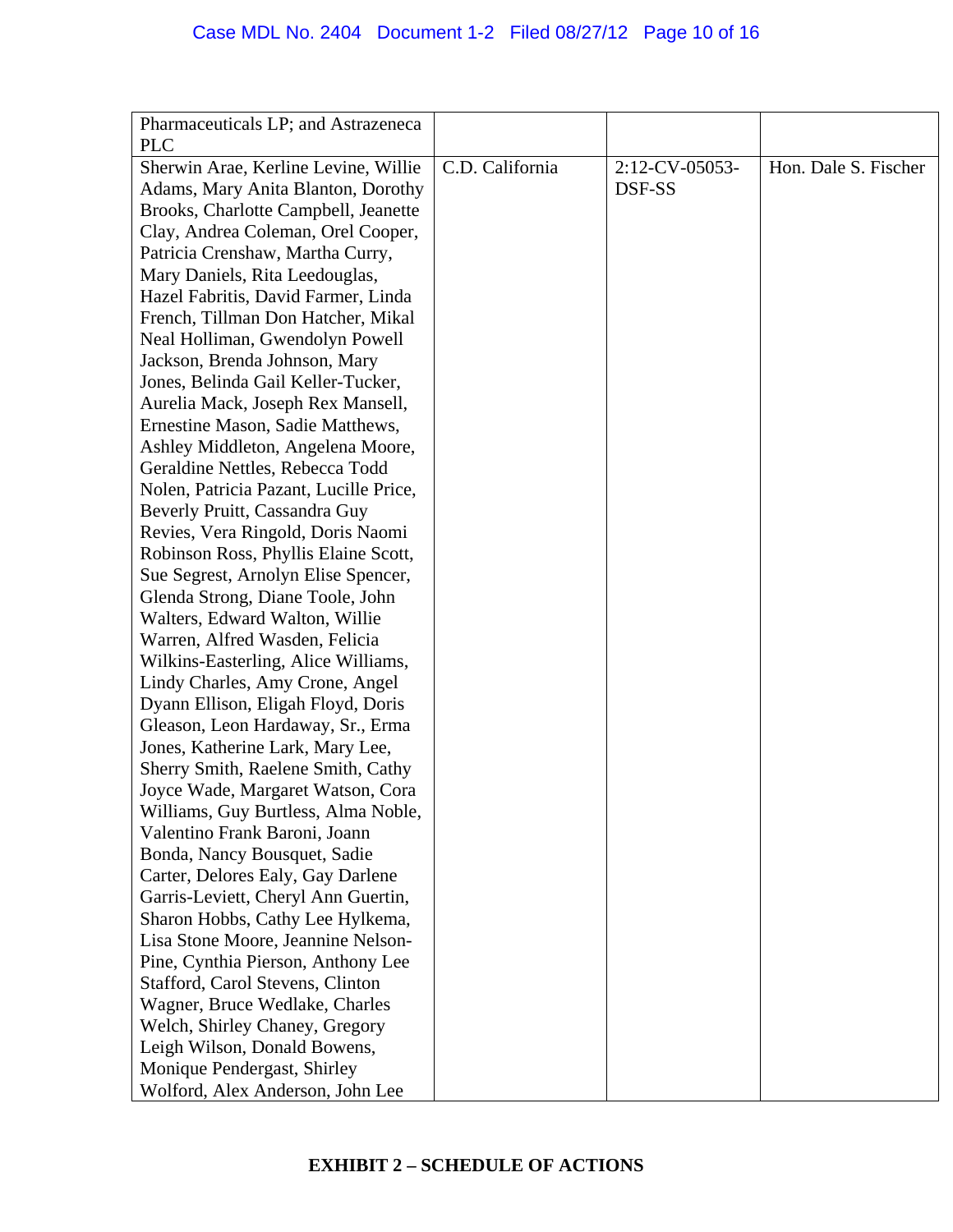| Bonner, Pearlie Oretha Brown, Diana<br>Finley-Morales, Irma Golfin,<br>Veronica Horne, David Jackson,<br>Robert Larimore, Michael Miller,<br>Pamela Otero, Wendy Rennie, E.<br>Crispin Roland, Paula Schinasi,<br>Gloria Elizabeth Thomas, Pamela                                                                                                                                                                                                                                                                                                                                                                                                                                                                                                                                                                                                                                                                              |                 |                          |                      |
|--------------------------------------------------------------------------------------------------------------------------------------------------------------------------------------------------------------------------------------------------------------------------------------------------------------------------------------------------------------------------------------------------------------------------------------------------------------------------------------------------------------------------------------------------------------------------------------------------------------------------------------------------------------------------------------------------------------------------------------------------------------------------------------------------------------------------------------------------------------------------------------------------------------------------------|-----------------|--------------------------|----------------------|
| Denise Thorn, Albert Thorson, Isidor<br>Vincent Vigil, Michelle Lynette<br>Wright, Ella Lee Young, Vickie<br>Darlene Arnold, Peggy Lee Beavers,<br>Anna Rose Croft                                                                                                                                                                                                                                                                                                                                                                                                                                                                                                                                                                                                                                                                                                                                                             |                 |                          |                      |
| V.<br>Mckesson Corporation; Astrazeneca<br>Pharmaceuticals LP; and Astrazeneca<br><b>PLC</b>                                                                                                                                                                                                                                                                                                                                                                                                                                                                                                                                                                                                                                                                                                                                                                                                                                   |                 |                          |                      |
| Phyllis Cudney, Binh Viet Dang,<br>Cindy Davidson, Bruce Davis, Elaine<br>Davis, Rosemary Davis, Judith<br>Debbin, Norman Dehuff, Don<br>Deisher, Dorothy Delgado, Kirk<br>Diehl, Douglas Dodson, Gladys<br>Dodson, Barbara Dolph, Linda Doss,<br>Donald Drake, Vickie Draughn,<br>David Drosos, Robert Dudley,<br>Tammy Duffy, Richard Easterling,<br>Billy Edwards, Janice Eggert, John<br>Eldridge, Erma Walker, Janet<br>Evangelista, Nada Evans, Sarah<br>Evans, Joe Ferris, Carolyn Fletcher,<br>Richard Florio, David Flowers, Jamie<br>Fortner, Michael Foster, Rosie Foster,<br>Karla Frampton, Joann Frank, Linda<br>Frank, Sherry Freshour, Jose Fronda,<br>Dorothy Furia, Yvette Gabriel, Tina<br>Gaffney, Linda Gaines-Brown,<br>Christina Gallo, William Galloway,<br>Eloisa Gamez, Rebeckah Garcia,<br>Victor Gardea, Lisa Gather, Lisa<br>Gautreaux, Christiana Georgewell,<br>Scott Gertie, Mary Geter, Linda | C.D. California | 2:12-CV-05077-<br>DSF-SS | Hon. Dale S. Fischer |
| Gibson, Debera Gilley, Ralph<br>Gilliam, Connie Gilmore, Sylvia<br>Gilmore, Robin Giroux, Delores<br>Givens, Lula Glover, Harold<br>Goatcher, Charles Godfrey, Lonny                                                                                                                                                                                                                                                                                                                                                                                                                                                                                                                                                                                                                                                                                                                                                           |                 |                          |                      |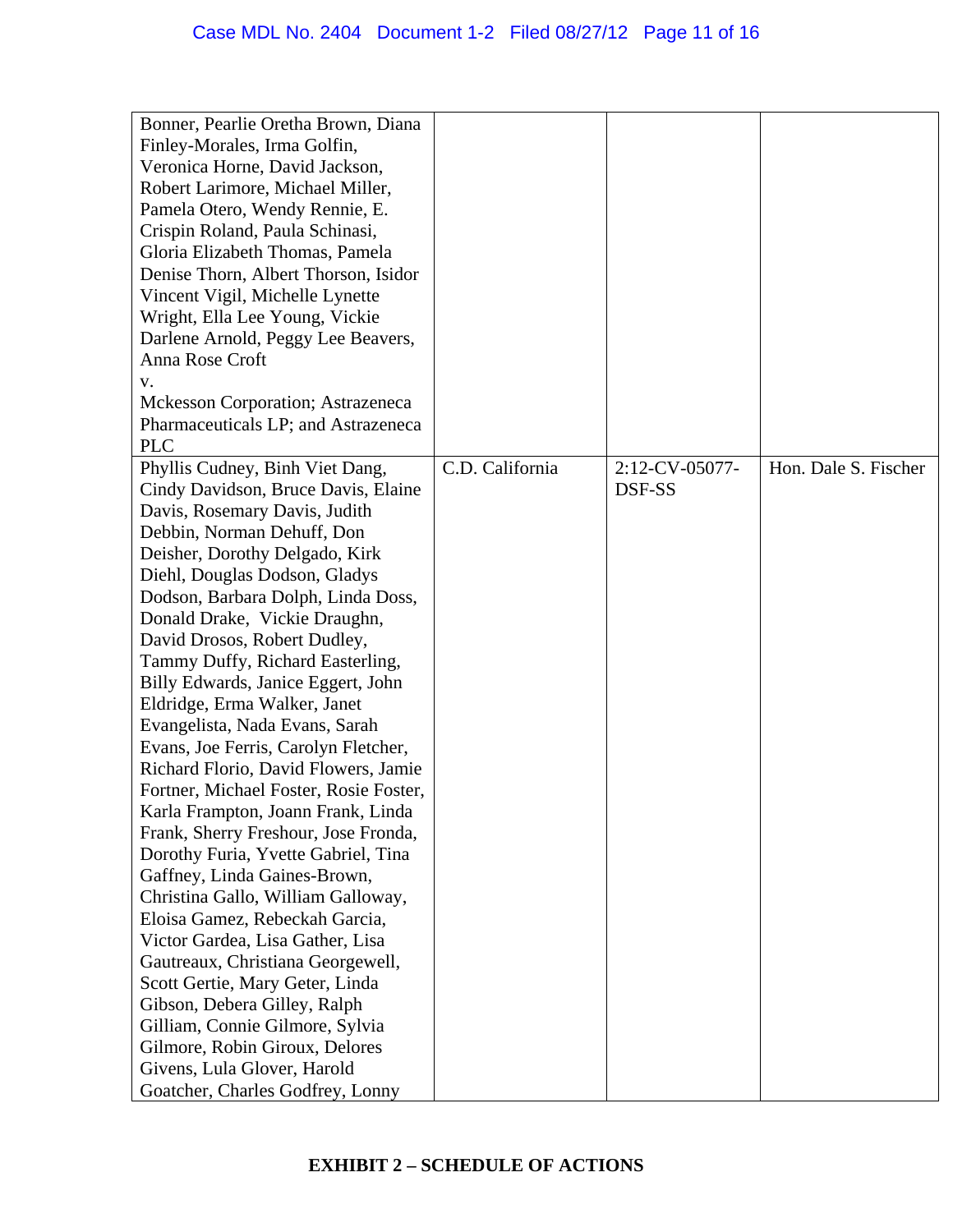| Gomeringer, Corina Gomez-Domino,                                                                                                                                                                                                            |                 |                |                 |
|---------------------------------------------------------------------------------------------------------------------------------------------------------------------------------------------------------------------------------------------|-----------------|----------------|-----------------|
| Gordon Gonsalves, Angela                                                                                                                                                                                                                    |                 |                |                 |
| Goodman, Daisy Goodman, Phyllis                                                                                                                                                                                                             |                 |                |                 |
| Goodman, Jerry Grandy, Victoria                                                                                                                                                                                                             |                 |                |                 |
| Granger, Sandra Grandquist, Annette                                                                                                                                                                                                         |                 |                |                 |
| Gray, Sharon Greenup, Barbara                                                                                                                                                                                                               |                 |                |                 |
| Greer, Joyce Griffin, Toby Gullo,                                                                                                                                                                                                           |                 |                |                 |
| Brenda Guthrie, Barbara Haddock,                                                                                                                                                                                                            |                 |                |                 |
| Bonnie Hait, Carla Hall, Donna Hall,                                                                                                                                                                                                        |                 |                |                 |
| Deborah Hankins, Janie Harding,                                                                                                                                                                                                             |                 |                |                 |
| Betty Harlan, Arlene Harman, Ella                                                                                                                                                                                                           |                 |                |                 |
| Harp, Annie Harris, Dorothy Harris,                                                                                                                                                                                                         |                 |                |                 |
| Neil Harris, Odessa Harrison, Theresa                                                                                                                                                                                                       |                 |                |                 |
| Hartz, Carol Harvey, Terrance                                                                                                                                                                                                               |                 |                |                 |
| Haslam, Mary Hatcher, Kimberly                                                                                                                                                                                                              |                 |                |                 |
| Havard, Lonnie Hebert, Edna                                                                                                                                                                                                                 |                 |                |                 |
| Hegdahl, Cathy Helsley, Charlissa                                                                                                                                                                                                           |                 |                |                 |
| Henneberter, Simon Hernandez,                                                                                                                                                                                                               |                 |                |                 |
| Ronald Heromin, Gloria Herrera,                                                                                                                                                                                                             |                 |                |                 |
| Brenda Heslip, Deborah Hilton,                                                                                                                                                                                                              |                 |                |                 |
| <b>Gladys Hilton</b>                                                                                                                                                                                                                        |                 |                |                 |
| v.                                                                                                                                                                                                                                          |                 |                |                 |
| Mckesson Corporation; Astrazeneca                                                                                                                                                                                                           |                 |                |                 |
| Pharmaceuticals LP; and Astrazeneca                                                                                                                                                                                                         |                 |                |                 |
| <b>PLC</b>                                                                                                                                                                                                                                  |                 |                |                 |
| Judy Beatty, Charles Chillemi,                                                                                                                                                                                                              | N.D. California | 4:12-CV-03507- | Hon. Saundra B. |
| Melvina Demps, Sunny Fronda, Mary                                                                                                                                                                                                           |                 | <b>SBA</b>     | Armstrong       |
| Hughes, Windle Knight, Jerdie                                                                                                                                                                                                               |                 |                |                 |
| Martin, Connie Schultz, and Harold                                                                                                                                                                                                          |                 |                |                 |
| Zealley                                                                                                                                                                                                                                     |                 |                |                 |
| v.                                                                                                                                                                                                                                          |                 |                |                 |
| AstraZeneca Pharmaceuticals LP;                                                                                                                                                                                                             |                 |                |                 |
| Takeda California, Inc. fka Takeda                                                                                                                                                                                                          |                 |                |                 |
| San Diego, Inc.; Takeda Global                                                                                                                                                                                                              |                 |                |                 |
| Research & Development Center,                                                                                                                                                                                                              |                 |                |                 |
| Inc.; Takeda Pharmaceuticals U.S.A.,                                                                                                                                                                                                        |                 |                |                 |
| Inc.; Takeda Pharmaceuticals                                                                                                                                                                                                                |                 |                |                 |
|                                                                                                                                                                                                                                             |                 |                |                 |
| Holdings, Inc.; and McKesson                                                                                                                                                                                                                |                 |                |                 |
|                                                                                                                                                                                                                                             |                 |                |                 |
|                                                                                                                                                                                                                                             | S.D. California | 3:12-CV-01307- | Hon. Mitchel D. |
|                                                                                                                                                                                                                                             |                 |                |                 |
|                                                                                                                                                                                                                                             |                 |                |                 |
|                                                                                                                                                                                                                                             |                 |                |                 |
|                                                                                                                                                                                                                                             |                 |                |                 |
|                                                                                                                                                                                                                                             |                 |                |                 |
| International, Inc.; Takeda America<br>Corporation<br>Lois Hornsby, Mark DePauw, Carole<br>Bailey, Judy Scott, Damon Haynes,<br>Ricky J. Aiello, Judy K. Arvin,<br>Geralene Brown, Betty Lynn Carter,<br>Kathryn Coyle, Chad Cruger, Sherri |                 | DMS-MDD        | Dembin          |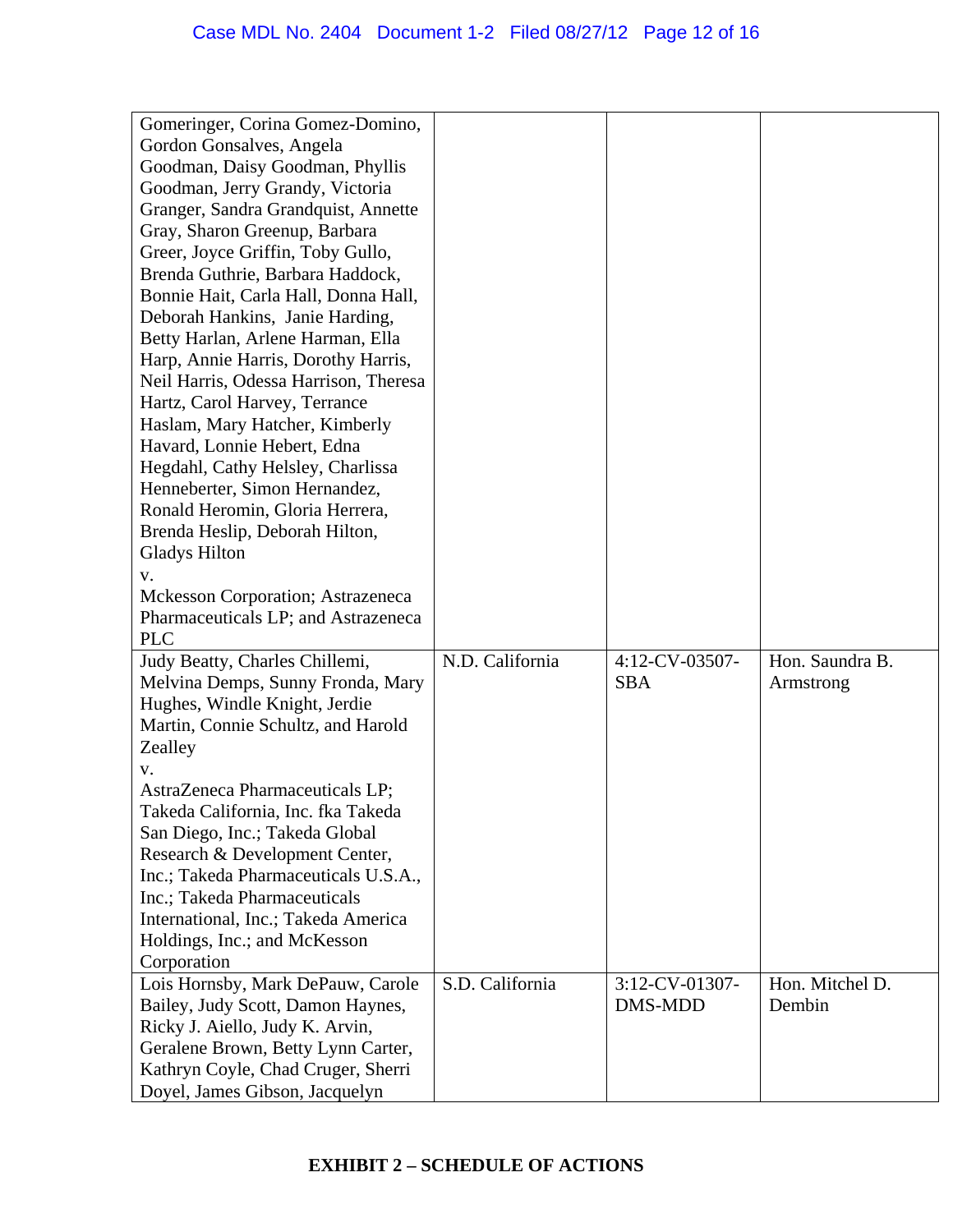| Girssom, Dwayne Jones, Linda D.                   |                |                  |                 |
|---------------------------------------------------|----------------|------------------|-----------------|
| Loumans, Faye-Linda McGovern,                     |                |                  |                 |
| Lois Richmond, David W. Smith,                    |                |                  |                 |
| Rodney Allen Westphall, Lonnell                   |                |                  |                 |
| Edward Willis and Leslie W. Wine                  |                |                  |                 |
| V.                                                |                |                  |                 |
| AstraZeneca Pharmaceuticals LP;                   |                |                  |                 |
| AstraZeneca LP; Cardinal Health                   |                |                  |                 |
| 110, Inc.; and Rebel Distributors                 |                |                  |                 |
| Corp.                                             |                |                  |                 |
| James R. Biggers, Jr. and Pamela                  | M.D. Tennessee | 1:11-CV-00062    | Hon. William J. |
| <b>Biggers</b>                                    |                |                  | Haynes, Jr.     |
| V.                                                |                |                  |                 |
| AstraZeneca LP and AstraZeneca                    |                |                  |                 |
| Pharamceuticals LP.                               |                |                  |                 |
| Georgia Lou Payne                                 | E.D. Tennessee |                  | Hon. Thomas W.  |
| V.                                                |                |                  | Phillips        |
| <b>Mckesson Corporation; Astrazeneca</b>          |                |                  |                 |
| Pharmaceuticals LP; and Astrazeneca               |                |                  |                 |
| <b>PLC</b>                                        |                | 3:12-cv-00341    |                 |
| Rodney Penland                                    | E.D. Tennessee |                  | Hon. Thomas W.  |
|                                                   |                |                  |                 |
| V.                                                |                |                  | Phillips        |
| Mckesson Corporation; Astrazeneca                 |                |                  |                 |
| Pharmaceuticals LP; and Astrazeneca               |                |                  |                 |
| <b>PLC</b>                                        |                | $3:12$ -cv-00342 |                 |
| Cynthia Phillips                                  | E.D. Tennessee |                  | Hon. Thomas W.  |
| V.                                                |                |                  | Phillips        |
| Mckesson Corporation; Astrazeneca                 |                |                  |                 |
| Pharmaceuticals LP; and Astrazeneca<br><b>PLC</b> |                |                  |                 |
|                                                   |                | 3:12-cv-00343    |                 |
| <b>Kelly Wayne Powers</b>                         | E.D. Tennessee |                  | Hon. Thomas W.  |
| V.                                                |                |                  | Phillips        |
| <b>Mckesson Corporation; Astrazeneca</b>          |                |                  |                 |
| Pharmaceuticals LP; and Astrazeneca               |                |                  |                 |
| <b>PLC</b>                                        |                | 3:12-cv-00344    |                 |
| Peggy Smith                                       | E.D. Tennessee |                  | Hon. Thomas W.  |
| V.                                                |                |                  | Phillips        |
| <b>Mckesson Corporation</b> ; Astrazeneca         |                |                  |                 |
| Pharmaceuticals LP; and Astrazeneca               |                |                  |                 |
| <b>PLC</b>                                        |                | 3:12-cv-00345    |                 |
| Debra Ann Sweet                                   | E.D. Tennessee |                  | Hon. Thomas W.  |
| V.                                                |                |                  | Phillips        |
| <b>Mckesson Corporation</b> ; Astrazeneca         |                |                  |                 |
| Pharmaceuticals LP; and Astrazeneca               |                |                  |                 |
| <b>PLC</b>                                        |                | $3:12$ -cv-00346 |                 |
| Daniel Robin Thomas                               | E.D. Tennessee | 3:12-cv-00347    | Hon. Thomas W.  |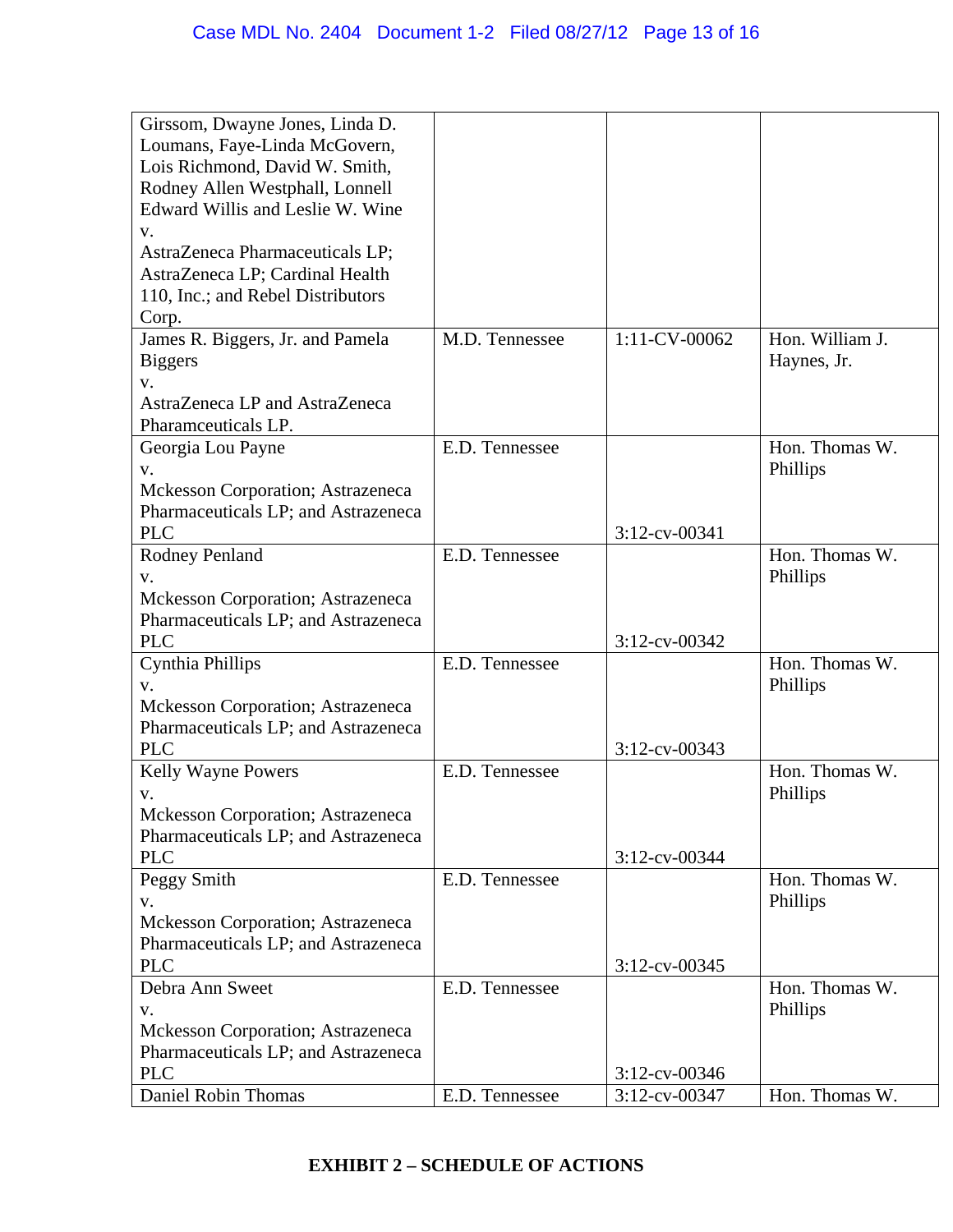| V.                                                                               |                |                  | Phillips                   |
|----------------------------------------------------------------------------------|----------------|------------------|----------------------------|
| <b>Mckesson Corporation</b> ; Astrazeneca                                        |                |                  |                            |
| Pharmaceuticals LP; and Astrazeneca                                              |                |                  |                            |
| <b>PLC</b>                                                                       |                |                  |                            |
| Kelly Toler-Allen                                                                | E.D. Tennessee |                  | Hon. Thomas W.             |
| v.                                                                               |                |                  | Phillips                   |
| <b>Mckesson Corporation</b> ; Astrazeneca                                        |                |                  |                            |
| Pharmaceuticals LP; and Astrazeneca                                              |                |                  |                            |
| <b>PLC</b>                                                                       |                | 3:12-cv-00348    |                            |
| Mary Ann Wheeler                                                                 | E.D. Tennessee |                  | Hon. Thomas W.             |
|                                                                                  |                |                  | Phillips                   |
| v.                                                                               |                |                  |                            |
| <b>Mckesson Corporation</b> ; Astrazeneca<br>Pharmaceuticals LP; and Astrazeneca |                |                  |                            |
| <b>PLC</b>                                                                       |                | $3:12$ -cv-00349 |                            |
| Sherrie Rose and Robert Soden                                                    | W.D. Tennessee | 2:12-CV-02613-   |                            |
|                                                                                  |                | JPM-dkv          | Hon. Jon Phipps<br>McCalla |
| v.                                                                               |                |                  |                            |
| <b>Mckesson Corporation</b> ; Astrazeneca                                        |                |                  |                            |
| Pharmaceuticals LP; and Astrazeneca                                              |                |                  |                            |
| <b>PLC</b>                                                                       |                |                  |                            |
| Wanda Rae Belcher, Sandra Casas,                                                 | E.D. Texas     | 6:12-cv-00444-   | Hon. Leonard Davis         |
| Sandra Elaine Davis, Hilda Ford,                                                 |                | <b>LED</b>       |                            |
| Danny Kerr, Donna Laney, Jack                                                    |                |                  |                            |
| Lowe, Kathy Worth                                                                |                |                  |                            |
| v.                                                                               |                |                  |                            |
| <b>Mckesson Corporation</b> ; Astrazeneca                                        |                |                  |                            |
| Pharmaceuticals LP; and Astrazeneca                                              |                |                  |                            |
| <b>PLC</b>                                                                       |                |                  |                            |
| Andrea Bonner, Patsy Brown, Idalee                                               | N.D. Texas     | 3:12-cv-02241-K  | Hon. Ed Kinkeade           |
| Cahtcart, Tammy Edwards, Mary                                                    |                |                  |                            |
| Gipson, Kathleen Hejny, Kemecia                                                  |                |                  |                            |
| Hillary, Carolyn Lozoya, Stephan                                                 |                |                  |                            |
| McGaha, Tommecia McGee, Janice                                                   |                |                  |                            |
| Eliz Monroe, Velda Ratliff, Cynthia                                              |                |                  |                            |
| Smirl, Terry Lynn Smith, Crystal                                                 |                |                  |                            |
| Snodgrass, Phyllis Tippie                                                        |                |                  |                            |
| V.                                                                               |                |                  |                            |
| Mckesson Corporation; Astrazeneca                                                |                |                  |                            |
| Pharmaceuticals LP; and Astrazeneca                                              |                |                  |                            |
| <b>PLC</b>                                                                       |                |                  |                            |
| Andrew Arevalo, Judy Barlow,                                                     | S.D. Texas     | 4:12-cv-02099    | Hon. Lynn N.               |
| Louisa Cano, Melanie Johnson,                                                    |                |                  | Hughes                     |
| Bessie Johnson, Judith Ann                                                       |                |                  |                            |
| Lawrence, Willie Manning, Jessie                                                 |                |                  |                            |
| Plattenburg, Asberry Barry Postell,                                              |                |                  |                            |
| Janie Potter, Maria Ramirez, Silvia                                              |                |                  |                            |
| Ruiz, Centra Arnaz Todd, Deabatha                                                |                |                  |                            |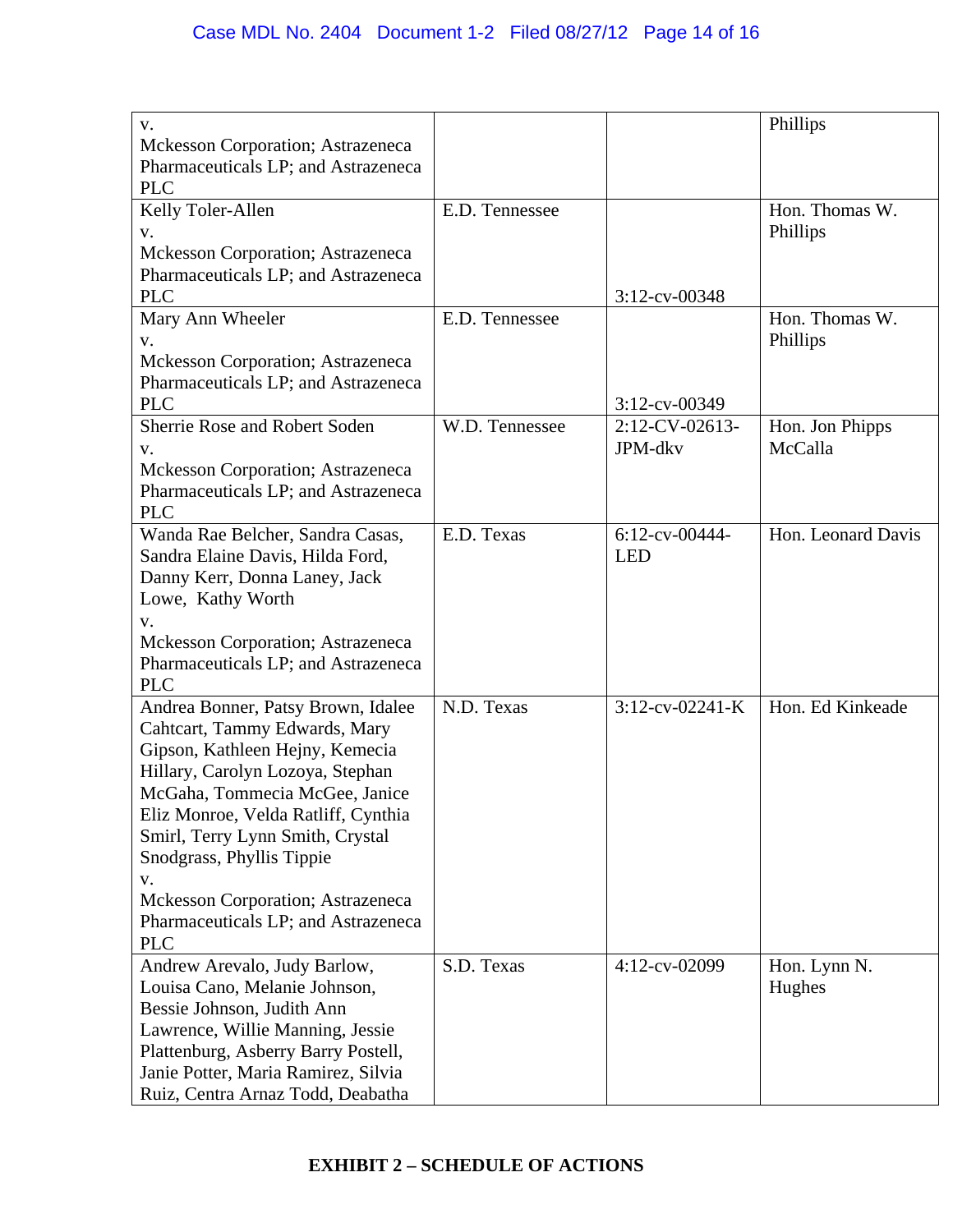| Zavala, Mary Jean Jackson                 |                    |                |                     |
|-------------------------------------------|--------------------|----------------|---------------------|
| V.                                        |                    |                |                     |
| Mckesson Corporation; Astrazeneca         |                    |                |                     |
| Pharmaceuticals LP; and Astrazeneca       |                    |                |                     |
| <b>PLC</b>                                |                    |                |                     |
| Irene Avelar, Dorothy Dierker,            | W.D. Texas         | 5:12-cv-00673- | Hon. Xavier         |
| Cipriano Galindo, Darlene Marie           |                    | <b>XR</b>      | Rodriguez           |
| Galindo, Gloria Garcia, Maria             |                    |                |                     |
| Graves, Melinda Hull, Sally Jean          |                    |                |                     |
| Jackson, James Nigh, Sylvia Perales,      |                    |                |                     |
| Johlen Reavis, Beverly Scott, Cheryl      |                    |                |                     |
| Shock, Maisy Thomas, Joseph Ward,         |                    |                |                     |
| Peggy Wedin                               |                    |                |                     |
| V.                                        |                    |                |                     |
| <b>Mckesson Corporation; Astrazeneca</b>  |                    |                |                     |
| Pharmaceuticals LP; and Astrazeneca       |                    |                |                     |
| <b>PLC</b>                                |                    |                |                     |
| Wendy Collins, Tamara Price               | D. Utah            | 2:12-cv-00687- | Hon. Ted Stewart    |
| V.                                        |                    | <b>TS</b>      |                     |
| <b>Mckesson Corporation</b> ; Astrazeneca |                    |                |                     |
| Pharmaceuticals LP; and Astrazeneca       |                    |                |                     |
| <b>PLC</b>                                |                    |                |                     |
| Kraig Jackson, Cynthia Washington         | E.D. Virginia      | 2:12-cv-00401- | Hon. Mark S. Davis  |
| v.                                        |                    | <b>MSD-TEM</b> |                     |
| <b>Mckesson Corporation</b> ; Astrazeneca |                    |                |                     |
| Pharmaceuticals LP; and Astrazeneca       |                    |                |                     |
| <b>PLC</b>                                |                    |                |                     |
| Shirley Bradley, Shirley Daniels,         | W.D. Virginia      | 7:12-cv-00304- | Hon. Glen E. Conrad |
| Patricia Dillard, Louis Dimattia II,      |                    | <b>GEC</b>     |                     |
|                                           |                    |                |                     |
| Bonnie Elkow, Mildred Jackson             |                    |                |                     |
| v.                                        |                    |                |                     |
| Mckesson Corporation; Astrazeneca         |                    |                |                     |
| Pharmaceuticals LP; and Astrazeneca       |                    |                |                     |
| <b>PLC</b>                                |                    |                |                     |
| Ann Nybold, Shawn Anthony Smith           | W.D. Washington    | 2:12-cv-01208- | Hon. Marsha J.      |
| V.                                        |                    | <b>MJP</b>     | Pechman             |
| <b>Mckesson Corporation; Astrazeneca</b>  |                    |                |                     |
| Pharmaceuticals LP; and Astrazeneca       |                    |                |                     |
| <b>PLC</b>                                |                    |                |                     |
| <b>Betty Conner</b>                       | N.D. West Virginia | 2:12-cv-00049- | Hon. John Preston   |
| V.                                        |                    | <b>JPB</b>     | <b>Bailey</b>       |
| <b>Mckesson Corporation</b> ; Astrazeneca |                    |                |                     |
| Pharmaceuticals LP; and Astrazeneca       |                    |                |                     |
| <b>PLC</b>                                |                    |                |                     |
| Patricia DeLorenzo                        | N.D. West Virginia | 5:12-cv-00106- | Hon. Irene M.       |
| V.                                        |                    | <b>IMK</b>     | Keeley              |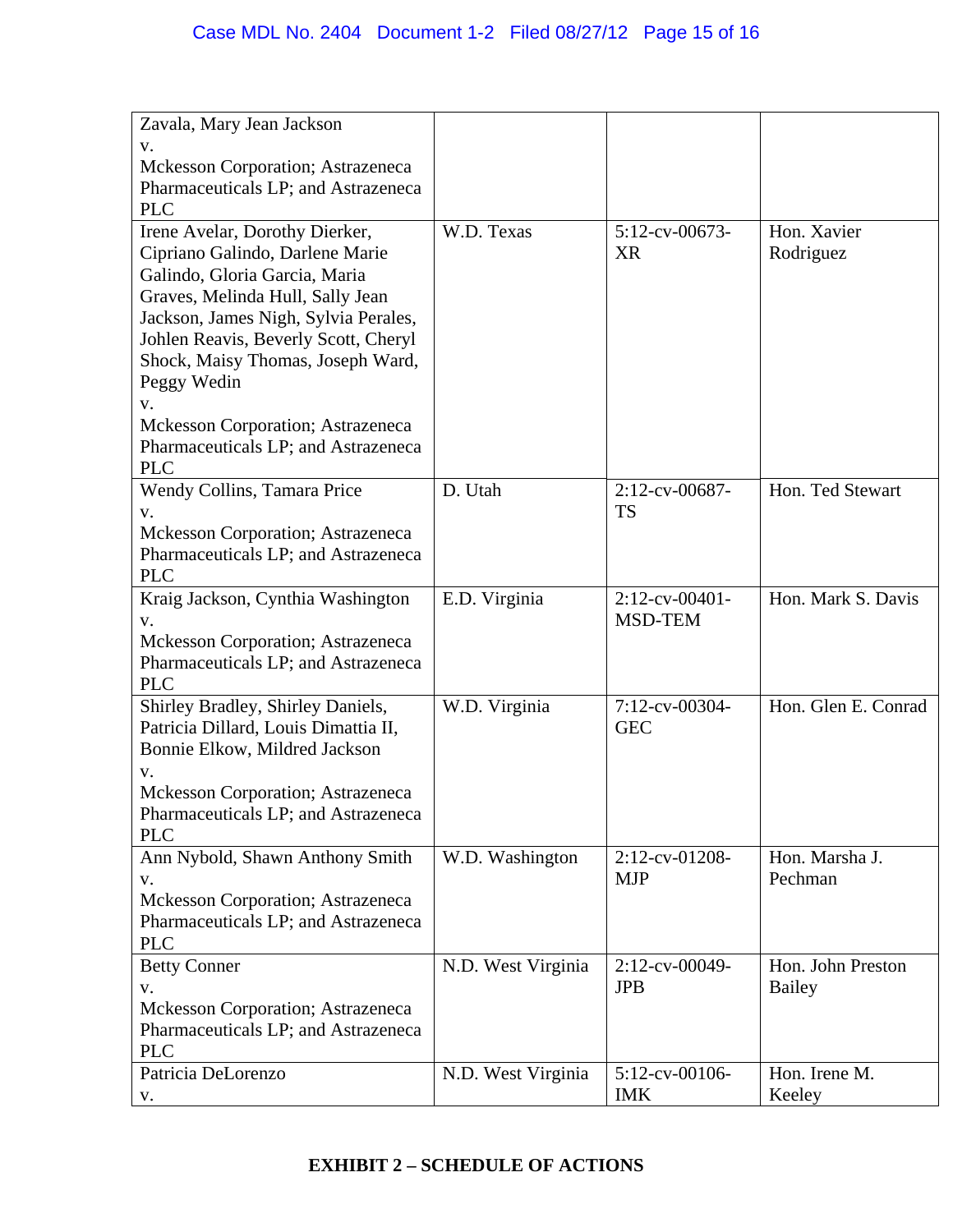| Mckesson Corporation; Astrazeneca<br>Pharmaceuticals LP; and Astrazeneca         |                    |                                 |                         |
|----------------------------------------------------------------------------------|--------------------|---------------------------------|-------------------------|
| <b>PLC</b>                                                                       |                    |                                 |                         |
| Paul Whitlach<br>V.                                                              | N.D. West Virginia | 5:12-cv-00107-<br><b>IMK</b>    | Hon. Irene M.<br>Keeley |
| <b>Mckesson Corporation</b> ; Astrazeneca<br>Pharmaceuticals LP; and Astrazeneca |                    |                                 |                         |
| <b>PLC</b>                                                                       |                    |                                 |                         |
| <b>Jody Schnaack</b><br>V.                                                       | N.D. West Virginia | $1:12$ -cv-00111-<br><b>IMK</b> | Hon. Irene M.<br>Keeley |
| <b>Mckesson Corporation</b> ; Astrazeneca                                        |                    |                                 |                         |
| Pharmaceuticals LP; and Astrazeneca                                              |                    |                                 |                         |
| <b>PLC</b>                                                                       |                    |                                 |                         |
| Dawn Johnson, James Pierce, Lisa                                                 | S.D. West Virginia | 2:12-cv-03054                   | Hon. Joseph R.          |
| Vereen, Judy Waggoner                                                            |                    |                                 | Goodwin                 |
| Emma Kuhn<br>V.                                                                  | E.D. Wisconsin     | 2:12-cv-00717-<br>LA            | Hon. Lynn Adelman       |
| Mckesson Corporation; Astrazeneca                                                |                    |                                 |                         |
| Pharmaceuticals LP; and Astrazeneca                                              |                    |                                 |                         |
| <b>PLC</b>                                                                       |                    |                                 |                         |
| John McMahon                                                                     | E.D. Wisconsin     | $2:12$ -cv-00718-               | Hon. Charles N.         |
| V.                                                                               |                    | <b>CNC</b>                      | Clevert, Jr.            |
| <b>Mckesson Corporation</b> ; Astrazeneca                                        |                    |                                 |                         |
| Pharmaceuticals LP; and Astrazeneca<br><b>PLC</b>                                |                    |                                 |                         |
| Latrisha Morrow                                                                  | E.D. Wisconsin     | 2:12-cv-00719-                  | Hon. Rudolph t.         |
| V.                                                                               |                    | <b>RTR</b>                      | Randa                   |
| <b>Mckesson Corporation</b> ; Astrazeneca                                        |                    |                                 |                         |
| Pharmaceuticals LP; and Astrazeneca                                              |                    |                                 |                         |
| <b>PLC</b>                                                                       |                    |                                 |                         |
| <b>Barbara Moore</b>                                                             | W.D. Wisconsin     | 3:12-cv-00496-                  | Hon. Barbara B.         |
| V.                                                                               |                    | bbc                             | Crabb                   |
| <b>Mckesson Corporation</b> ; Astrazeneca                                        |                    |                                 |                         |
| Pharmaceuticals LP; and Astrazeneca                                              |                    |                                 |                         |
| <b>PLC</b>                                                                       |                    |                                 |                         |
| Juanita Kaye Westlake                                                            | D. Wyoming         | 2:12-cv-00152-                  | Hon. Scott W.           |
| V.                                                                               |                    | <b>SWS</b>                      | Skavdahl                |
| Mckesson Corporation; Astrazeneca                                                |                    |                                 |                         |
| Pharmaceuticals LP; and Astrazeneca<br><b>PLC</b>                                |                    |                                 |                         |
|                                                                                  |                    |                                 |                         |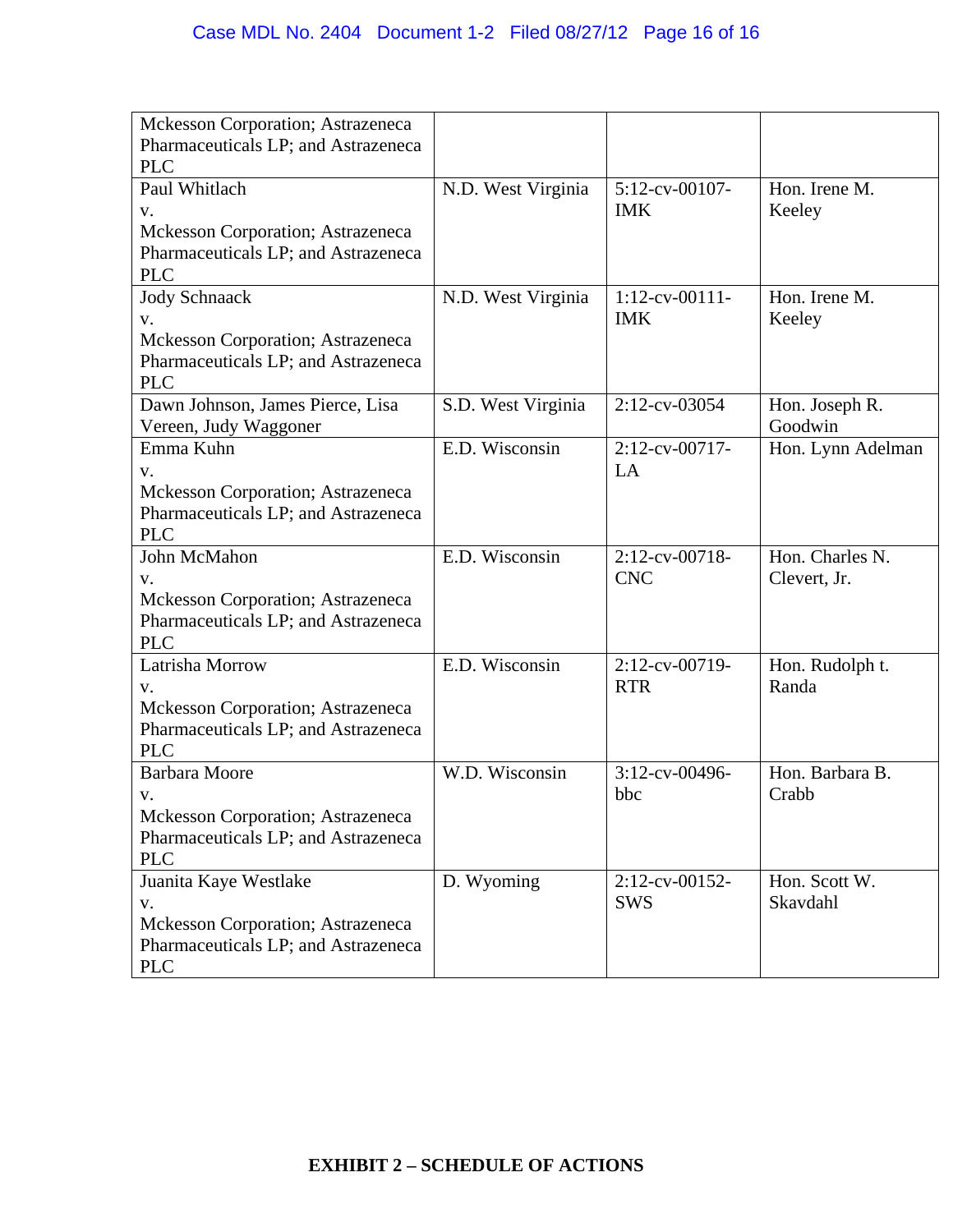## **BEFORE THE UNITED STATES JUDICIAL PANEL ON MULTIDISTRICT LITIGATION**

#### **In re Nexium Litigation MDL-**

#### **PROOF OF SERVICE**

I hereby certify that a copy of the foregoing **MOTION OF PLAINTIFFS FOR TRANSFER OF ACTIONS TO THE CENTRAL DISTRICT OF CALIFORNIA PURSUANT TO 28 U.S.C. § 1407 FOR COORDINATED OR CONSOLIDATED PRETRIAL PROCEEDINGS; BRIEF IN SUPPORT OF PLAINTIFFS' MOTION FOR TRANSFER OF ACTIONS TO THE CENTRAL DISTRICT OF CALIFORNIA PURSUANT TO 28 U.S.C. § 1407 FOR COORDINATED OR CONSOLIDATED PRETRIAL PROCEEDINGS** was served by First Class Mail on August 27, 2012, to the following:

Clerk, Eastern District of Tennessee – Knoxville District Clerk, Western District of Tennessee – Memphis District Clerk, Southern District of Texas – Houston Clerk, Western District of Texas – San Antonio Clerk, Eastern District of Texas – Tyler Clerk, Northern District of Texas – Dallas Clerk, District of Utah – Salt Lake City Clerk, Western District of Virginia - Roanoke Clerk, Eastern District of Virginia – Norfolk Clerk, Western District of Washington – Seattle Clerk, Eastern District of Wisconsin – Wilwaukee Clerk, Northern District of Virginia – Elkins Clerk, Northern District of West Virginia – Wheeling Clerk, Northern District of West Virginia - Clarksburg Clerk, Southern District of West Virginia – Charleston Clerk, District of Wyoming – Cheyenne Clerk, Northern District - Oakland

THE PRENTICE-HALL CORPORATION 2710 Gateway Oaks Drive, Suite 150N Sacramento, California 95833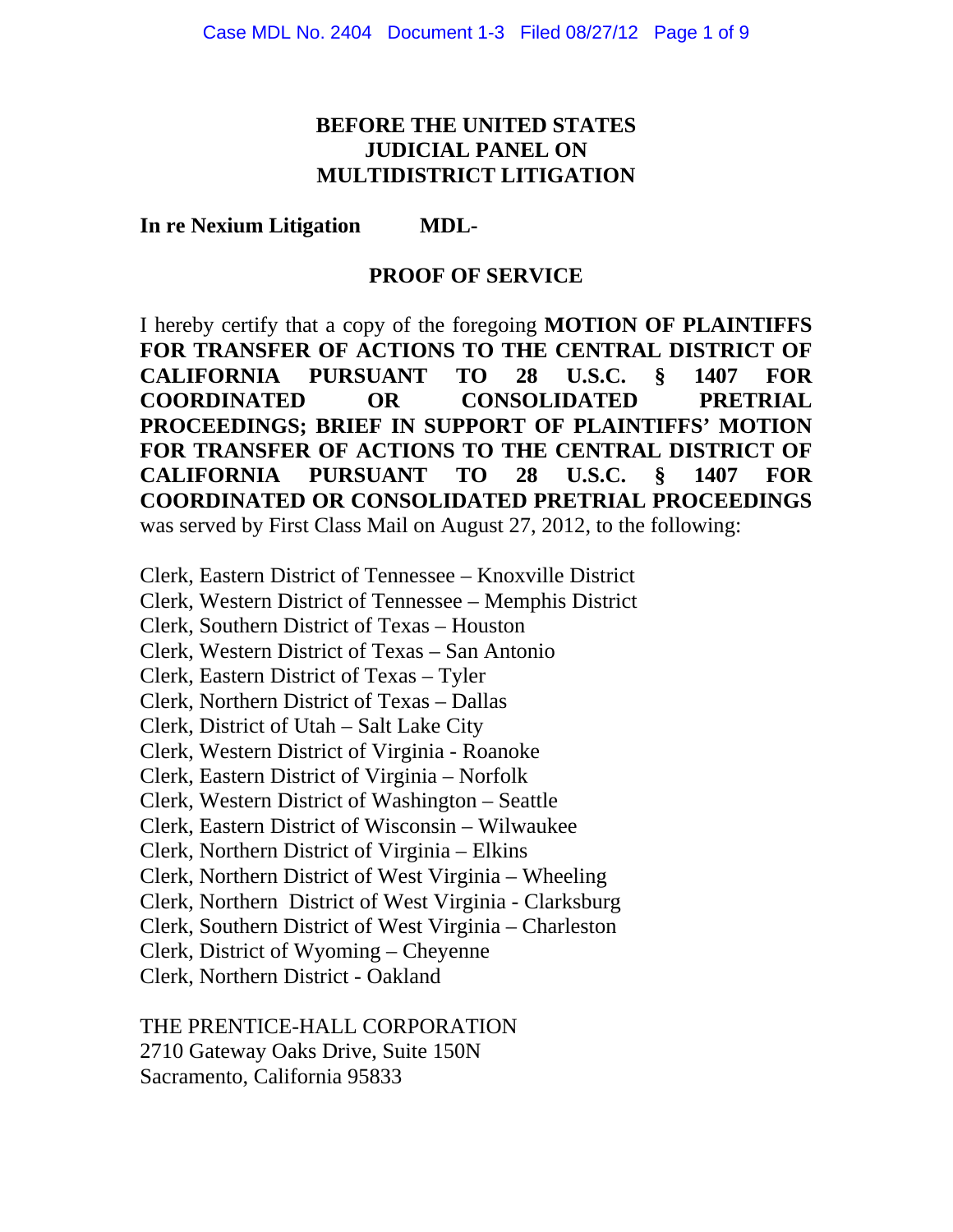*Authorized Agent for Process of Service for Defendant McKESSON CORPORATION* 

#### **U.S. DISTRICT COURT – NORTHERN DISTRICT – OAKLAND Case No.: 4:12-CV-03507-SBA**

Laura Ann Gianni, Esq. Email: lag@giannipetoyan.com Marcus Aram Petoyan, Esq. Email: map@giannipetoyan.com GIANNI PETOYAN 17383 Sunset Boulevard, Suite A200 Pacific Palisades, California 90272 Telephone: (310) 230-6767 Facsimile: (310) 230-6051 Attorneys for Plaintiffs

Salvatore Nokes, Esq. Email: rigo@salvatorenokes.com EDOARDO RIGOBERTO CALDE SALVATORE 525 North Cabrillo Park Drive, Suite 220 Santa Ana, California 92701 Telephone: (714) 972-1122 Facsimile: (714) 972-2233 Attorneys for Plaintiffs

Matthew J. Skikos, Esq. Steven James Skikos, Esq. Email: sskikos@skikoscawford.com SKIKOS CRAWFORD SKIKOS & JOSEPH 625 Market Street,  $11<sup>th</sup>$  Floor San Francisco, California 94105 Telephone: (415) 546-7300 Facsimile: (415) 546-7301 Attorneys for Plaintiffs

Melinda Davis Nokes, Esq. Email: melinda@caldevillalaw.com SALVATORE & NOKES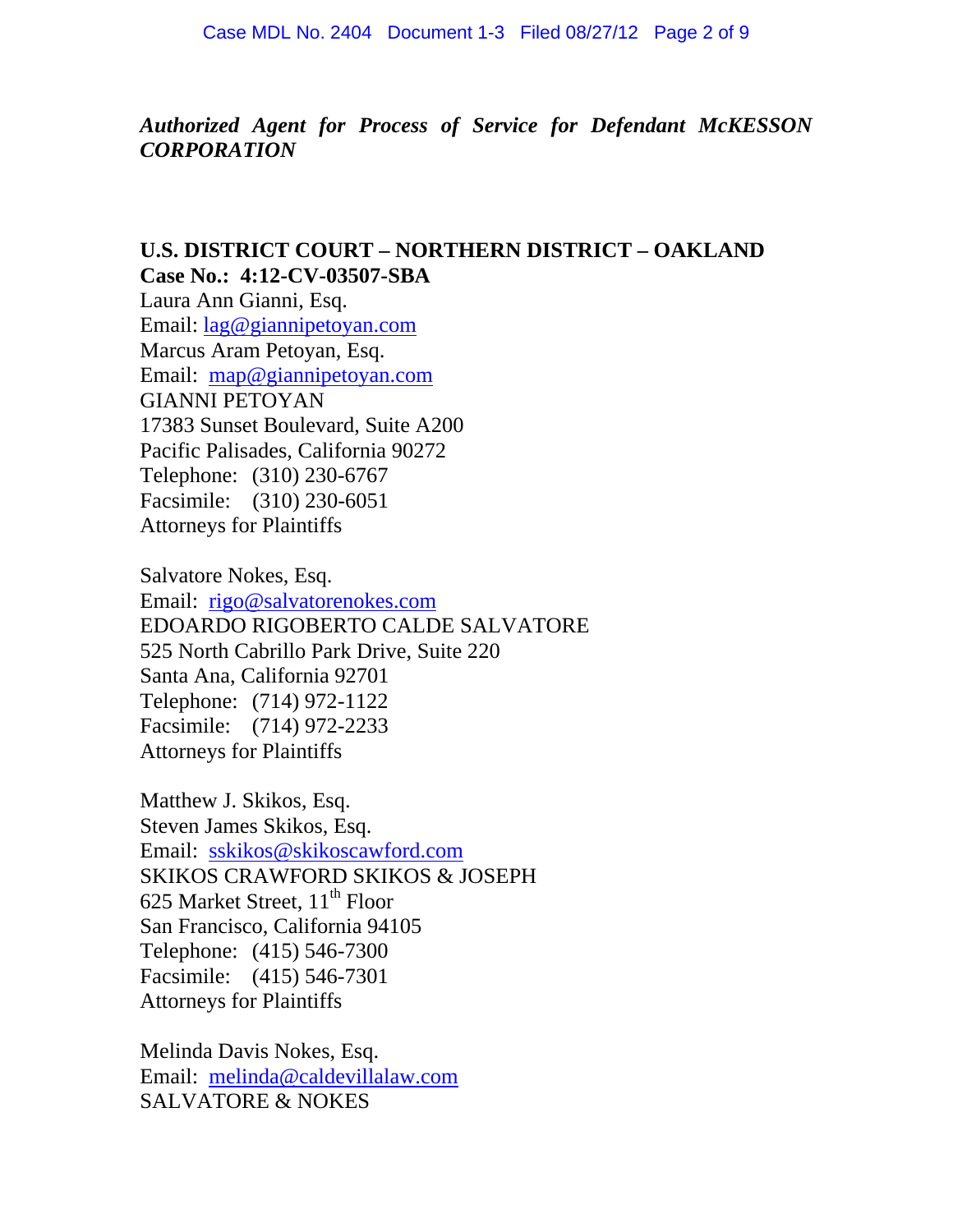520 North Cabrillo Park Drive, Suite 220 Santa Ana, California 92701 Telephone: (714) 972-1122 Facsimile: (714) 972-2233 Attorneys for Plaintiffs James Dominic Campodonico, Esq. Email: dcampodonico@gordonrees.com GORDON & REES 275 Battery Street, Suite 2000 San Francisco, California 94111 Telephone: (415) 986-5900 Facsimile: (415) 986-8054 Attorneys for Defendants

Pavan L. Rosati, Esq. Email: prosati@jgn.com JENKINS, GOODMAN & NEUMAN 417 Montgomery Street,  $10^{th}$  Floor San Francisco, California 94104 Telephone: (415) 705-0400 Attorneys for Plaintiffs

#### **U.S. DISTRICT COURT – SOUTHERN DISTRICT – SAN DIEGO CASE NO.: 3;12-cv-01307-DMS-MDD**

Jeffrey Alan Lake, Esq. Email: jlake@lakeapc.com JEFFREY A. LAKE, A.P.C. 11650 Iberia Place, Suite 216 San Diego, California 92128 Telephone: (858) 487-5253 Facsimile: (858) 737-5123 Attorneys for Plaintiffs

# **U.S. DISTRICT COURT – MIDDLE DISTRICT OF TENNESSEE (COLUMBIA) CASE NO.: 1:11-cv-00062**

George Benson Boston, Esq. Email: benbosto@bellsouth.net Ryan P. Durham, Esq. Email: ryandurham@bellsouth.net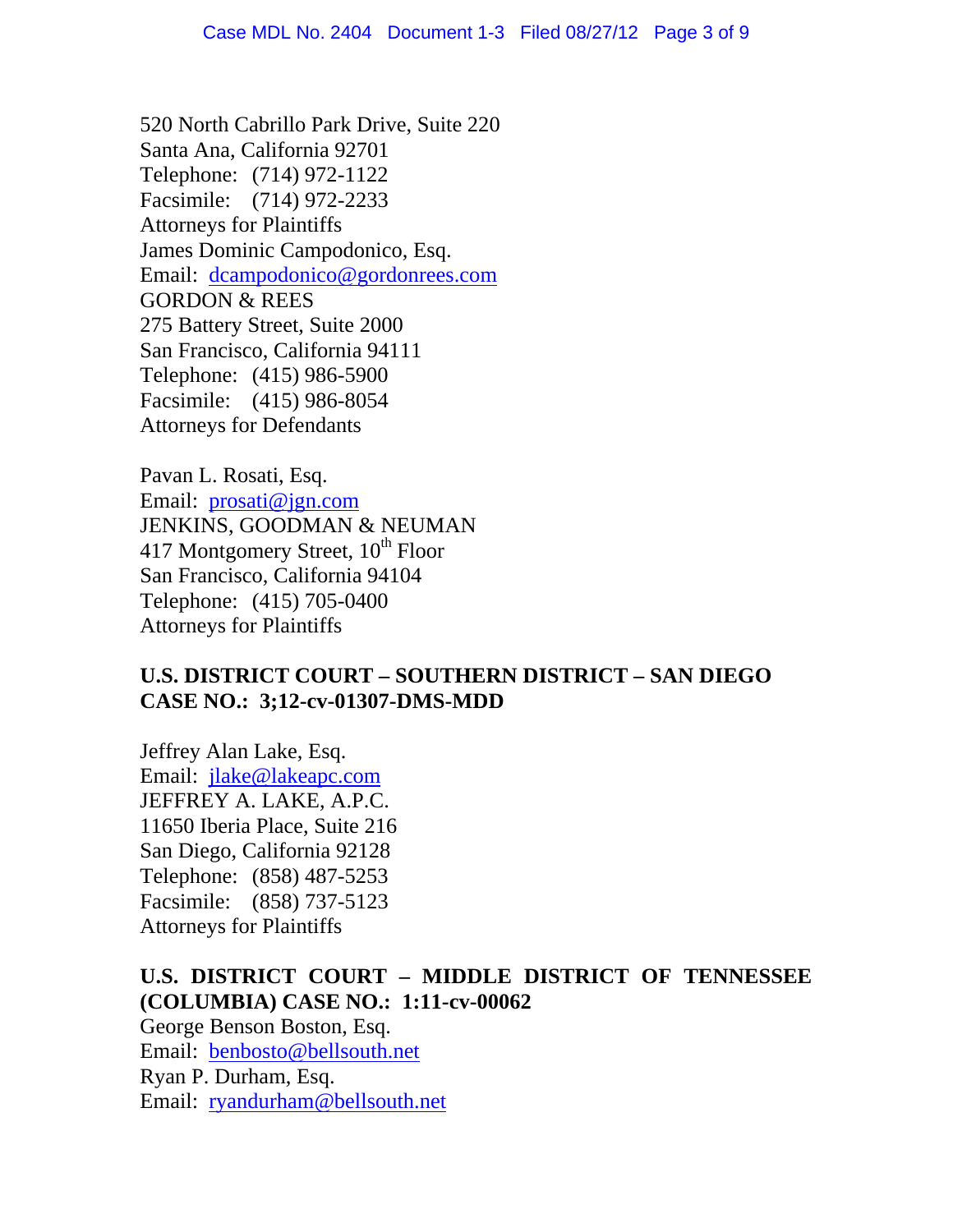BOSTON, HOLT, SOCKWELL & DURHAM Post Office Box 357, 235 Waterloo Street Lawrenceburg, TN 38464 Telephone: (931) 762-6167 Attorneys for Plaintiffs Amy K. Fisher, Esq. Email: amy.fisher@icemiller.com ICE MILLER One Americana Square, Suite 2900 Indianapolis, IN 46282 Telephone: (3170 236-2100 Facsimile: (317) 236-2219 Attorneys for Defendants

James M. Doren, Jr. Email: jim.doran@wallerlaw.com Alyssa M. Leffall, Esq. Alyssa.leffall@wallerlaw.com WALLER, LANSDEN, DORTCH & DAVIS Nashville City Cengter 511 Union Street, Suite 2100 Nashville, TX 37219 Telephone: (615) 244-6380 Facsimile: (615) 244-6804 Attorneys for Defendants

James J. Freebery, Esq. Email: jfreebery@mccarter.com McCARTER & ENGLISH Renaissance Centre 405 North King Street,  $8<sup>th</sup>$  Floor Wilmington, DE 19801 Telephone: (302) 984-6300 Facsimile: (302) 984-6399 Attorneys for Defendants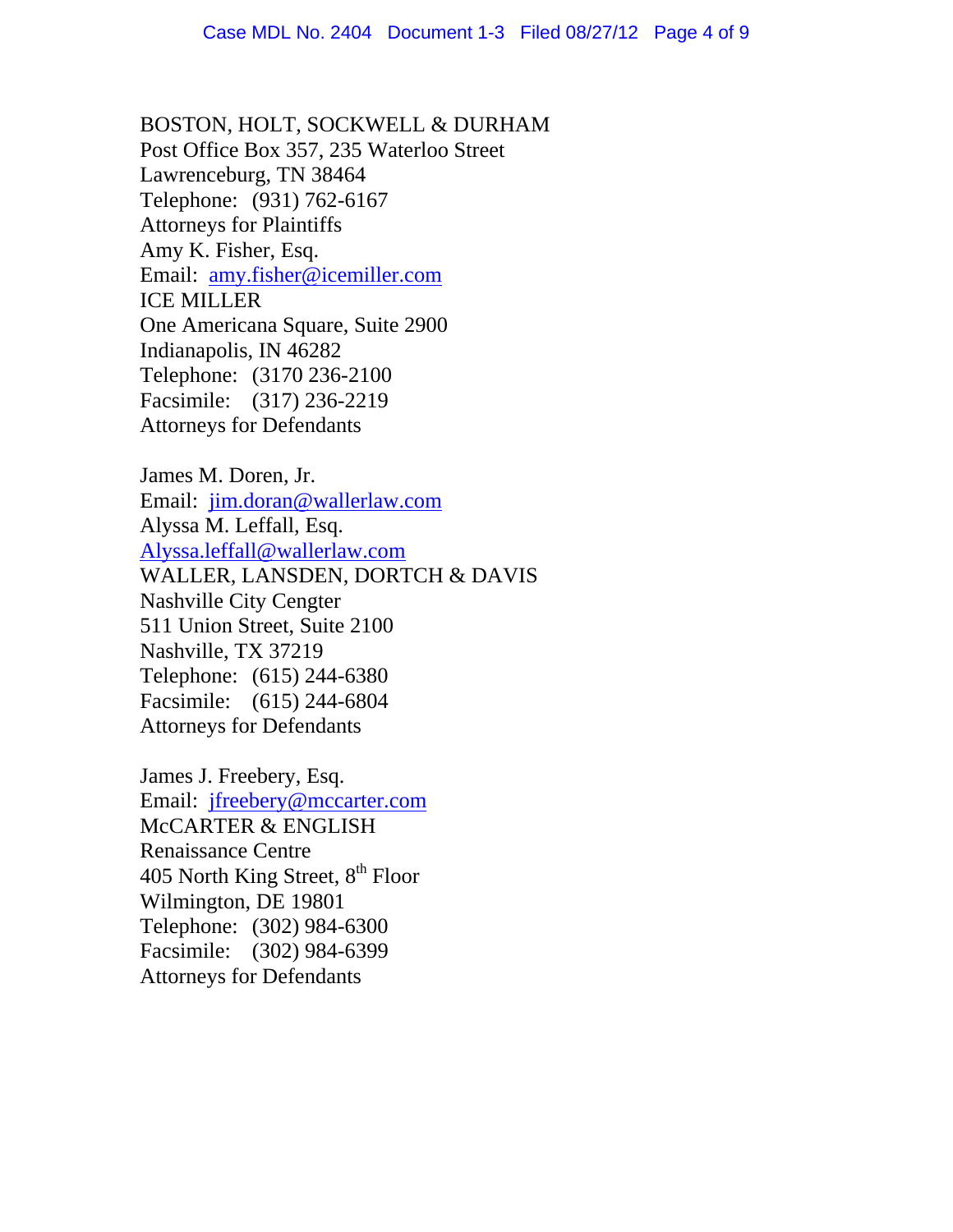#### **U.S. DISTRICT COURT – EASTERN DISTRICT TENNESSEE – KNOXVILLE – CASE NO.: 3:12-cv-00341**

Jacquelyne D. Garfield, Esq. Email: Jackie.garfield@wallerlaw.com James M. Doran, Jr. WALLER LANSDEN DORTCH & DAVIS Nashville City Center 511 Union Street, Suite 2700 Post Office Box 198966 Nashville, TX 7219 Telephone: (615) 850-8174 Attorneys for Defendants

#### **U.S. DISTRICT COURT – EASTERN DISTRICT OF TEXAS - TYLER CASE NO.: 6:12-cv-00444-LED**

Tracie Jo Renfroe, Esq. Email; trenfroe@kslaw.com Robert Bruce Hurley, Jr. Email: bhurley@kslaw.com KING & SPAULDING 1100 Louisiana, Suite 4000 Houston, TX 77002 Telephone: (713) 751-3214 Facsimile: (713) 751-3290 Attorneys for Defendants

#### **U.S. DISTRICT COURT - SOUTHERN DISTRICT OF TEXAS – HOUSTON – CASE NO.: 4:12-cv-02099**

Jason A. Gibson, Esq. Email: jag@jag-lawfirm.com THE GIBSON LAW FIRM 440 Louisiana, Suite 2050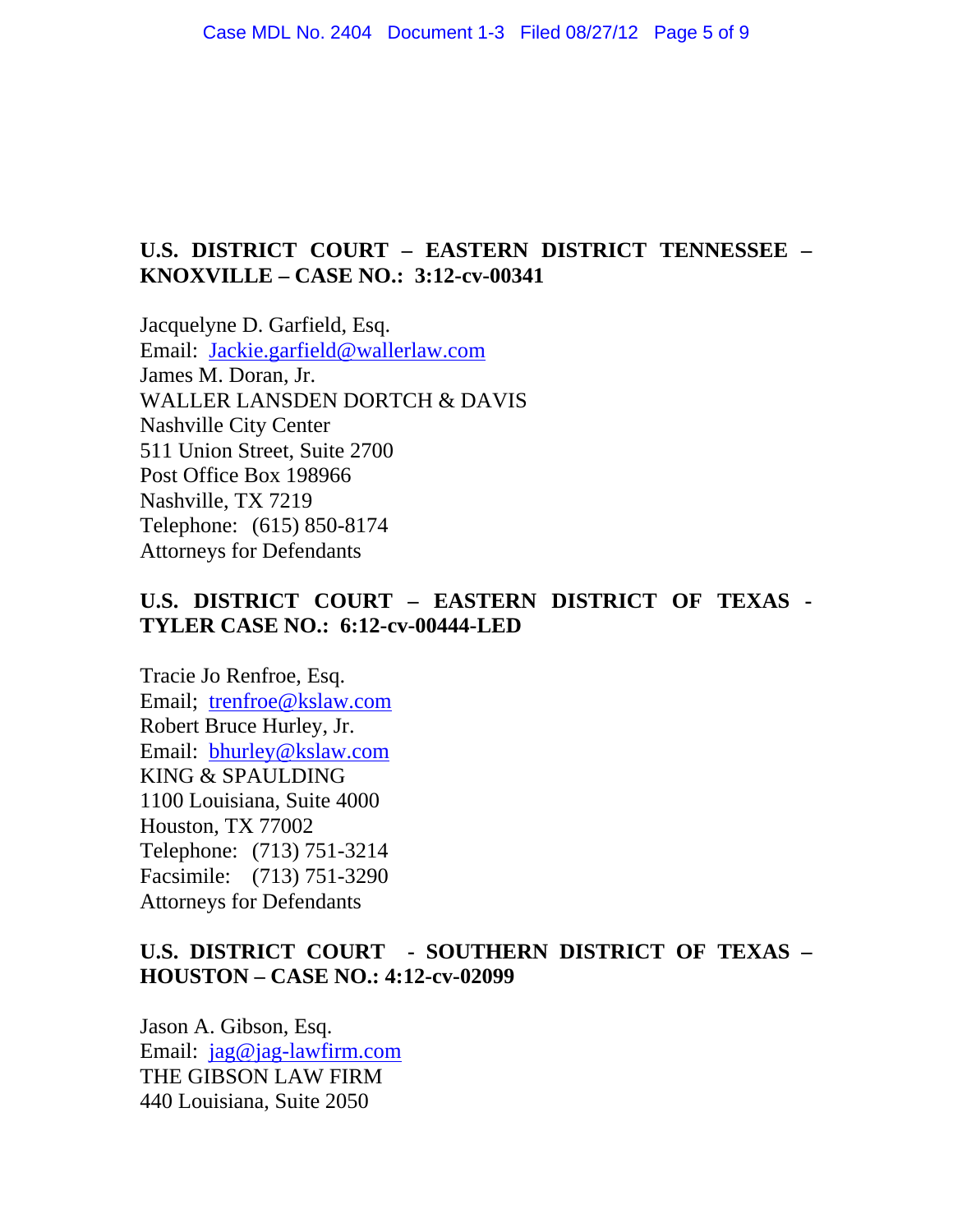Houston, TX 770022 Telephone: (713) 650-1010 Facsimile: (7130 650-1011 Attorneys for Plaintiffs

# **U.S. DISTRICT COURT – DISTRICT OF UTAH – CENTRAL CASE NO.: 2:12-cv-00687-TS**

Brent F. Johnson, Esq. Email; bjohnson@hollandhart.com Rebecca A. Ryon, Esq. Email: raryon@hollandhart.com HOLLAND & HART 222 South Main Street, Suite 2200 Salt Lake City, UT 84101 Telephone: (801) 799-5807 Attorneys for Defendants

## **U.S. DISTRICT COURT – WESTERN DISTRICT OF WASHINGTON (SEATTLE) – CASE NO.: 2:12-cv-01208-MJP**

Farron Danelle Lennon, Esq. Email: flennon@schwabe.com SCHWABE WILLISON & WYATT 1420  $5<sup>th</sup>$  Avenue, Suite 3400 Seattle, WA 98101 Telephone: (206) 407-1571 Attorneys for Defendants

Nancy M. Erfle, Esq. Email: nerfle@schwabe.com SCHWABE WILLISON & WYATT 1211 SW Fifth Avenue, Suite 1900 Portland, OR 97204 Telephone: (5030 222-9981 Attorneys for Defendants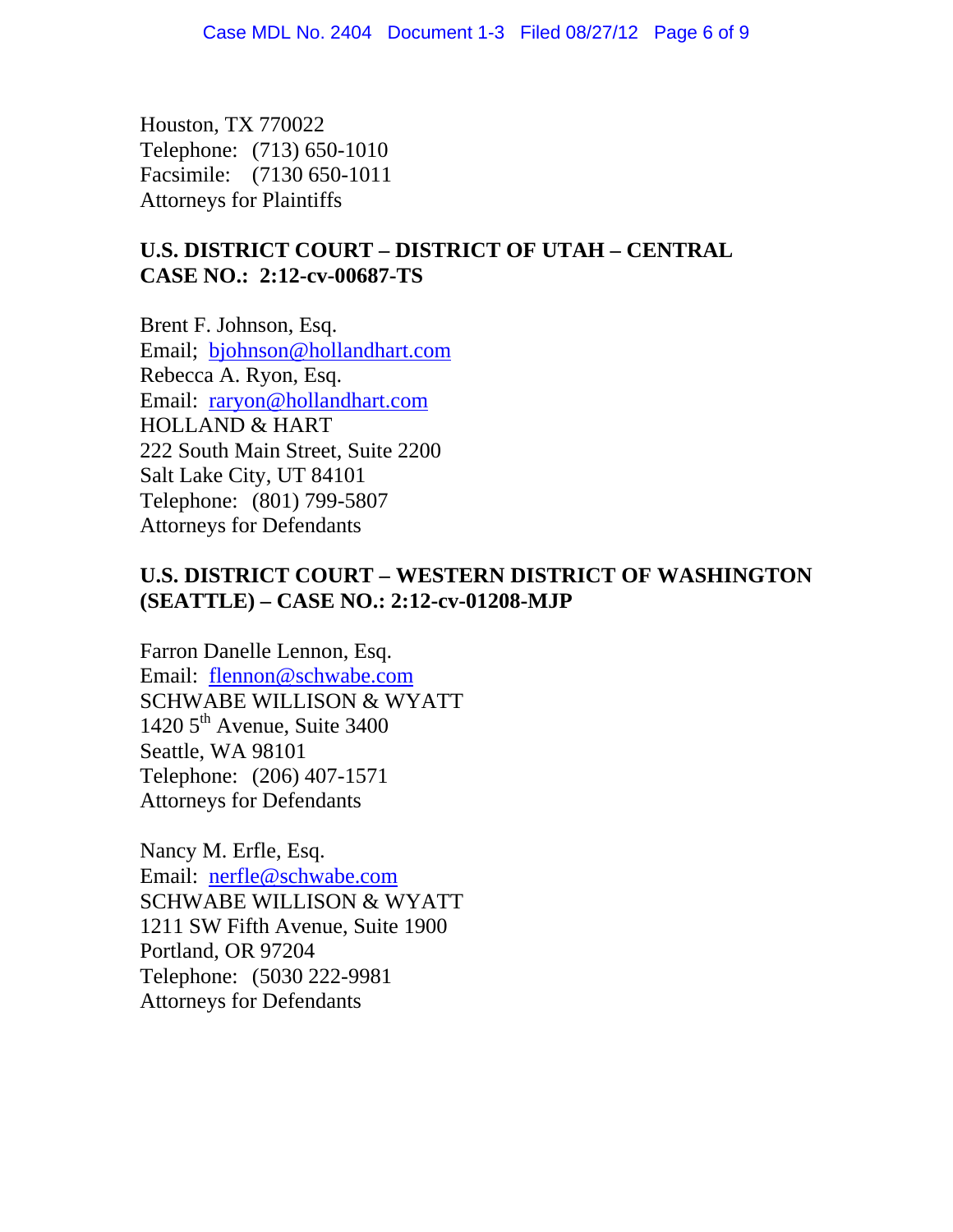#### **U.S. DISTRICT COURT – NORTHERN DISTRICT OF VIRGINIA – ELKINS – CASE NO.: 2:12-cv-00049-JPB**

Gretchen M. Callas,Esq. Email: gcallas@jacksonkelly.com JACKSON KELLY, PLLC Post Office Box 553 Charleston, WV 25322 Telephone: (304) 340-1169 Facsimile: (304) 340-1050 Attorneys for Defendants

# **U.S. DISTRICT COURT – NORTHERN DISTRICT OF WEST VIRGINIA – WHEELING – CASE NO.: 5;12-cv-00106-IMK**

Wendy Glover Adkins, Esq. Email: wgadkins@jacksonkelly.com JACKSON KELLY, PLLC Post Office Box 619 Morgantown, WV 26507 Telephone: (304) 284-4136 Facsimile: (304) 284-4156 Attorneys for Defendants

#### **U.S. DISTRICT COURT – EASTERN DISTRICT OF WISCONSIN (MILWAUKEE) – CASE NO.: 2:12-cv-00717-LA**

Amy L. MacArdy, Esq. Email: amacardy@reinhartlaw.com Allen C. Schlinsog, Jr., Esq. Email: aschlins@reinhartlaw.com 1000 North Water Street, Suite 1700 Post Office Box 2965 Milwaukee, WI 53202 Telephone: (414) 398-8218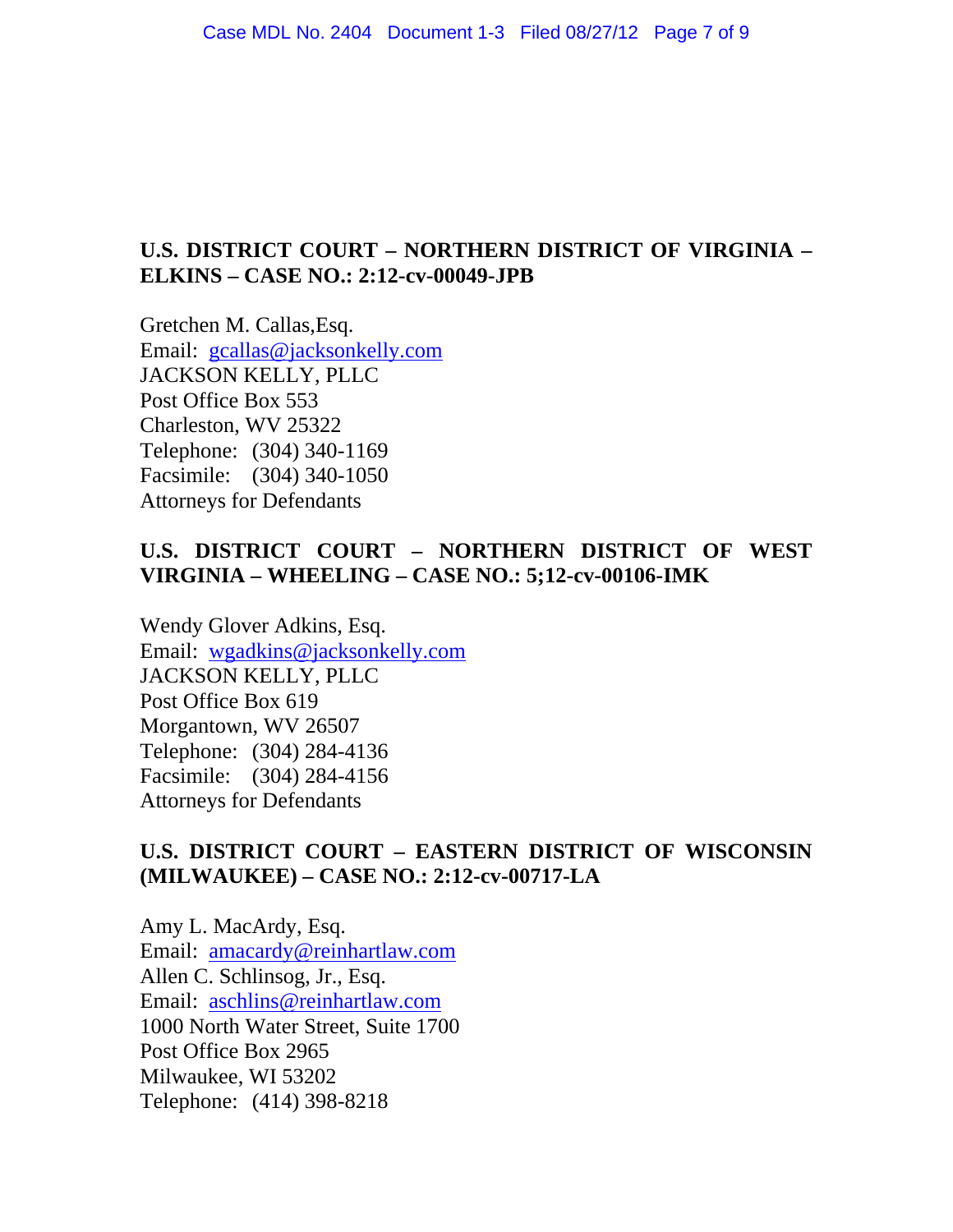Facsimile: (414) 298-8097 Attorneys for Defendants

#### **U.S. DISTRICT COURT – DISTRICT OF WYOMING – CHEYENNE CASE NO.: 2:12-cv-00152-SWS**

Joanna R. Vilos, Esq. Email: jvilos@hollandhart.com HOLLAND & HART 2515 Warren Avenue, Suite 450 Post Office Box 1347 Cheyenne, WY 82003 Telephone: (307) 778-4200 Facsimile: (307) 778-8175 Attorneys for Defendants

Joe M. Teig, Esq. Email: jteig@hollandhart.com HOLLAND & HART 25 South Willow Street, Suite 200 Post Office Box 68 Jackson, WY 82003 Telephone: (307) 739-9741 Facsimile: (307) 739-9744 Attorneys for Defendants

 $\boxtimes$  (FEDERAL) I declare that I am employed in the office of the member of the bar of this court at whose direction the service was made.

Executed on August 27, 2012, at Los Angeles, California.

 $\sqrt{s/}$ TERRY YAMASAKI